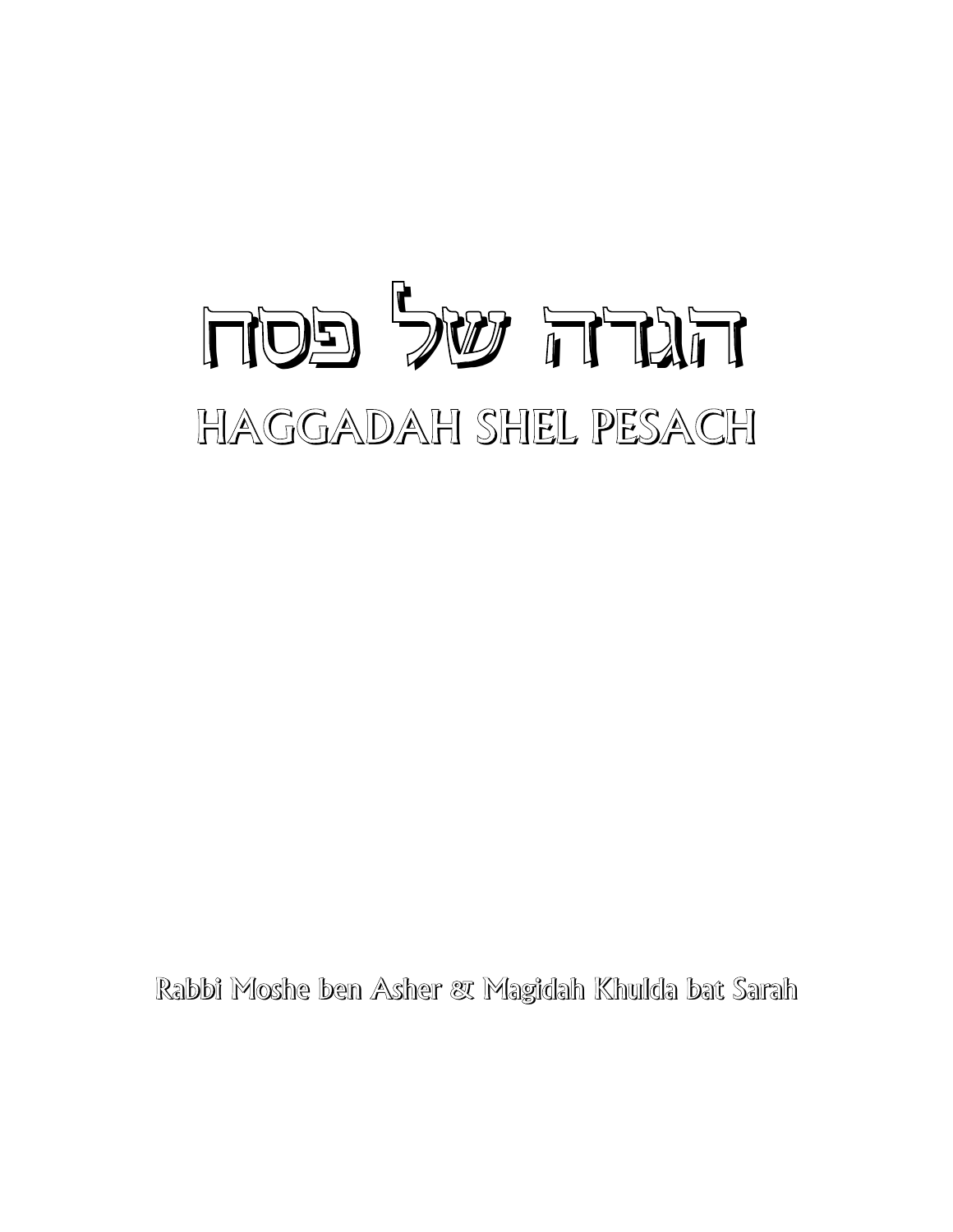When the 14th day of Nissan arrives, we are like the members of some ancient worldwide association at its annual dinner. We set the table. We lay out the symbols of membership for every member. However, our membership is so large that no single hall can contain all of us, so the festive table is set in every home, each a link in a chain extending all over the world. A single thought, a single festive meal unites us all.

Even those of us who have remained aloof from the aims and functions of the association during the rest of the year now find ourselves reminded of our old ties and obligations. And so, year after year, this solemn occasion challenges us: Do we wish to share in the responsibilities and duties of our fellow Jews? We may perhaps conveniently forget these duties, but surely we can never entirely free ourselves from them.

> Long ago, at this season, a people—our people—set out on a journey. On such a night as this, we went forth from degradation to joy. We give thanks for the liberations of days gone by. And we pray for all who are still bound, still denied their human rights. Eternal G-d, may all who hunger come to rejoice in a new Passover. Let all the human family sit at Your table, drink the wine of deliverance, eat the bread of freedom.

# The Order of the Seder

- \* הַרֵּשׁ Kadeish: Kiddush, sanctification of the Festival
- \* ירחץ —**Urchatz:** hand-washing in preparation for karpas
- \* CHT **Karpas:** eating greens dipped in salt water
- $\dot{\gamma}$   $\gamma$  $\gamma$  $\gamma$ —Yachatz: dividing the middle matzah and hiding the larger part
- \* מגיד $\blacksquare$  Maggid: telling the story of the Exodus and our liberation
- \* רחצה **-Rachtzah:** handwashing before the meal
- \* *ציא* <u>Aotzi: blessing</u> over the matzah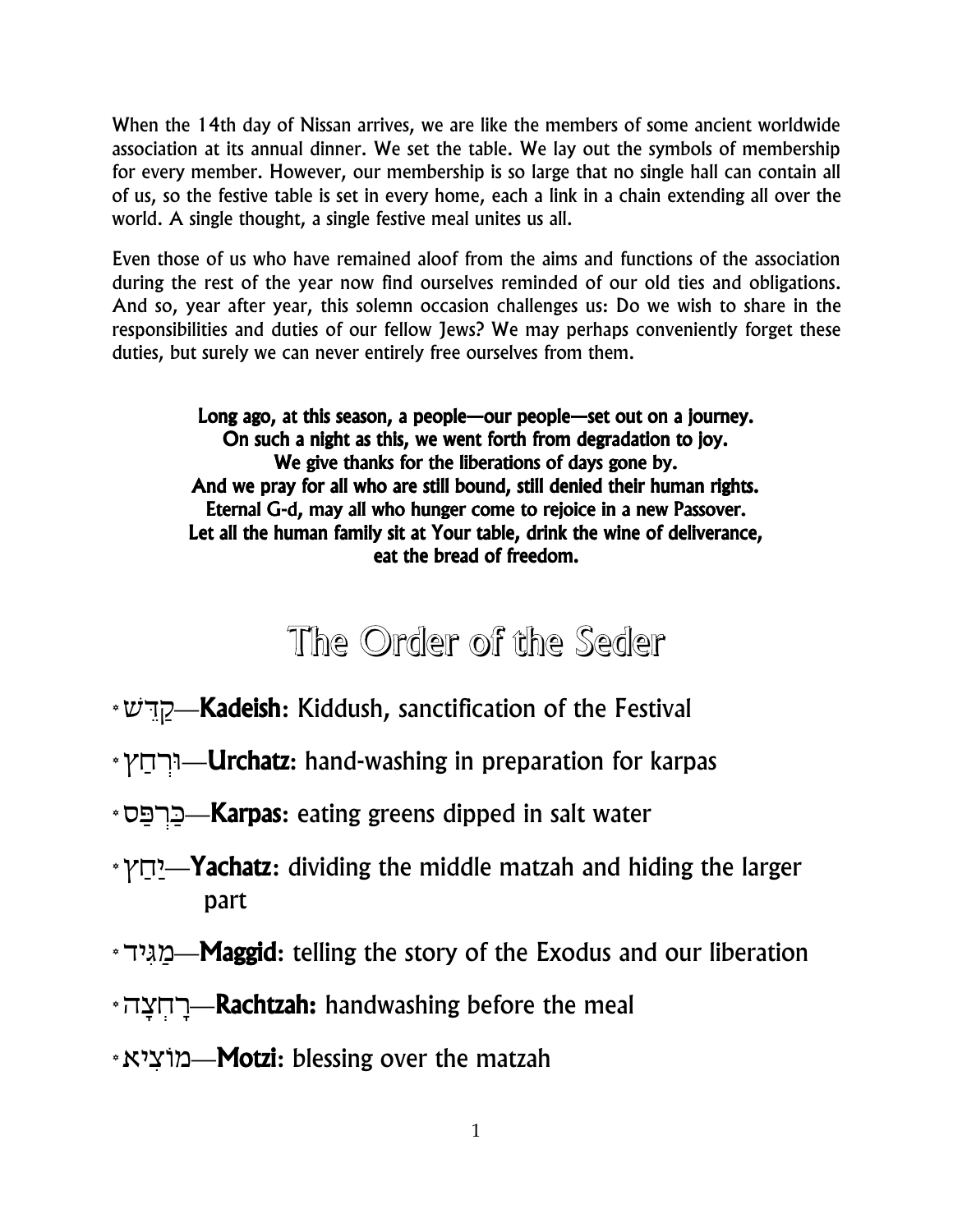- \* מצה Matzah: blessing before performing the mitzvah of eating matzah at the seder, and eating it
- בְּיְרוֹר<sup>∗</sup> **Maror**: blessing before performing the mitzvah of eating the bitter herbs, and eating them
- ∗ בוֹרֵך Korech: combining the maror and matzah, and eating them together
- שַׁלְחָן עוֹרֵך W—Shulchan Orech: eating the festive meal
- \* צָפוּן Tzaffon: eating the afikoman
- \* בֵּרֵך-Barech: birkat hamazon, giving thanks after the meal
- \*הלל —**Hallel:** chanting psalms of praise to G-d
- \*בְרְצָה→ **Nirtzah:** concluding the Seder with the hope and prayer that it was acceptable to G-d

# The Seder Platte

- **Beitza::** Egg, a remembrance of the Erev Pesach offering, and a symbol of springtime, fertility, and the giving of life. We are reminded of Pharaoh's threat to kill newborn Hebrew babies, and of the courageous midwives who refused to carry out his orders.
- **Zeroah:** Shankbone (for which we have substituted a yam), symbolic of the animals sacrificed during the Exodus. The doorposts of the Hebrew homes were marked with blood so the angel of death would "pass over" and not take their firstborn children.
- \* Maror: Horseradish, a bitter herb symbolizing the bitterness of slavery.
- **Charoset:** A mixture of apples, cinnamon, wine, and nuts, symbolizing the mortar used with the bricks in building the pyramids. Also, some sweetness to balance the bitterness of the maror.
- $\star$ **Karpas:** Parsley, celery, or other greens, a reminder of springtime, the season of Passover, and the earth's fertility.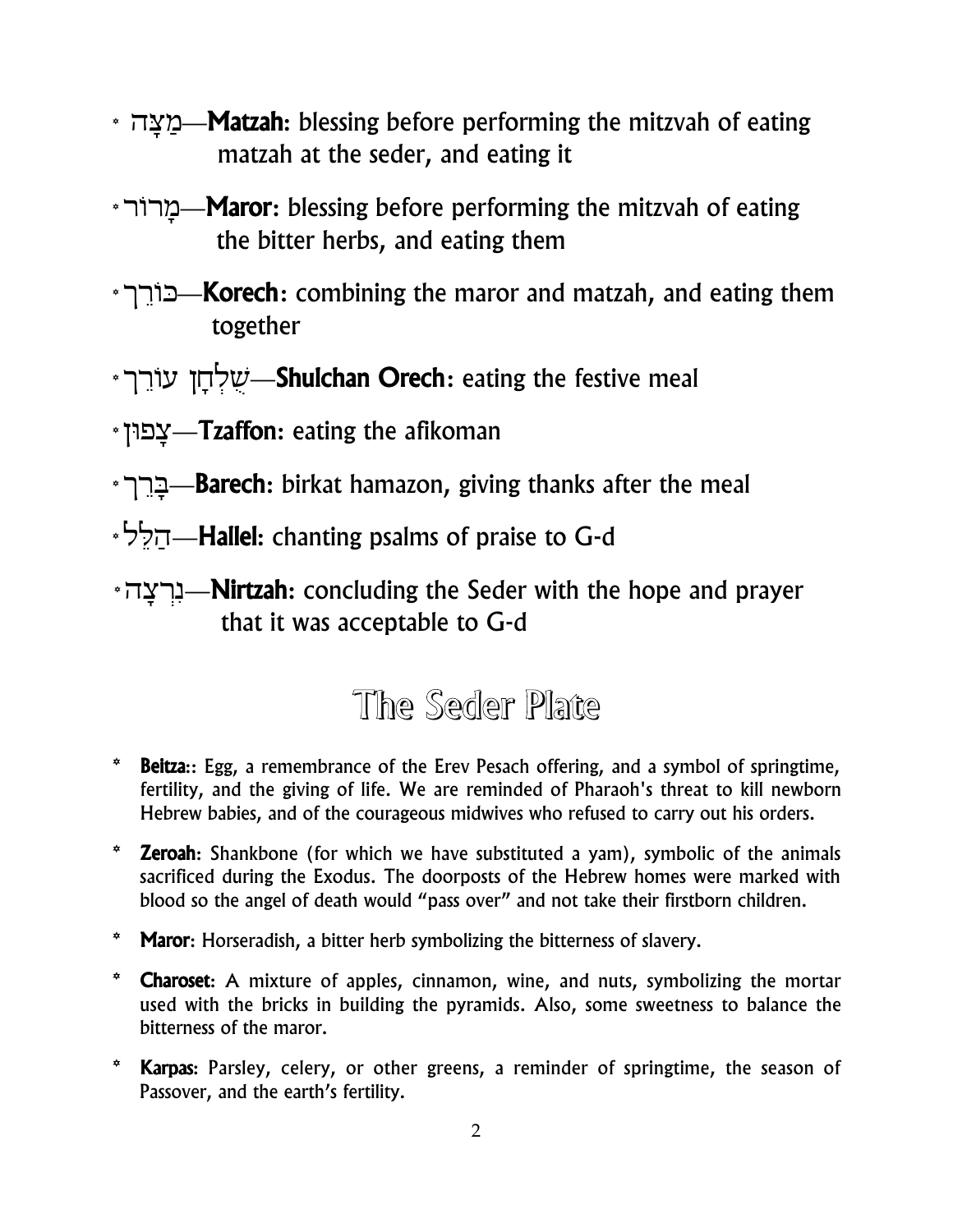# Kadeish-WTp

The matzot are covered and the first cup of wine is poured. With this cup we fulfill the requirements of reciting kiddush on yom tov over wine and of drinking the first of the four cups of wine.

During the Seder we are obligated to drink four cups of wine. According to Rabbi Samson Rafael Hirsch, the four cups represent the four stages of our liberation from Egyptian bondage and G-d's corresponding promises to Moses. (Exodus 6:6-7)

With the first cup of wine, we commemorate G-d's promise, saying together:

אני יי והוצאתי אתכם מתחת סבלת מצרים.

Ah-ni ah-do-nai, v'ho-tzei-ti et-chem mi-ta-chat siv-lot mitz-ra-yim.

## I am Adonai and I will BRING YOU OUT from under the burdens of Egypt.

With this first cup we acknowledge our liberation from the physical burdens and oppression of slavery, the liberation of our nefesh (soul), without which all of our senses and bodily capacities would have remained enslaved.

In the words of Hazon (Rabbi Yosef ben Shlomo Hakohen), "Relief from [physical] burdens is not the result of freedom; it is its prerequisite!" Without the jettisoning of those burdens, there can be no liberation of the spirit and the supernal soul.

So the first cup of wine is dedicated to the One Who liberated us physically from Egyptian oppression.

## **First Cup of Wine**

All say together:

בָרוּךְ אַתָּה יְיָ, אֱלֹהֵינוּ מֶלֶךְ הָעוֹלָם, בורא פרי הַגַּפֵן:

Ba-ruch ah-ta ah-do-nai eh-lo-hei-nu meh-lech ha-o-lam bo-rei p'ri ha-ga-fen.

Blessed are You, Adonai, our G-d, Ruler of the universe, Who creates the fruit of the vine.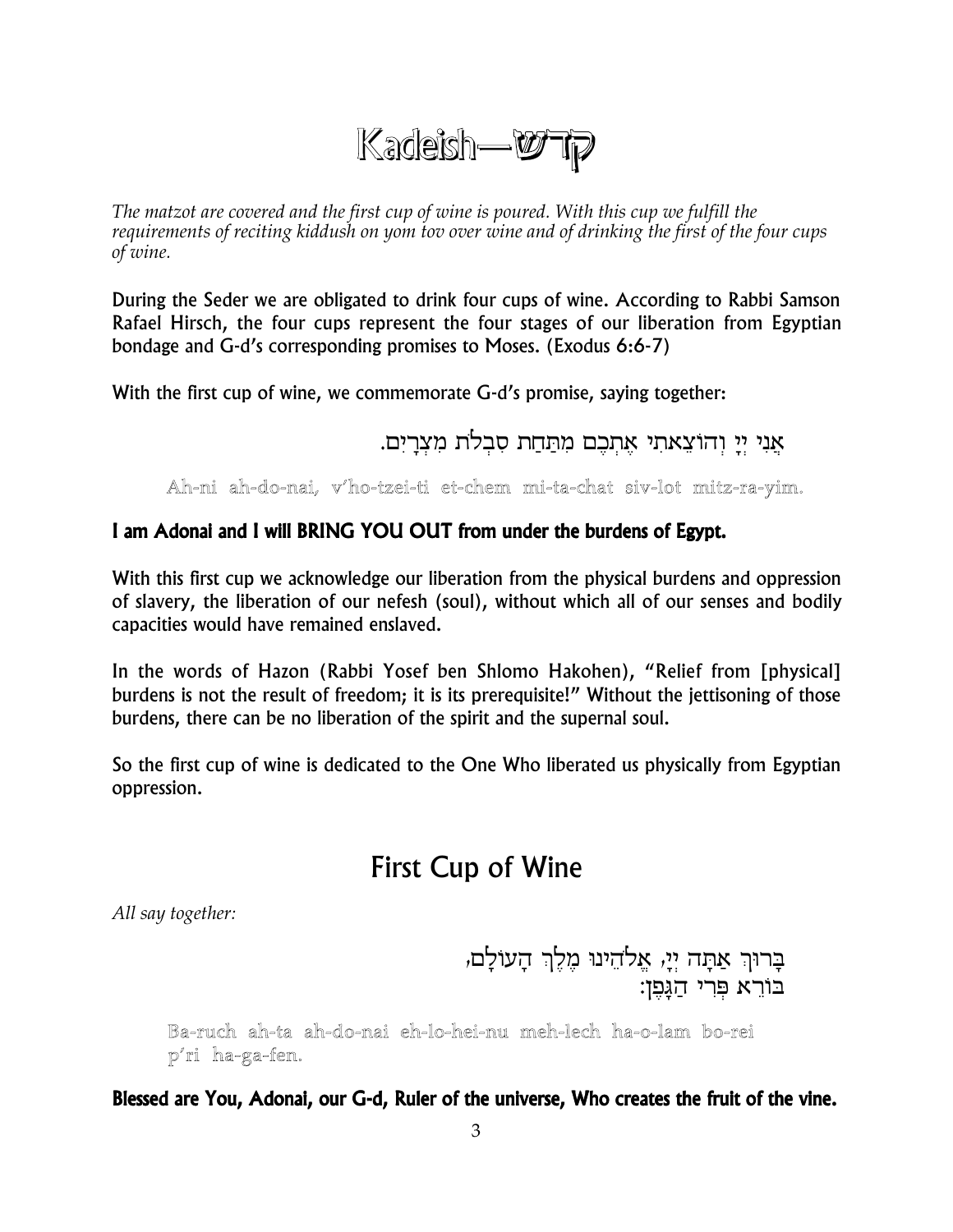בָרוּךְ אַתָּה יְיַ, אֱלֹהֵינוּ מֶלֶךְ הַעוֹלַם, אֲשֶׁר בַּחַר בַּנוּ מִכָּל־עַם, ורוממנו מכל־לשון, וקדשנו במצותיו, ותחו־לנו יי אלהינו באהבה ולשבת שבתות למנוחה ו) מועדים לשמחה, חגים וזמנים לששון את־יוֹם (לשבת השבת הזה ואת־יוֹם) חג המצוֹת הזה. זמן חרוּתנוּ, (לשבת באַהֱבָה,) מִקְרַא קְדֵשׁ, זֶכֶר לִיצִיאַת מִצְרַיִם. כִּי בָנוּ בַחַרְתַּ ואותנו קדשת מכל העמים. (לשבת ושבת) ומועדי קדשר (לשבת בִּאַהֲבָה וּבִרָצוֹן) בִּשְׂמִחָה וּבִשָּׂשוֹן הִנְחַלְתָּנוּ: בָּרוּךְ אַתָּה יִיָּ, מִקַדֵּשׁ ולשבת השבת וזשראל והזמנים:

Blessed are You, Adonai our G-d, Ruler of the universe, Who has chosen us from all peoples and has lifted us up above all tongues and made us holy through His commandments. And You have given us, Adonai our G-d, in love, appointed times for rejoicing, feasts, and festive seasons for ioy, this feast of matzot-the season of our freedom, a holy convocation, as a memorial of the departure from Egypt. For You haven chosen us and sanctified us above all peoples. And You have given us as a heritage Your holy festivals in joy and gladness. Blessed are You, Adonai, Who sanctifies Israel and the festive seasons.

G-d breathed, "Be Light!" And light came into being.

Light the candles:

בָרוּךְ אַתָה יִיַ אֵלֹהֵנוּ מֵלֵךְ הָעוֹלָם אֲשֶר קִדְּשָנוּ בְּמִצְוֹתָיו וְצִוָּנוּ<br>לְהַדְלִיק נֵר שֵל יוֹם טוֹב.

Ba-ruch ah-ta ah-do-nai eh-lo-hei-nu meh-lech ha-o-lam ah-sher kid-sha-nu b'mitz-vo-tav v'tzi-va-nu l'had-lik ner shel yom tov.

### Blessed are You Adonai our G-d, Ruler of the universe, Who has sanctified us by His commandments, and has commanded us to light the Yom Tov lights.

Recite the following blessing for the yom tov as well as all the mitzvot of the evening.

בְרוּךְ אַתָּה יְיָ, אֱלֹהֵינוּ מֶלֶךְ הָעוֹלָם, ...<br>שהחינו וקימנו והגיענו לזמן הזה:

Ba-ruch ah-ta ah-do-nai eh-lo-hei-nu meh-lech ha-olam she-he-che-ya-nu v'ki-ya-ma-nu v'hi-gi-ah-nu laz-man ha-zeh.

Blessed are You, Adonai our G-d, Ruler of the universe, Who has kept us alive and preserved us, and enabled us to reach this season.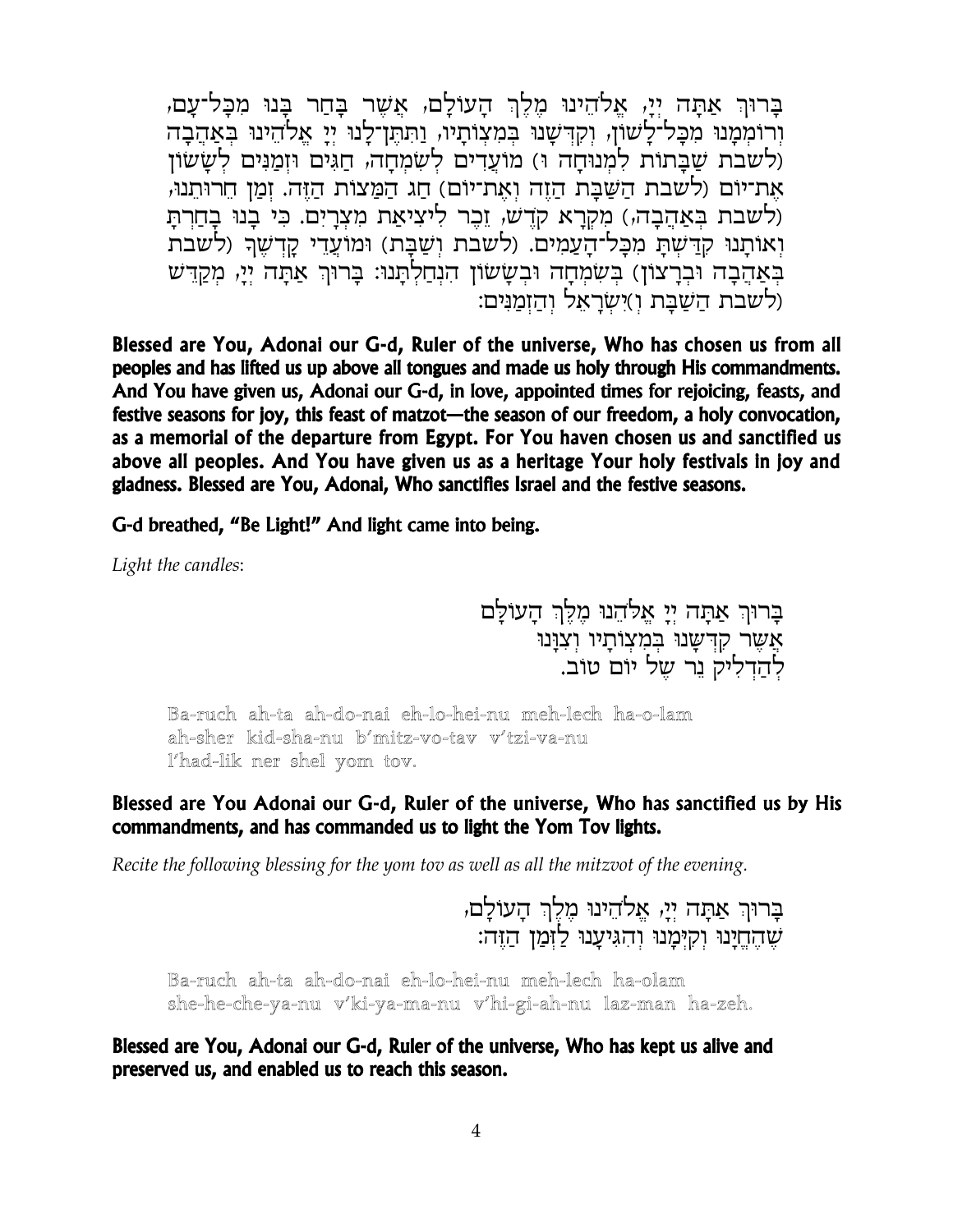

## The cleansing power of water. Moisture. The essence of life, the flow of life. Clearing out old ways of thinking, old ways of beingthe things we want to let go of right now.

We wash our hands without making a blessing, in preparation for eating the karpas dipped in salt water. As we pour water over our hands, we remind ourselves of what we want to be liberated from at this time in our life, what we would like to have "washed away."



We rejoice in the earth and thank G-d for its beauty and wonder. We eat the karpas as a sign of freedom from slavery, for slaves are not accustomed to appetizers. We dip it in salt water to remind us of the bitterness of bondage. But it also brings to mind the beauty of G-d's creation.

Come with me, my love, come away

For the long wet months are past, the rains have fed the earth and left it bright with blossoms

Birds wing in the low sky, dove and songbird singing in the open air above

Earth nourishing tree and vine, green fig and tender grape green and tender fragrance

Come with me, my love, come away

Dip the green herbs in salt water and all say:

ברוך אתה יי אלהנו מלך העולם בורא פרי האדמה:

Ba-ruch ah-ta ah-do-nai eh-lo-hei-nu meh-lech ha-o-lam bo-rei p'ri ha-ah-da-ma.

Blessed are You, Adonai our G-d, Ruler of the universe, Who creates the fruit of the earth.

The green herbs are eaten.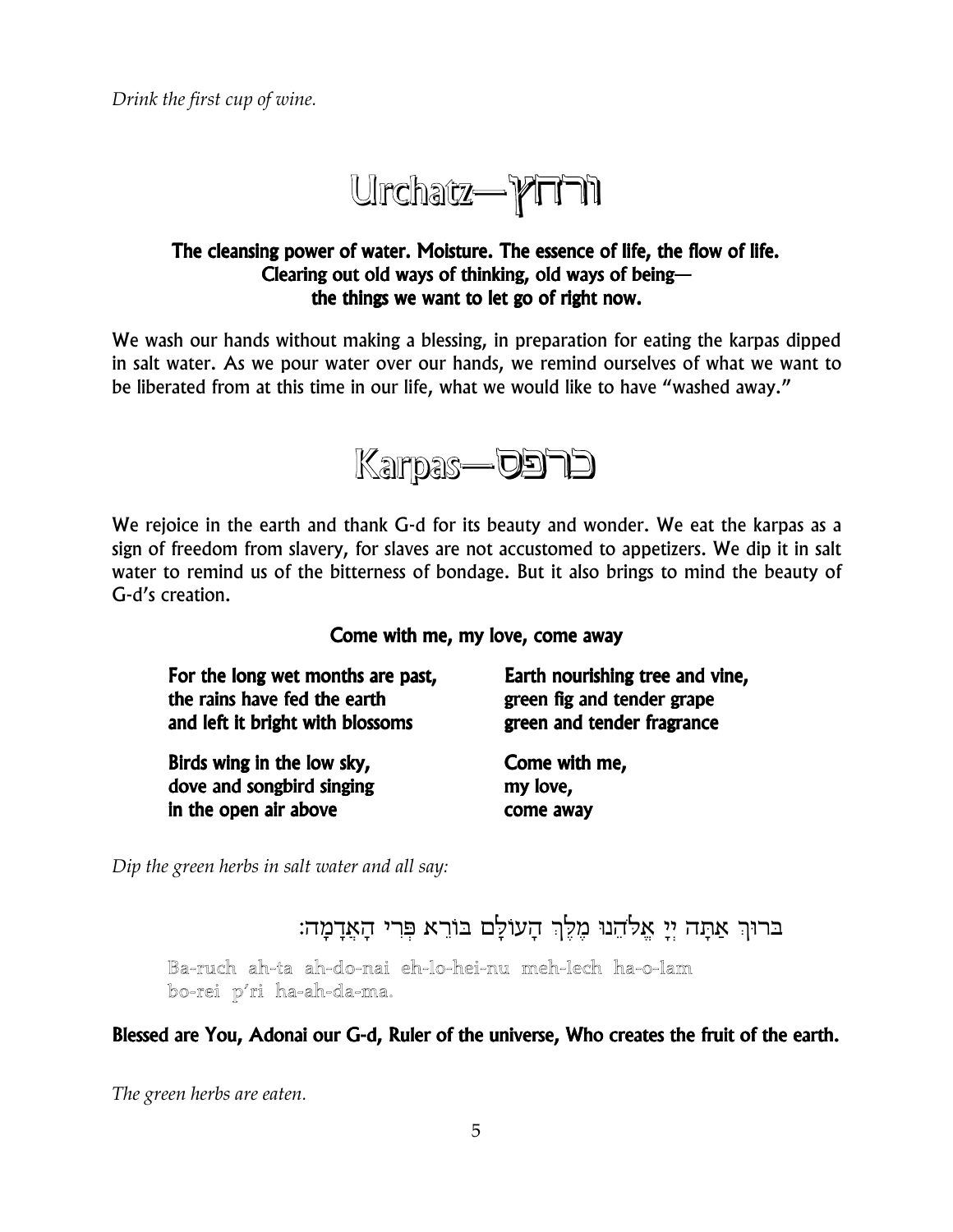

Leader breaks the middle matzah in two, the smaller part is put back between the two whole matzot, the larger piece is wrapped in a napkin and hidden.

Before we begin the narrative of the Exodus, we must place the matzah before us. The matzah is called *lechem oni*, which is interpreted by our Sages as *lechem sheonin alav devarim harbei*—the bread over which many things are said, namely the Haggadah. But the term *lechem oni* also means bread of affliction and poverty. A poor person does not feast over a whole loaf, because he is never certain that he will have food for the next meal. He takes a small piece, putting most of the bread away for later. Thus we break the matzah and put away the larger part for the Afikomen, keeping the smaller piece in front of us during the telling of the Haggadah. In a deeper sense, the hiding of the Afikomen symbolizes that the Exodus was only the beginning of the process of redemption. A part of our redemption is still hidden.



Leader raises up seder plate with matzot uncovered.

ּהָא לַחִמָּא עַנִיָּא. . . .

Ha lach-ma an-ya...

This is the bread of dependence our ancestors ate in the land of Egypt.

Let all who are hungry come and eat; Let all who are in need come and celebrate our Passover.

This year here, next year in Israel; today bound. tomorrow free.

# The Bread of Dependence

Ha lachma anya accurately expresses the significance of matzah, for matzah is the bread of the slave, entirely dependent upon others.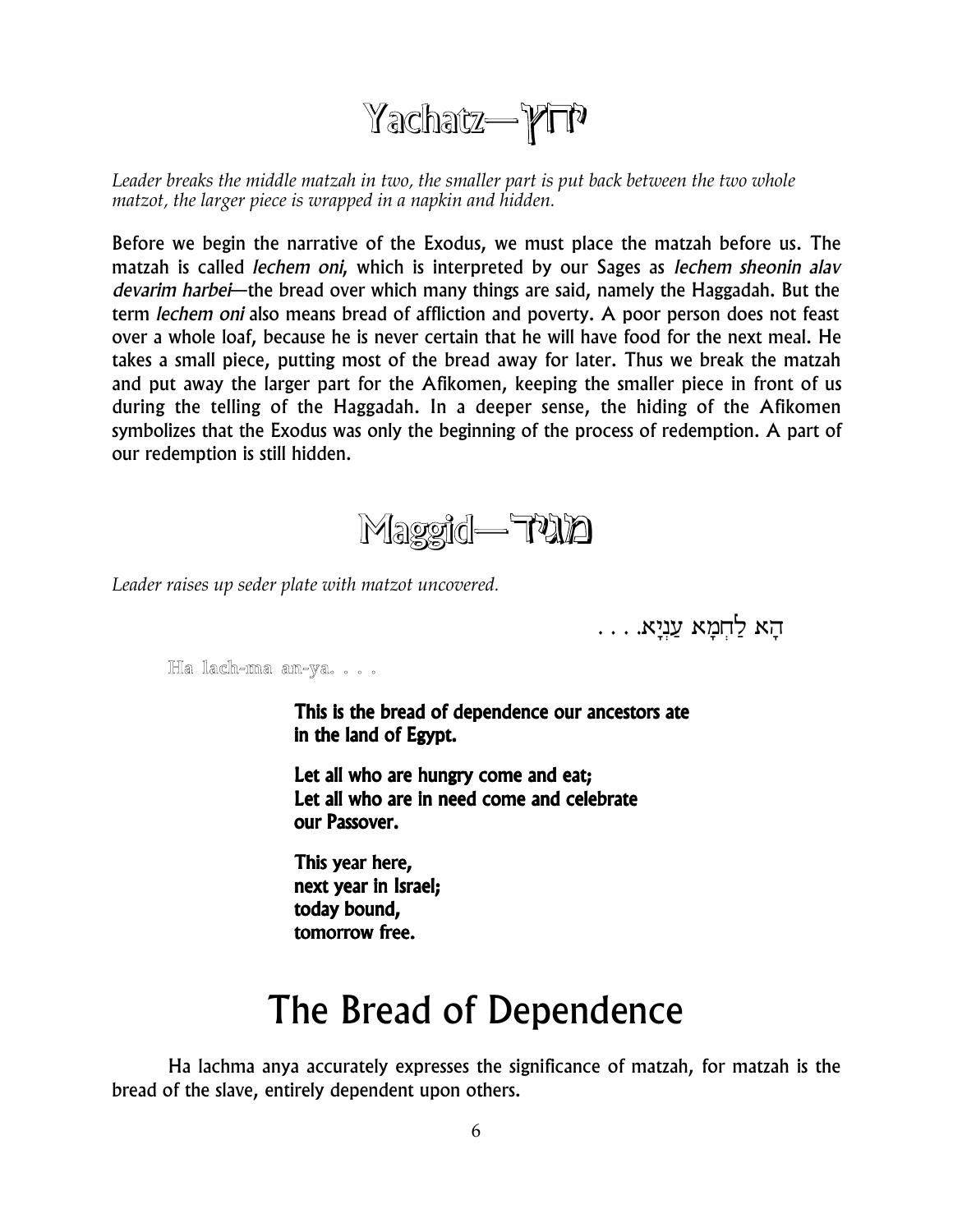It was in a hurry that we left Egypt, and our exodus bore the mark of הפוזון, "being hurried on." The hand of G-d bore down heavily on the Egyptians, and they *chased* us out to freedom, denying us the time to bake our bread properly. Even at the moment of redemption, we remained slaves. Liberation was not achieved through our own efforts—we received it from G-d through our oppressors.

This fact, that even at the moment of liberation we were subject to the will of others, and forced to depart, stamps the Exodus with the seal of the Almighty, defining it as an act of G-d. Thus matzah becomes the bread of our dependence on G-d. Once we are dependent on G-d, our spirits can no longer be subjugated by others.

Jewish resistance in the concentration camps took many forms. For some, it consisted of a refusal to allow themselves to feel degraded, even in the worst of circumstances. There were Jews who continued to live by halakhah [Jewish law] even there.

One such Jew addressed a question to Rabbi Ephraim Oshry: "Should a Jew, having to do forced labor for the Nazis, continue to recite the benediction in the morning service, 'We praise You, Adonai our G-d . . . who has not made me a slave'? Rabbi Oshry answered: 'Heaven forbid that they should give up reciting the B'rachah [blessing] that was established by the great sages of yesteryear. On the contrary, now of all times we are obliged to say this B'rachah, so that our adversaries and tormentors realize that, although we are in their power to do with us as their wicked machinations devise, we nonetheless perceive ourselves not as slaves, but as free people, prisoners for the time being, whose liberation will soon come and whose deliverance will quickly be accomplished.'" (Albert Axelrad)

Holy One of Blessing, it is evident and known to You that we desire to do Your will and to celebrate the festival of Passover—to acknowledge that we are liberated by Your hand—by observing the prohibition of leavened food. We pray that in this and in all things, You may guide us and keep us so that we may do Your will with a perfect heart. Amen.

*Second cup of wine is poured. Leader covers the matzot.*

It is customary for a child, or one who is a child to the tradition, or one who is young in spirit, to ask The Four Questions. It is also the custom that everyone repeat the questions, but our minhag (custom) will also be to ask the questions together in English.

> <u>מַה נִשְׁתַנָּה הַלַיְלָה הַזֵּה מכָל הַלֵּ</u>ילוֹת? שִׁבְּכָל הַלִילוֹת אָנו אוכלין הָמֵץ ומַצָה. .<br>הַלַיְלָה הַזֵּה כִּלוֹ מַצַּה:

Ma nish-ta-nah ha-lai-la ha-zeh mi-kol ha-lei-loht? Sheh-b'chol ha-lei-loht ah-nu och-lin cha-meitz u-ma-tzah; ha-lai-lah ha-zeh, ku-lo ma-tzah.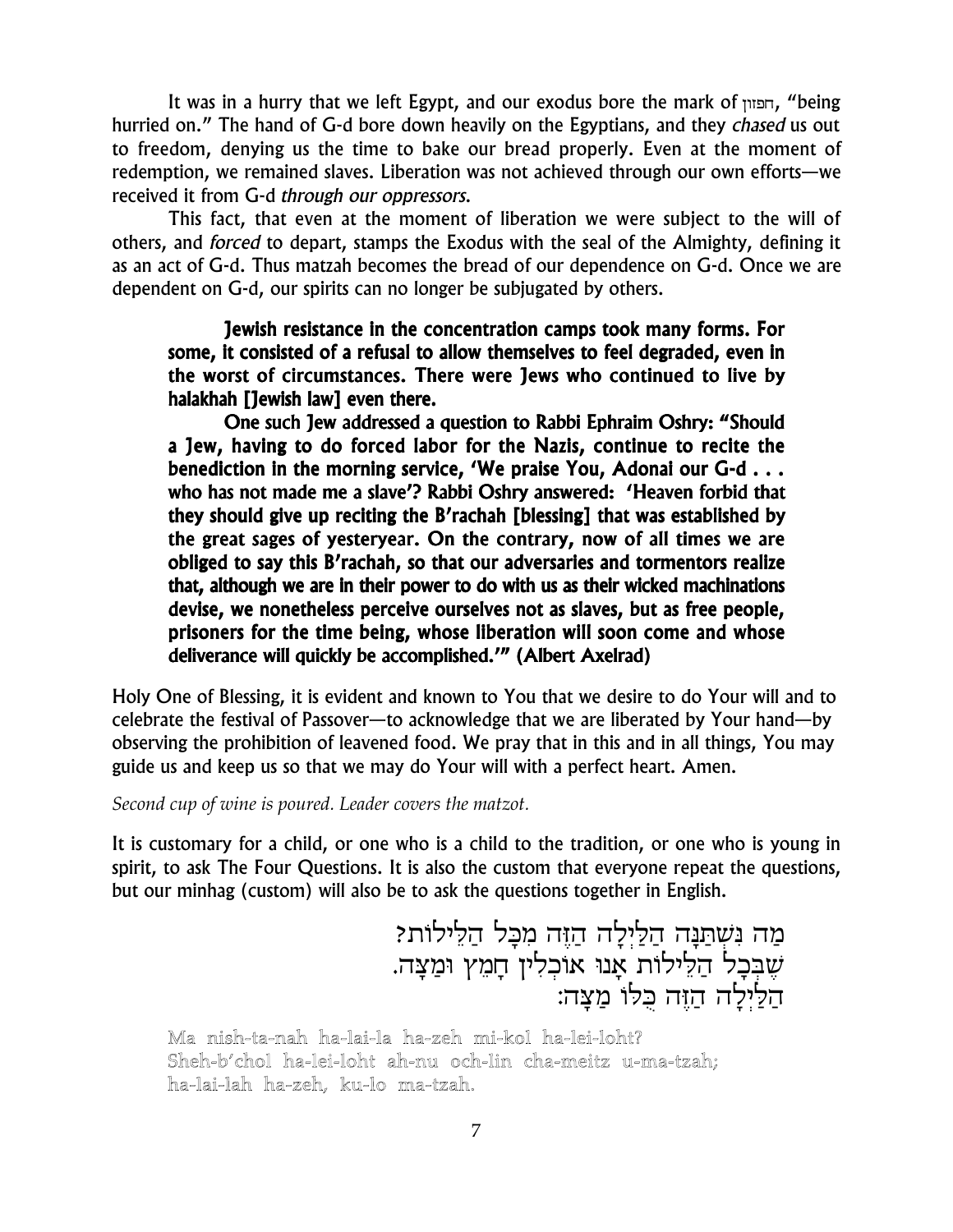How does this night differ from all other nights? On all other nights we eat leavened and unleavened bread; on this night, only matzah, unleavened bread.

> שֶׁבְּכָל הַלֵּילוֹת אֲנוּ אוֹכְלִין שָׁאַר ירקוֹת הלילה הזה מרוֹר:

Sheh-b'chol ha-lei-loht ah-nu och-lin sh'ar y'ra-kot; ha-lai-la ha-zeh ma-ror.

On all other nights we eat all manner of herbs; on this night, only those that are bitter.

שבכל הלילות אין אנו מטבילין אפילו פַּעַם אַחֲת. הַלַּיְלַה הַזֶּה שָׁתֵּי פִעֲמִים:

Sheh-b'chol ha-lei-loht ein ah-nu maht-bi-lin ah-fi-lu pa-ahm eh-chat; ha-lai-la ha-zeh, sh'tei f'ah-mim.

On all other nights we do not dip that which we eat even once; on this night, we dip the herbs twice.

> שבכל הלילות אנו אוכלין בִּין יוֹשָׁבִין וּבֵין מִסְבִין. הַלַיִלַה הַזָּה כַּלְנוּ מסבין:

Sheh-b'chol ha-lei-loht ah-nu och-lin bein yosh-vin u-vein m'su-bin ha-lai-la ha-zeh ku-la-nu m'su-bin.

Matzot are uncovered.

On all other nights, we eat either sitting or reclining; on this night, all recline.

עֵבָדִים הַיִּינוּ לִפַרְעֹה בִּמִצְרַיִם. . . .

We were once the slaves of Pharaoh in Egypt. . . .

But our G-d brought us out from there with a mighty hand and an outstretched arm. Had G-d not brought our mothers and fathers out of Egypt, our children and grandchildren would still be enslaved in Mitzrayim, a narrow place. Even if we were all wise and intelligent, learned and versed in the Torah, it would nevertheless be our duty to tell about the Exodus from Egypt. The more anyone discusses the Exodus from Egypt, the more praise he or she deserves.

עַבִדים הַיִּינוּ, עַתַּה בִּנֵי חוֹרִין.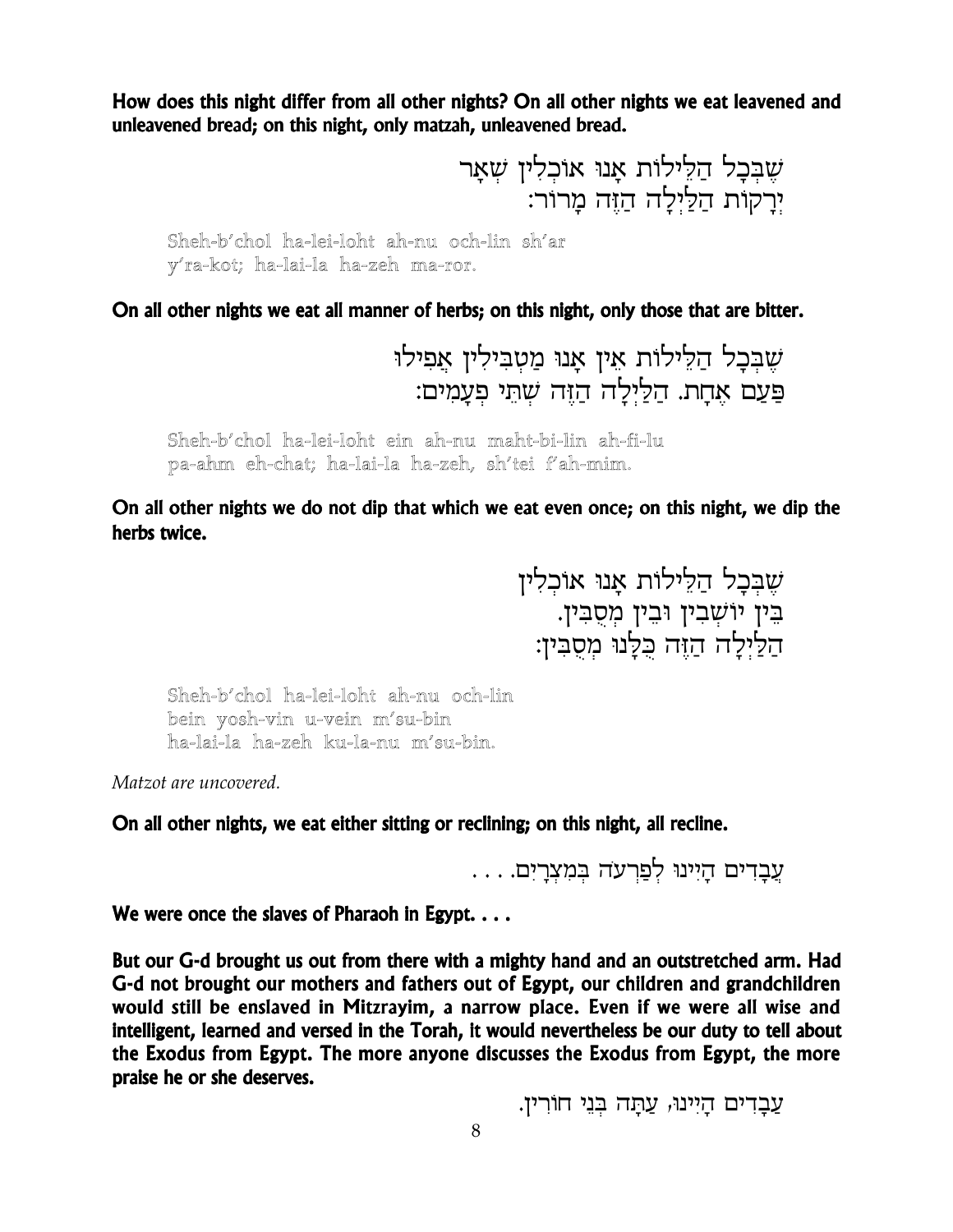Once we were slaves, now we are free people.

Ah-va-dim ha-yi-nu, ha-yi-nu ah-ta b'nei cho-rin, b'nei cho-rin Ah-va-dim, ha-yi-nu ah-ta, ah-ta, b'nei cho-rin Ah-va-dim, ha-yi-nu, ah-ta, ah-ta, b'nei cho-rin, b'nei cho-rin

Through telling and retelling the story, we create a linked-chain back through the ages, all the way back to our ancestors who left the oppression of Mitzrayim—as we have left it through them.

> You are free to ask, you are free to question, free to learn the answers of tradition, free to add answers of your own!

# The Four Children

The questions are many. Even before we can answer them, we must be able to ask them. In its tale of the four children—four types of Jewish questioners—the Haggadah tells us that there are many ways to ask and many ways to answer.

The wise child asks: What does the wisdom of our tradition teach? How do we achieve righteousness, truth, and justice, freedom, peace, and kindness?

This child knows the source of wisdom, not only sacred books but elders who are knowledgable in the tradition. This child's question doesn't mention Pesach, but the answer is nonetheless, "We were slaves unto Pharaoh in Egypt. . . ." The essence of this answer is that learning begins with the experience of our Exodus from Egypt.

The wicked child asks: What is this service to you?

The Torah is prepared for those times when children grow up following their parents' teaching and guidance. But it also forsees times when the bond between generations will be severed, when the younger generation will not only refuse to participate in festivals and observances of their parents, but will see their role as criticizing their parents for their observances with biting sarcasm.

Concerning children who are mockers, it does not say, "You shall say to them," but says merely, "You shall say"! To such children there is nothing one can say, for they expect no instruction from anyone. One cannot change their minds with words. The key to unlocking the hearts of such estranged children rests in the Hands of G-d. Only experience can bring them back—the experience of emptiness, futility and frustration, and disillusionment with the frivolous things to which they had turned.

But the less one speaks to such children directly, the more one should speak with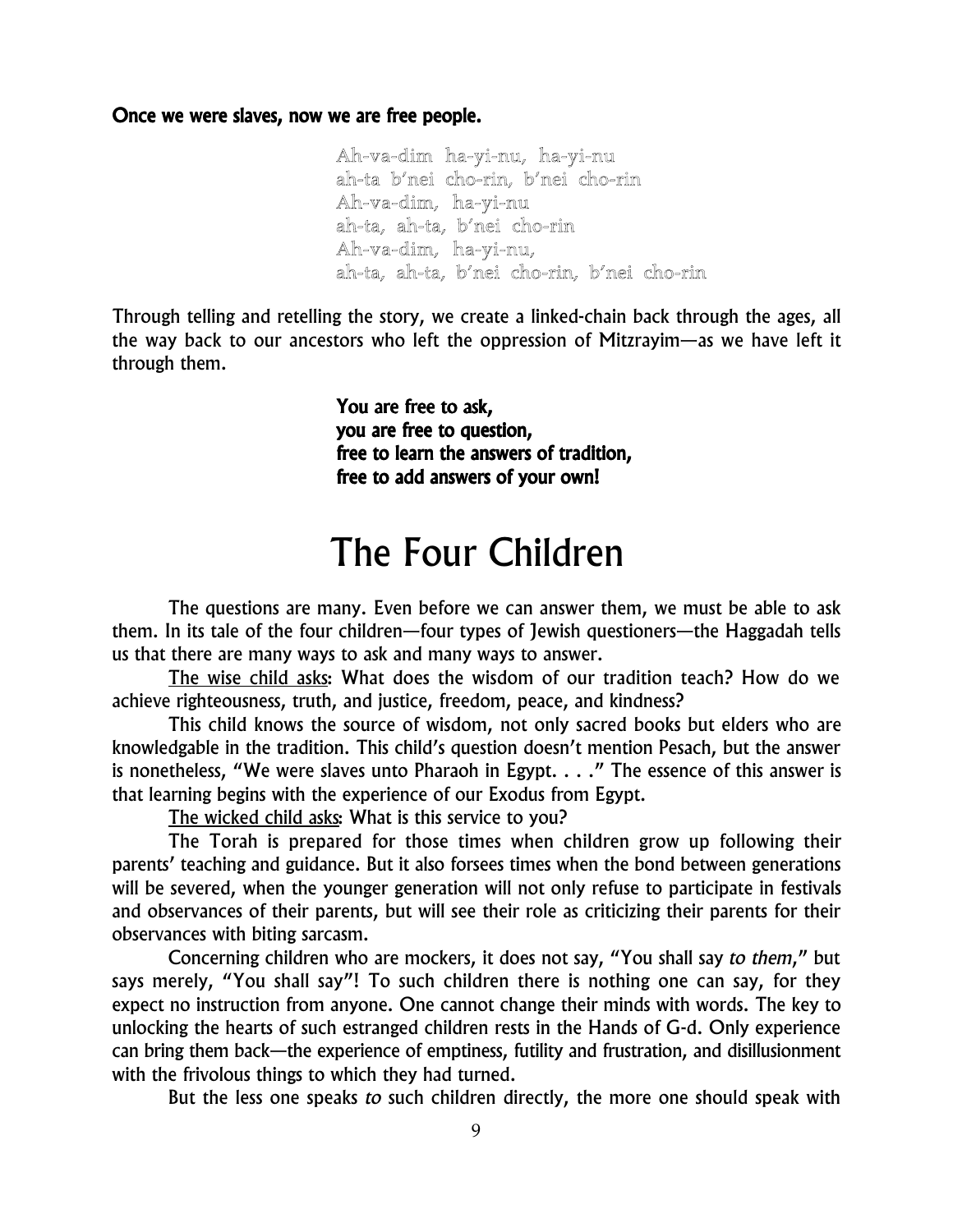great conviction to *oneself* the teachings of Torah that guide one's day-to-day life. The object is to be a model for one's children, demonstrating the meaning and satisfaction to be found in fulfilling the mitzvot, firm and clear in the face of this child's skepticism, disbelief, and even decadence.

The simple child asks: What does this mean?

And we answer: "By the strength of His hand Adonai brought us out of from Egypt, from the house of bondage." (Exodus 13:14)

The essence of the answer is that we came out of Egypt through G-d's power-our freedom was *not* achieved by a natural course of events.

Where would the "natural course of events" in Egypt have led us? We would have perished in slavery and abject misery. In that place, the concepts of moral freedom and our resemblance to G-d were entirely absent. Our going to freedom, against all odds, was anything but the natural order of things.

And for the child who doesn't know how to ask, you must tell the story.

Matzot are covered and the cup of wine is raised.

# In Every Generation

וְהִיא שֵׁעֲמִדַה לַאֲבוֹתֵינוּ וְלַנוּ. שֵׁלֹא אֲחַד בִּלְבָד, עֲמַד עַלֵינוּ לְכַלוֹתֵנוּ. אַלָא שַׁבְבָל דור וָדור, עומדים עָלֵינוּ לְבַלוֹתֵנוּ. וְהַקָּדוֹשׁ בָרוּךְ הוּא מצילנו מידם:

V'hi sheh-ahm-da la-ah-vo-tei-nu v'la-nu. Sheh-lo eh-chad bil-vahd ah-mahd a-lei-nu l'cha-lo-tei-nu eh-lah sheh-b'chol dor va-dor ohm-dim a-lei-nu l'cha-lo-tei-nu. V'ha-ka-dosh ba-ruch hu matzi-lei-nu mi-ya-dahm.

And it is this [promise] that sustained our ancestors and us, for not only one has risen up against us; but in every generation they rise up against us to destroy us, but the Holy One saves us from their hand.

Cup of wine is put down and matzot are uncovered.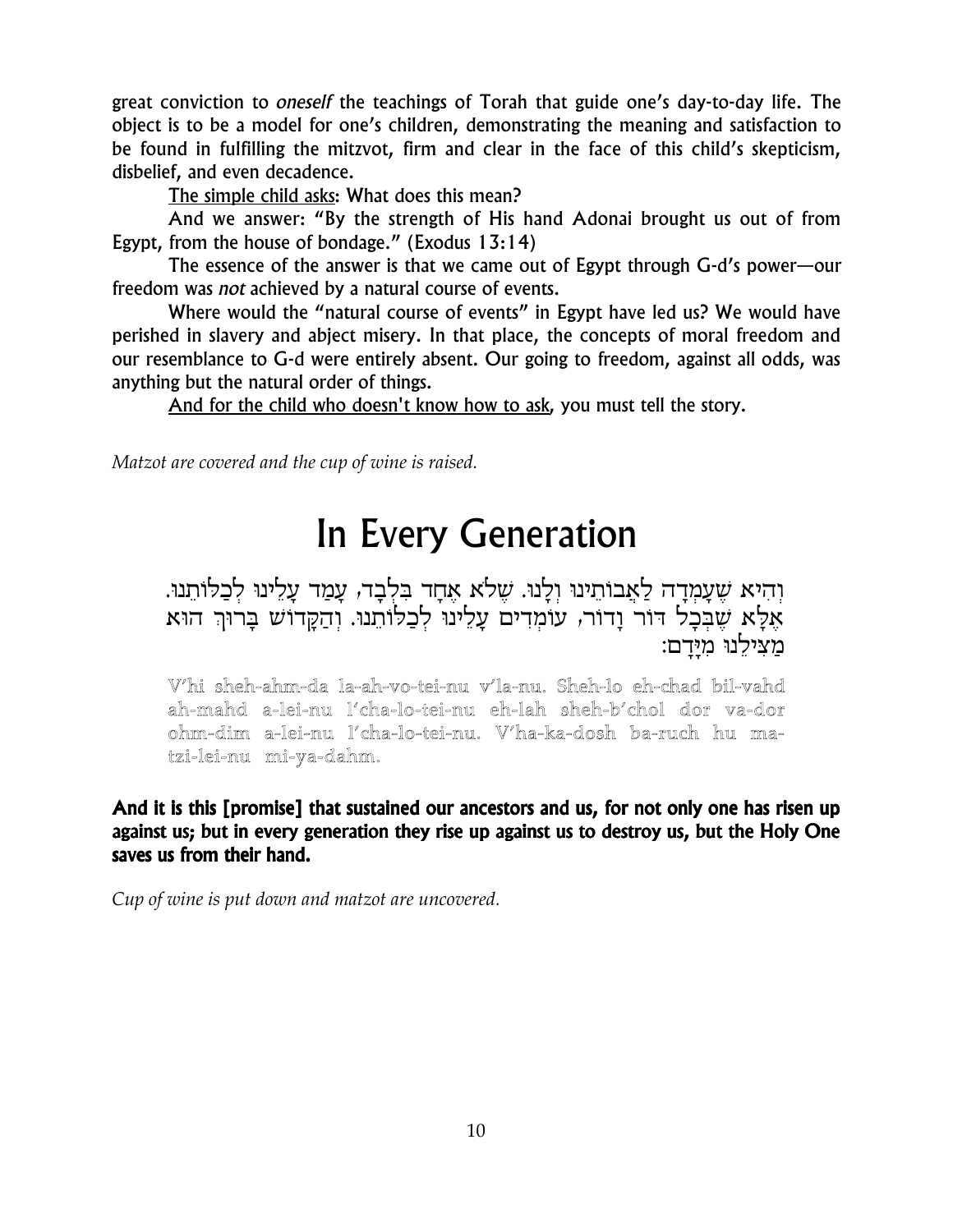# The Passover Readers' Theatre

## LET MY PEOPLE GO

|                   | <b>PARTS</b>                                                                                                                                           |
|-------------------|--------------------------------------------------------------------------------------------------------------------------------------------------------|
|                   | <b>Narrator</b>                                                                                                                                        |
|                   | Pharaoh                                                                                                                                                |
|                   | Counselor<br><b>Shifrah</b>                                                                                                                            |
|                   | Puah                                                                                                                                                   |
|                   | Yocheved                                                                                                                                               |
|                   | <b>Miriam</b>                                                                                                                                          |
|                   | Moses                                                                                                                                                  |
|                   | <b>Batya</b>                                                                                                                                           |
|                   | $G-d$                                                                                                                                                  |
|                   | <b>Officers</b>                                                                                                                                        |
|                   | The People: THE WHOLE CONGREGATION                                                                                                                     |
|                   | Egyptian $#1$                                                                                                                                          |
|                   | Egyptian #2                                                                                                                                            |
|                   | Egyptian $#3$                                                                                                                                          |
|                   | Magicians                                                                                                                                              |
| <b>Narrator:</b>  | And it came to pass in those days that a new king rose up over Egypt who<br>did not know Joseph. And one day he said to his counselor:                 |
| Pharaoh:          | There are too many of them for their own good!                                                                                                         |
| <b>Counselor:</b> | Your Majesty?                                                                                                                                          |
| Pharaoh:          | The Hebrews! They have become a nation, an enemy nation.                                                                                               |
| Counselor:        | What did they do?                                                                                                                                      |
| Pharaoh:          | Nothing unfortunately.                                                                                                                                 |
| Counselor:        | Unfortunately???                                                                                                                                       |
| Pharaoh:          | They're too clever for that.                                                                                                                           |
| Counselor:        | I have heard it said that they hang together like one soul.                                                                                            |
| Pharaoh:          | Yes!! And if war breaks out, they'll join in with our enemies. In any case, if<br>we don't do something, we'll have them spreading all over the place. |
|                   |                                                                                                                                                        |

Counselor: But what can we do?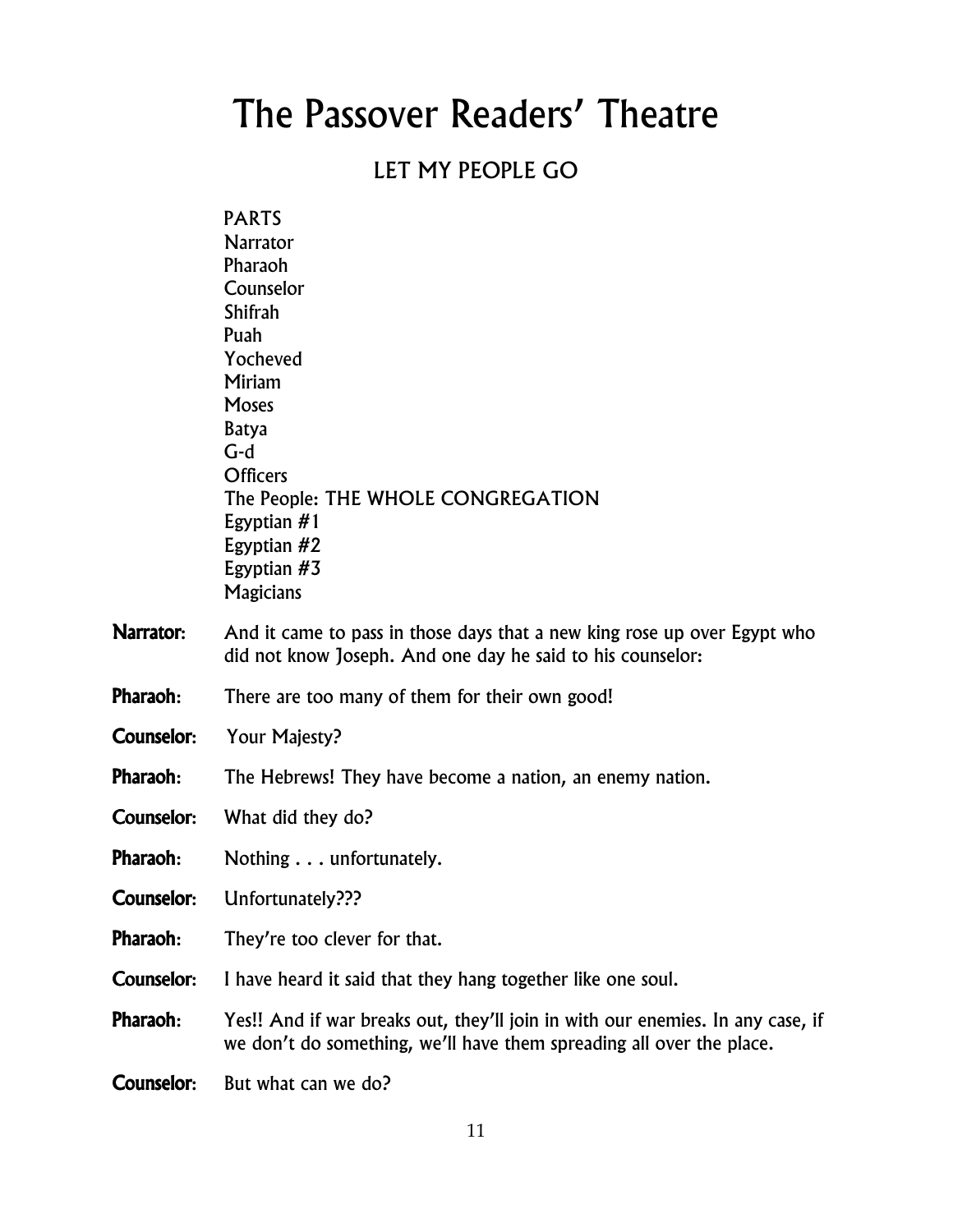| Pharaoh:         | We will make them pay for the air they breathe!                                                                                                                                                                                     |
|------------------|-------------------------------------------------------------------------------------------------------------------------------------------------------------------------------------------------------------------------------------|
| Counselor:       | Pay???!!!                                                                                                                                                                                                                           |
| Pharaoh:         | With a tax. $\ldots$                                                                                                                                                                                                                |
| Narrator:        | But the more they tried to limit their growth, the more numerous the<br>Hebrews became and the more they spread out. So the king was forced to<br>think up a new means of extortion.                                                |
| Pharaoh:         | $Hmmm$ We could $\ldots$ divide them off from everybody                                                                                                                                                                             |
| Counselor:       | But Egypt is already divided into castes.                                                                                                                                                                                           |
| Pharaoh:         | All the better. We can give the Egyptians a lower class that they can oppress.<br>We can make them the slaves of slaves.                                                                                                            |
| <b>Narrator:</b> | But what was slavery soon "progressed" to oppressive slavery. And then to<br>killing. For Pharaoh gave orders to the Hebrew midwives Shifrah and Puah:                                                                              |
| Pharaoh:         | When you deliver the baby of a Hebrew, you will watch closely to determine<br>the sex of the baby before it is born. All of the male babies you will kill<br>before they are born. Not even the mother will know what has happened. |
| <b>Narrator:</b> | However the midwives were in awe of G-d, not Pharaoh. And they con-<br>spired against the king.                                                                                                                                     |
| Shifrah:         | Don't worry, we'll find a way to get around him and his orders.                                                                                                                                                                     |
| Puah:            | I'm not worried. I'll get down on my knees, if I have to. No one will be able to say<br>that I did anything to endanger a child's life.                                                                                             |
| Narrator:        | However when the king discovered what had happened, he called again for<br>the midwives:                                                                                                                                            |
| Pharaoh:         | What do you think you're doing? You kept the boy babies alive.                                                                                                                                                                      |
| <b>Narrator:</b> | But the midwives only shrugged their shoulders and said:                                                                                                                                                                            |
| Shifrah:         | What could we do? They're so lively, they deliver before we get there. $\dots$                                                                                                                                                      |
| Narrator:        | So Pharaoh told the entire Egyptian people:                                                                                                                                                                                         |
| Pharaoh:         | If you see any Hebrew male babies, throw them into the river!                                                                                                                                                                       |
| Narrator:        | Of course, there was one baby who escaped this fate. His mother's name<br>was Yocheved. And here is what she did.                                                                                                                   |
| <b>Yocheved:</b> | I hid him for as long as I could, three months! But what could I do? Every-<br>12                                                                                                                                                   |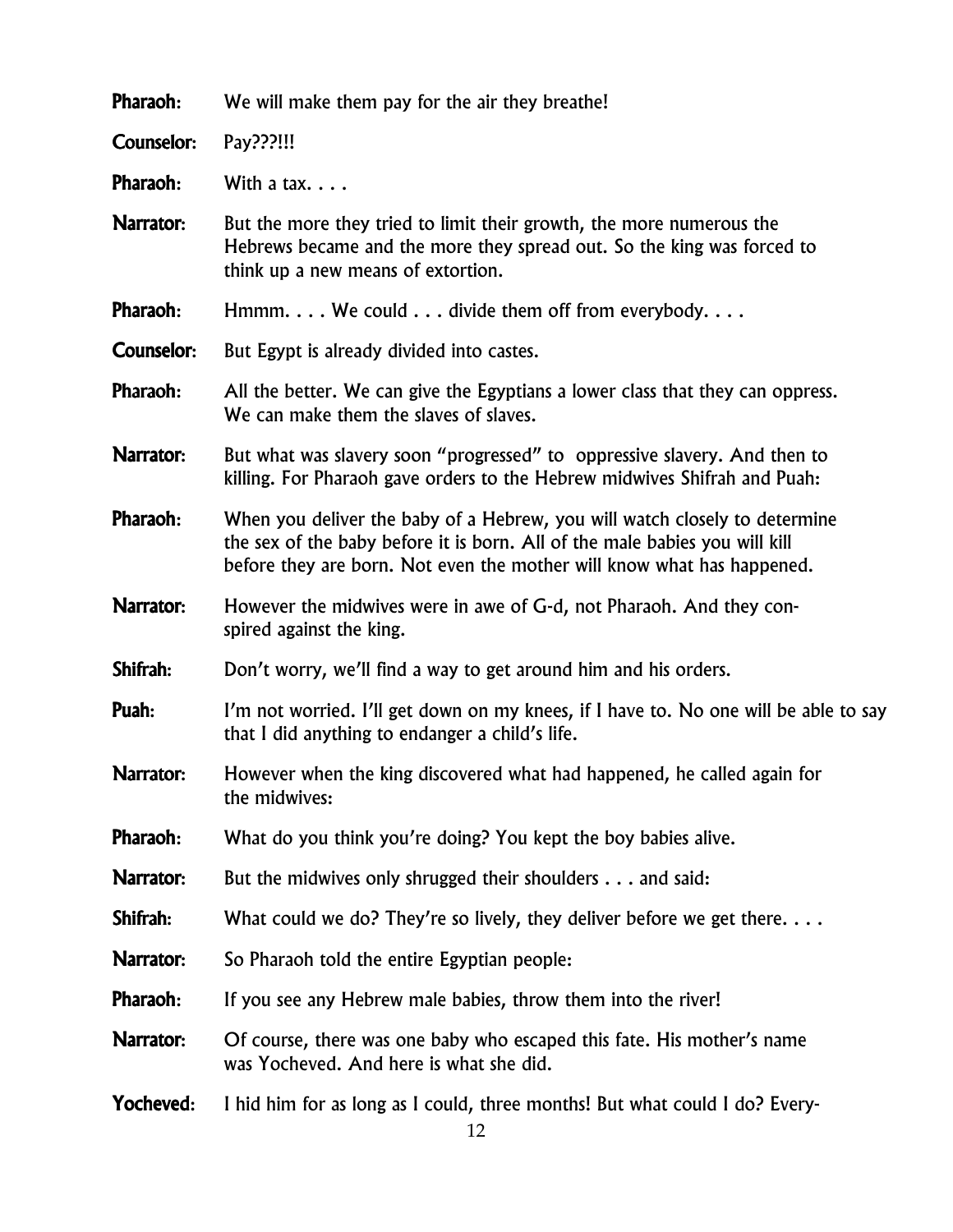one wanted to play with him and make him giggle. I couldn't keep it a secret anymore. So . . . I got a basket made of bullrushes. I coated it with pitch. And I set him in it. I put it in the river where the women bathe. I thought: maybe one of the mothers will take pity on him.  $\ldots$ 

- Narrator: And one did. Miriam, the baby's sister, watched it happen.
- **Miriam:** I waded into the reeds. I barely knew what I was doing. It was as if I were placed there by some higher power. Then I stopped and stood there waiting. My heart trembled. All I could think of was: What would happen to him? Would he drown? I was so afraid! And then . . . the unthinkable happened. The daughter of Pharaoh came down to bathe in the Nile.
- Narrator: So Batya, the daughter of Pharaoh, was the one who found him. And then she opened the basket. . . .
- **Batya:** It's one of the Hebrew babies! How peacefully he looks up at me! Poor thing!
- Narrator: So that was it. In that moment, he became her son. And Miriam ran and brought her mother as a nurse for the child. And Batya asked:
- **Batya:** In Hebrew, how do you say: to take up from the water?
- Miriam: Moshe.
- Narrator: And so Batya said to the child:
- **Batya:** Then, I name you Moshe. All your life you are never to forget that you were thrown into the water and that I drew you out of it. All your life you are to have a soft heart for other people's troubles.
- Narrator: And so it was that Moses was cared for by his own mother. When he was five years old she took him to the palace and the daughter of Pharaoh raised him as her own son. Later he went to live in Midian, and he stayed there for 40 years, working for his father-in-law as a shepherd. One day when he was taking the sheep to graze at the farthest end of the wilderness, he came to the mountain of G-d. There, something caught his eye.
- **Moses:** Hmmm . . . a burning bush. But why isn't it burning up?
- G-d: Moses! . . . . Moses!

Moses: Here I am.

- **G-d:** Don't get any closer! And take off your sandals! The place where you are standing is holy ground. I am the G-d of your forebears.
- Narrator: Moses hid his face. He was afraid to look at G-d.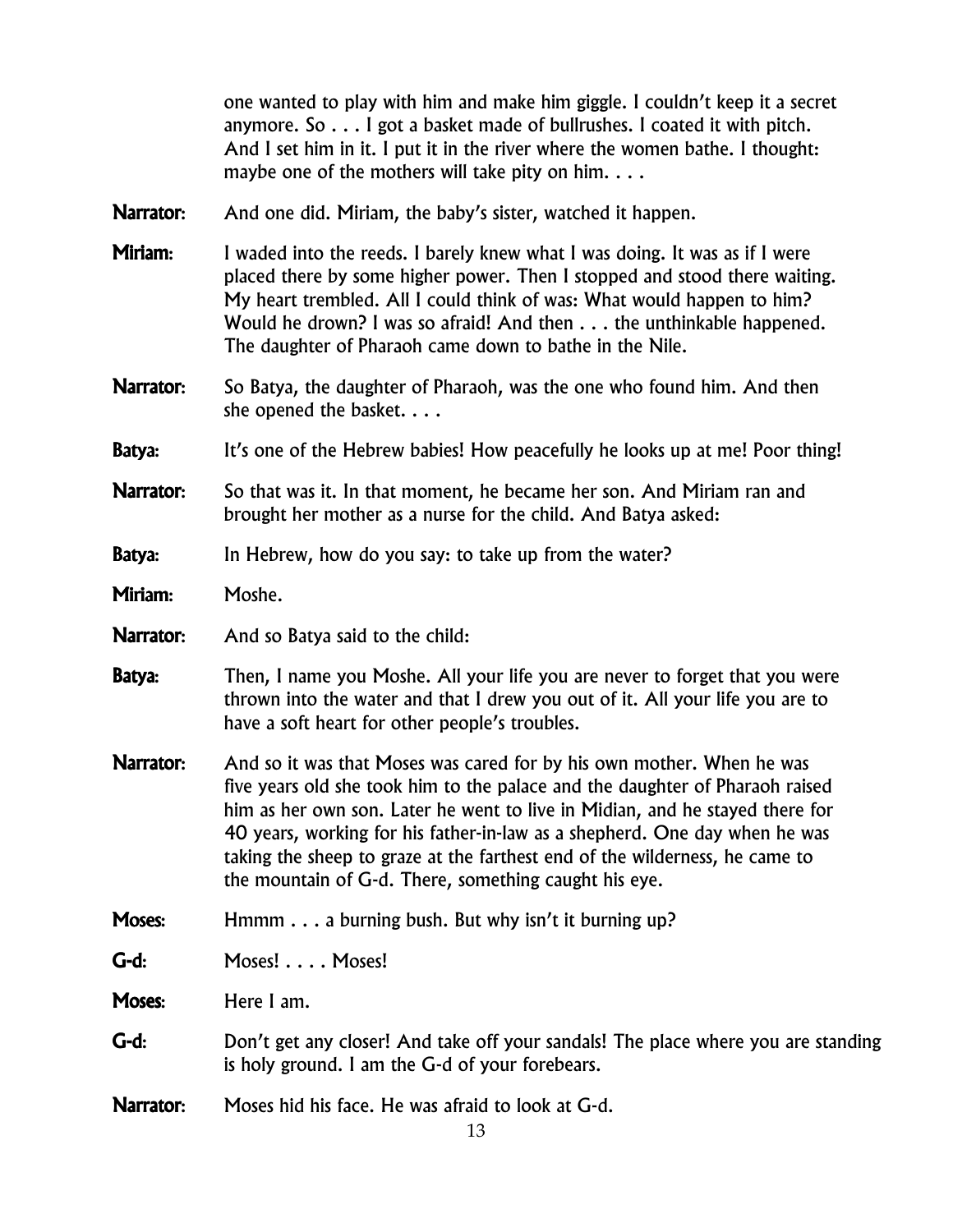| $G-d:$        | I have heard the cry of My people being afflicted by Pharaoh and his slave-drivers. I<br>have felt for them with every lash of the whip, and with every bitterness that<br>they have endured. I am the One who is shaping the new future. I am<br>coming down to deliver them, and I'm sending you to bring them out of<br>Egypt. |
|---------------|-----------------------------------------------------------------------------------------------------------------------------------------------------------------------------------------------------------------------------------------------------------------------------------------------------------------------------------|
| Moses:        | Me?! Why me?! Who am I to go to Pharaoh? Who am I to bring anybody<br>out of Egypt?                                                                                                                                                                                                                                               |
| $G-d:$        | I will be with you.                                                                                                                                                                                                                                                                                                               |
| <b>Moses:</b> | And when I come to the people and I tell them G-d sent me, and they say,<br>"What is G-d's name?"—what do I tell them?                                                                                                                                                                                                            |
| $G-d:$        | Tell them "I WILL BE" sent you. Tell them that together we can create a future<br>world that is a better world. Tell them that I will be with you now and in<br>your future troubles.                                                                                                                                             |
| Moses:        | But they won't believe me! Why should they listen to me? I know what<br>they're going to say: "G-d appeared to you? Sure!"                                                                                                                                                                                                        |
| $G-d:$        | You will perform signs for them, and they will believe you.                                                                                                                                                                                                                                                                       |
| <b>Moses:</b> | But I'm not a talker. When I speak, I stumble and trip over my tongue. I<br>think there's something wrong with my mouth.                                                                                                                                                                                                          |
| $G-d:$        | Who do you think made your mouth? Am I not Adonai? Can I not make the<br>stammerer into a speechmaker and a speechmaker into a stammerer? Now.<br>go! I will be with your mouth. And I will teach you what to say. You can<br>take your brother Aaron with you. He will help you. Now, grab your staff<br>and go!                 |
| Narrator:     | And so Moses and Aaron did go to Pharaoh. And Moses said:                                                                                                                                                                                                                                                                         |
| <b>Moses:</b> | G-d says: Let My people go!                                                                                                                                                                                                                                                                                                       |
| Pharaoh:      | Who is G-d, that I should pay any attention to you! Let the people go? I<br>don't know any G-d and I'm not letting anyone go!                                                                                                                                                                                                     |
| Moses:        | If we do not obey, pestilence and sword will overtake, not only us, but you<br>and your people. So, for your own sake, let us go that we may praise G-d!                                                                                                                                                                          |
| Pharaoh:      | Sacred festivals! My foot! You know quite well that I know, and I know quite<br>well that you know, that all that is nonsense. Between mature educated<br>people like you and me, all religion and worship of gods is simply a matter of<br>policy. You're only doing this to get the workers out of work. And this is the        |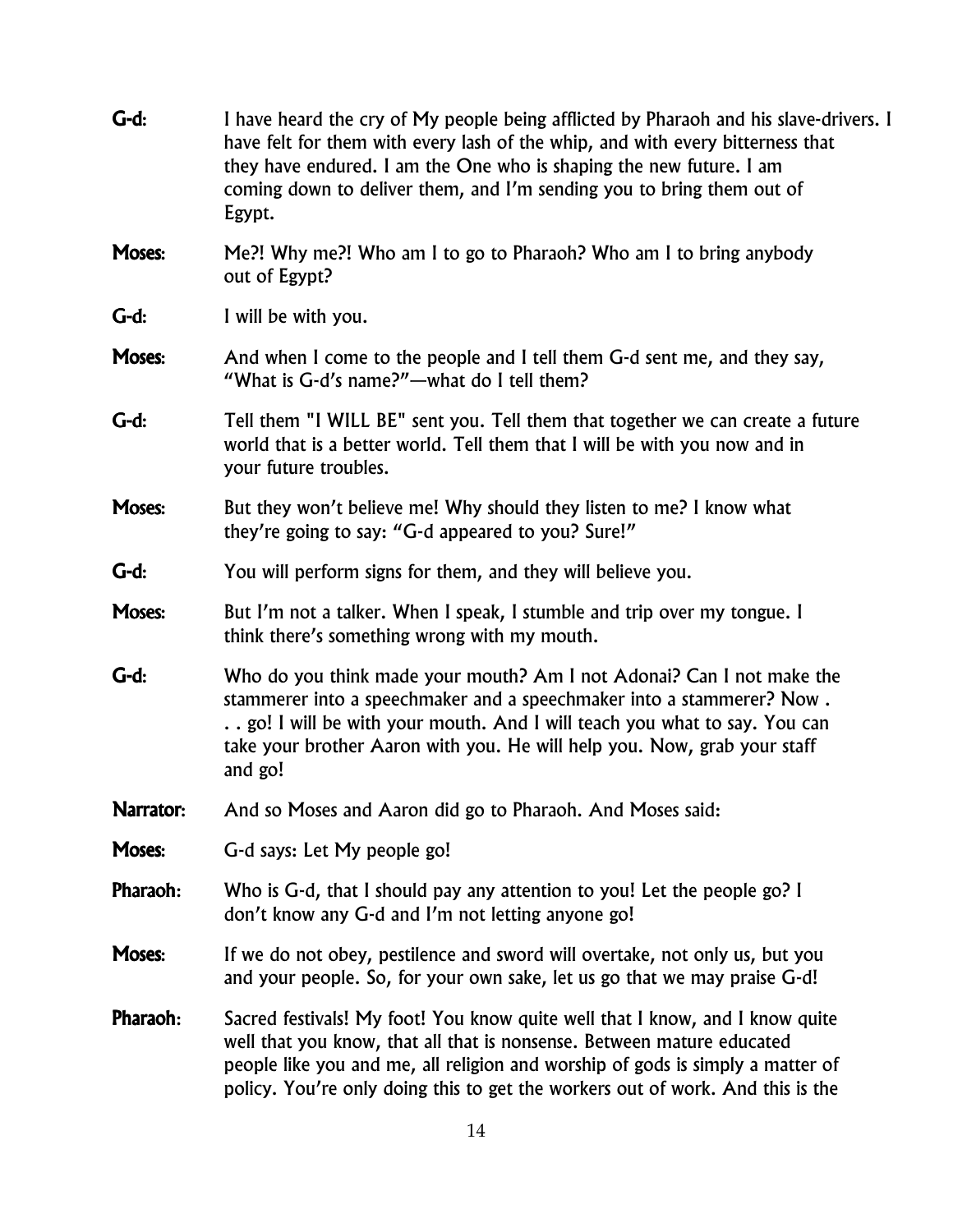work they are born to do. Why do you put such ideas into their heads?

- **Narrator:** Pharaoh was pleased that he seemed to be winning the argument.
- **Pharaoh:** You ask for a whole week's holiday for the Hebrews! This will naturally give our hard-working Egyptians the idea of having a week or more of holiday. This would bring chaos to the whole industry of Egypt and might even lead to the downfall of the State. That I cannot and will never allow.
- Narrator: Then Pharaoh spoke to the slave-drivers and the officers of the people.
- **Pharaoh:** Don't give the slaves any more straw to make the bricks. Let them get their own straw! And don't be making it easy on them by cutting their daily quota of bricks! They're lazy good-for-nothings! That's why they sit around crying: "Let us go and make sacrifices to our G-d." Nothing but lies. Do you hear me? Lies!
- Narrator: So the people scattered throughout the land of Egypt to gather stubble for straw. Of course they couldn't make as many bricks as before. And the Hebrew officers, who refused to add to the pressures on their fellow Hebrews, were beaten. So the officers went before Pharaoh.
- **Officers:** Why do you treat us like this? You don't give us any straw, and then you say: Make bricks? You beat on us and it's not even our fault! It's your own people's fault!
- **Pharaoh:** You dare to speak to me of fault?!! You think you have the right to complain? You have no right to be here. You are lazy! That's all you are—lazy! Do you hear me? . . . . That's why you say: "Let us go and make sacrifice to the Lord." Get back to work!
- Narrator: Then the officers met up with Moses and Aaron in the hallway.
- **Officers:** Listen, you've made us stink to Pharaoh and his servants. Up till now we have been ill-treated, but at least, since they benefited from the work that we do, they tolerated us. But now we appear useless to them! You have put a sword in their hands to kill us with!
- Narrator: So Moses went back to G-d. And he said:
- Moses: Why are you doing this to Your people? From the very beginning I told you I wasn't able to do this job. And now I see that I was right! What have the people done that you should heap such misery on their heads? If this is how it's going to be, why did you send me?
- G-d: You will see what I am going to do to Pharaoh. Only by a strong hand will he let you go. Tell the children of Israel that I am Adonai. Tell them that I will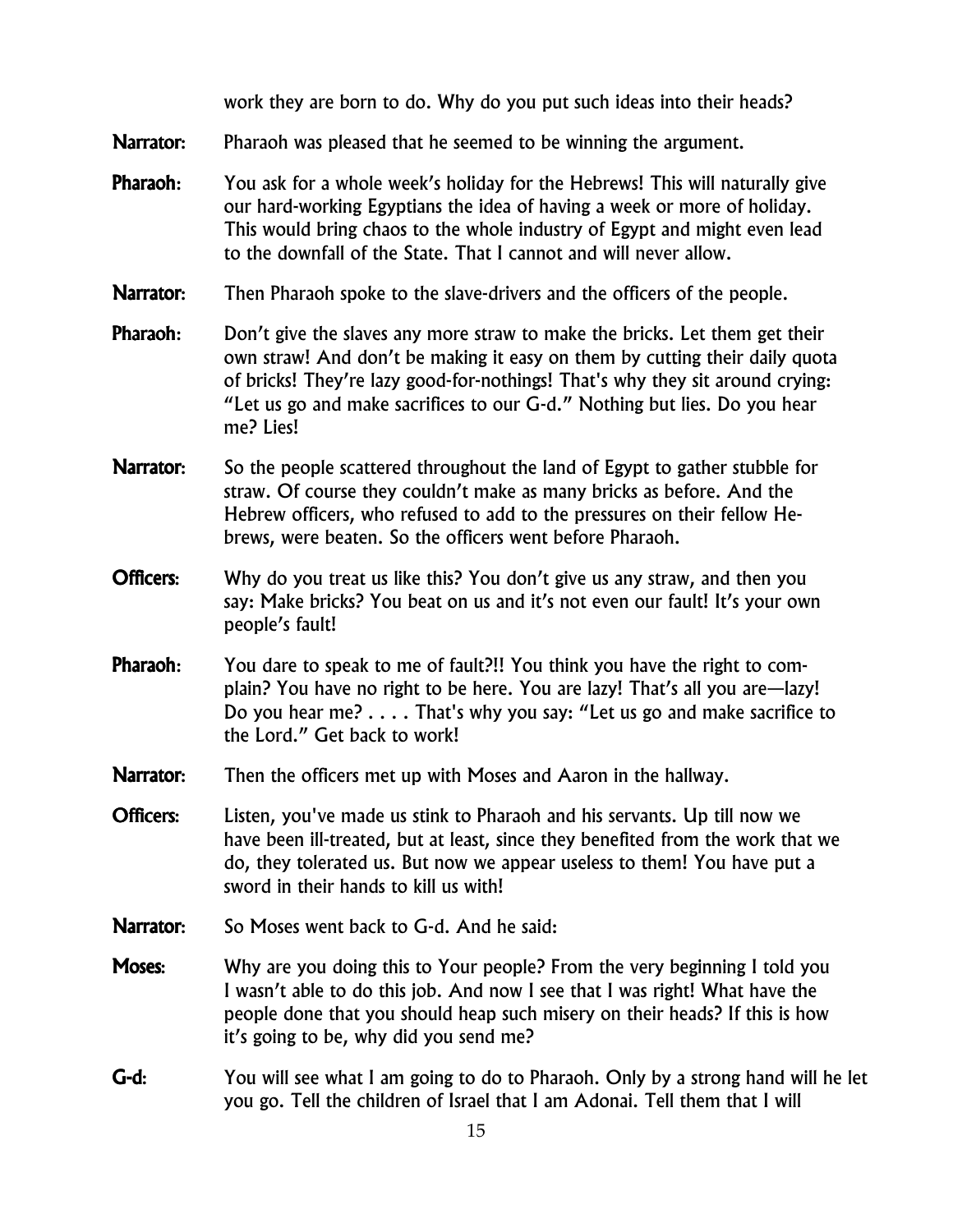bring you out from under the burdens of the Egyptians. Tell them that I will deliver you from bondage, and that I will redeem you with an outstretched arm and with great judgments. Tell them that I will take you to Me for a people and I will be to you a G-d—despite all that is happening. Go and tell Pharaoh: Let My people go!

- Narrator: So Moses went and told them, but they were so troubled that they said:
- **The People:** Do you see the heavy burdens we have to carry? Do you really think we have time to think about the future? We barely have time to breathe.
- Narrator: Again, Moses felt like a failure. And he went back to G-d and said:
- **Moses:** It's no good. Even if my speech wasn't so clumsy, I can't ever seem to come up with the right words. The people won't listen to me. And if the people won't listen—then, what makes you think that Pharaoh will?
- Narrator: But G-d told Moses:
- **G-d:** It's not for you to worry about whether you are good enough or not. Remember you are going in My place to Pharaoh. And remember to be patient with the people. Lead them gently. And also, you will need to perform some sign for Pharaoh. So cast down your walking stick before him.
- Narrator: Why a walking stick? It had to do with how Pharaoh thought of himself, or rather, how he wanted the Egyptians to think of him.
- **Egyptian #1:** Have you heard? He calls himself: The Great Crocodile.
- Egyptian #2: The great what?
- **Egyptian #1:** The Great Crocodile who sleeps in the Nile.
- **Narrator:** For the Egyptians thought that the Nile was controlled by the water gods. By raising the staff over the water, Moses would be telling Pharaoh: You and your gods are no more than a stick in my hand! So Moses and Aaron came before Pharaoh and he said to them:
- **Pharaoh:** Why should we believe you when you say that G-d sent you when you have not performed any wonders?
- Narrator: So Aaron cast down his walking staff before Pharaoh, and it turned into a serpent, but the king was unimpressed, for all his sorcerers and magicians did the same.
- **Pharaoh:** Ha! Is that all your G-d can do?
- Narrator: To show the Egyptians that Aaron could do something with his staff that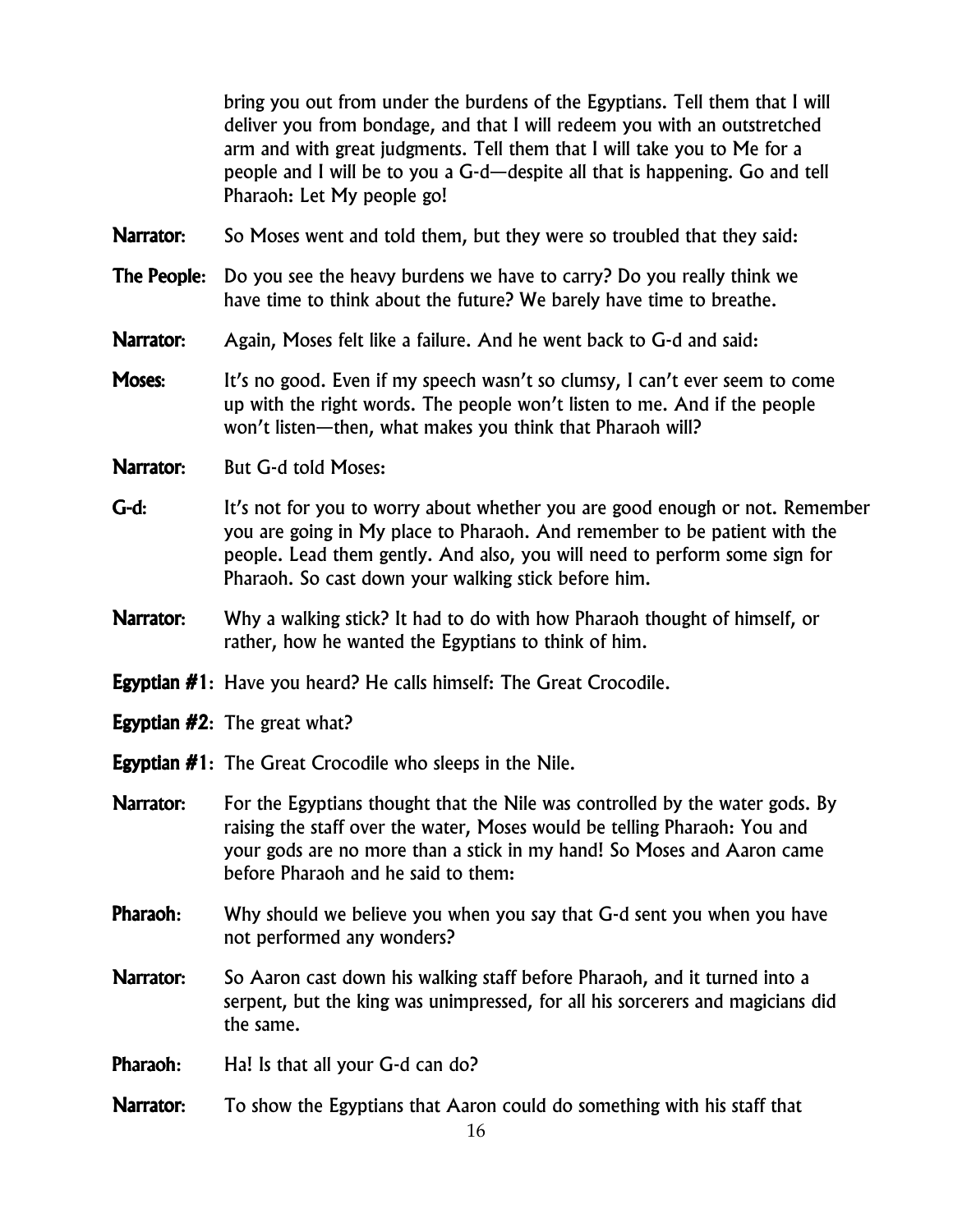their magicians could not do, G-d caused the serpent into which His staff had been changed to swallow up all the staffs of the magicians. But the magicians said:

- **Magicians:** So what else is new! Of course one snake will eat another!
- **Narrator:** So Aaron threw down the staff again, and this time it did not change into a snake, but still it swallowed up all the other staffs. This made Pharaoh wonder whether this wonderful staff of Aaron might also swallow up him and his throne. Nevertheless, he said:
- Pharaoh: Listen, if your ancestor Jacob himself were here, I'd give him a bucket and a trowel and send him to work as a slave. And you, Moses and Aaron, it's only because you yourselves don't have to do the work, that you can afford to say: "Let us go and praise G-d."
- Narrator: Then G-d said to Moses.
- G-d: Tell Aaron to take the staff and stretch out his hand and strike the waters in the Nile and they will turn to blood.
- **Narrator:** Why the Nile? It was because of the Nile that the Egyptians felt prouder than any other nation.
- **Egyptian #3:** Other lands depend on the rain to water their crops.
- Egyptian #1: We have the Nile. We don't need the rain.
- Egyptian #2: Or G-d.
- **Narrator:** So, by bringing the plague of blood in the river, it was as if G-d were saying:
- G-d: Instead of bringing you a blessing, your beloved river will bring you foulness and disease and drive you out of the land. Then you will know what it feels like to be a stranger
- Narrator: And so Aaron did what G-d had said. But Pharaoh was unmoved, since his magicians did the same. And he turned away and went up into his palace. And the Egyptians said:
- Egyptian #3: Phew! What's that stench?
- **Egyptian**  $#1$ **:** It's the river! It's turning into blood!
- Narrator: Then G-d said to Moses:
- G-d: Go to Pharaoh and tell him: Let My people go, so that they may serve Me. And if he refuses, tell him: I'm going to send frogs next.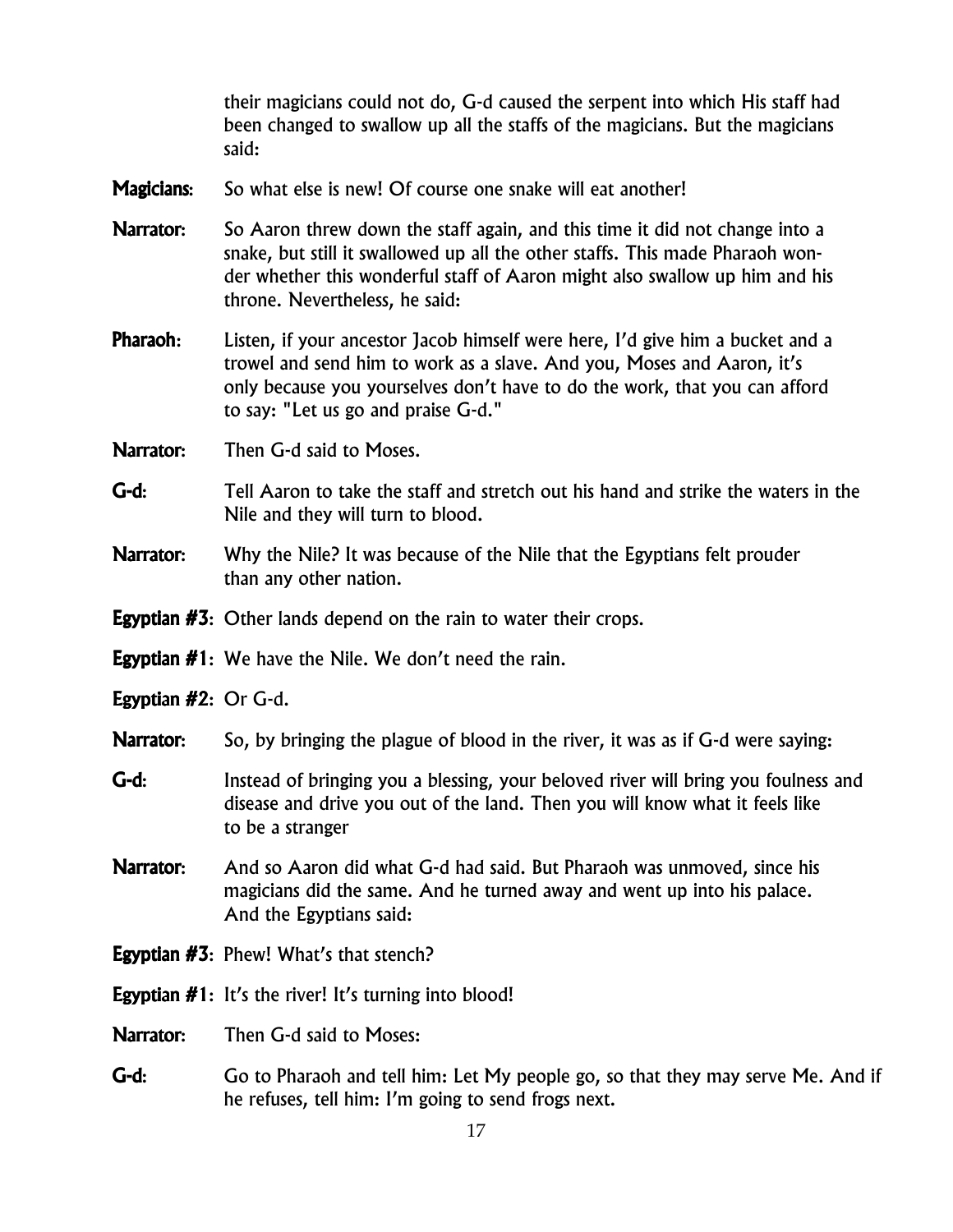- **Narrator:** Why frogs? It had to do with how the Egyptians thought of themselves and of the Jews.
- **Egyptian #2:** It is only natural that they should be our slaves.
- **Egyptian #3:** Of course! They're not like us!
- **Narrator:** And so Aaron did as G-d said, and the frogs came up and covered all the land of Egypt. Now the frog is normally one of the most fearful and shy animals. But now, the frogs were nervy and they were everywhere. And the Egyptians said:
- **Egyptian #2:** Where did they come from?
- **Egyptian**  $#3$ **:** The river, where else?
- **Egyptian**  $#1$ **:** But why?
- **Egyptian #2:** Who knows? I was making bread, and one jumped right into the kneading trough.
- Egyptian #3: That's disgusting!
- **Egyptian #1:** You're telling me. Did you hear what happened to the king?
- **Egyptian #3:** Into the royal bedchamber?
- **Egyptian #2:** Yes. And onto the royal bed, and even onto him.
- **Narrator:** It was as if G-d were saying:
- G-d: You exalt yourselves as gods over your slaves. I will teach you how even the lowest and smallest animal has lost all respect for you.
- Narrator: And so, just as the Egyptians had made the lives of the Hebrews miserable, now the lives of the Egyptians were made miserable by the frogs. They jumped around like they owned the place and showed the Egyptians what it meant not to have any privacy, until finally Pharaoh said:
- **Pharaoh:** Get my magicians in here!!!
- Narrator: And Pharaoh's magicians did their best, but the frogs came up more and more over the land of Egypt. Until the King said:
- **Pharaoh:** I didn't ask for more frogs! You are useless! Do you hear me?
- Narrator: And Pharaoh called for Moses and Aaron: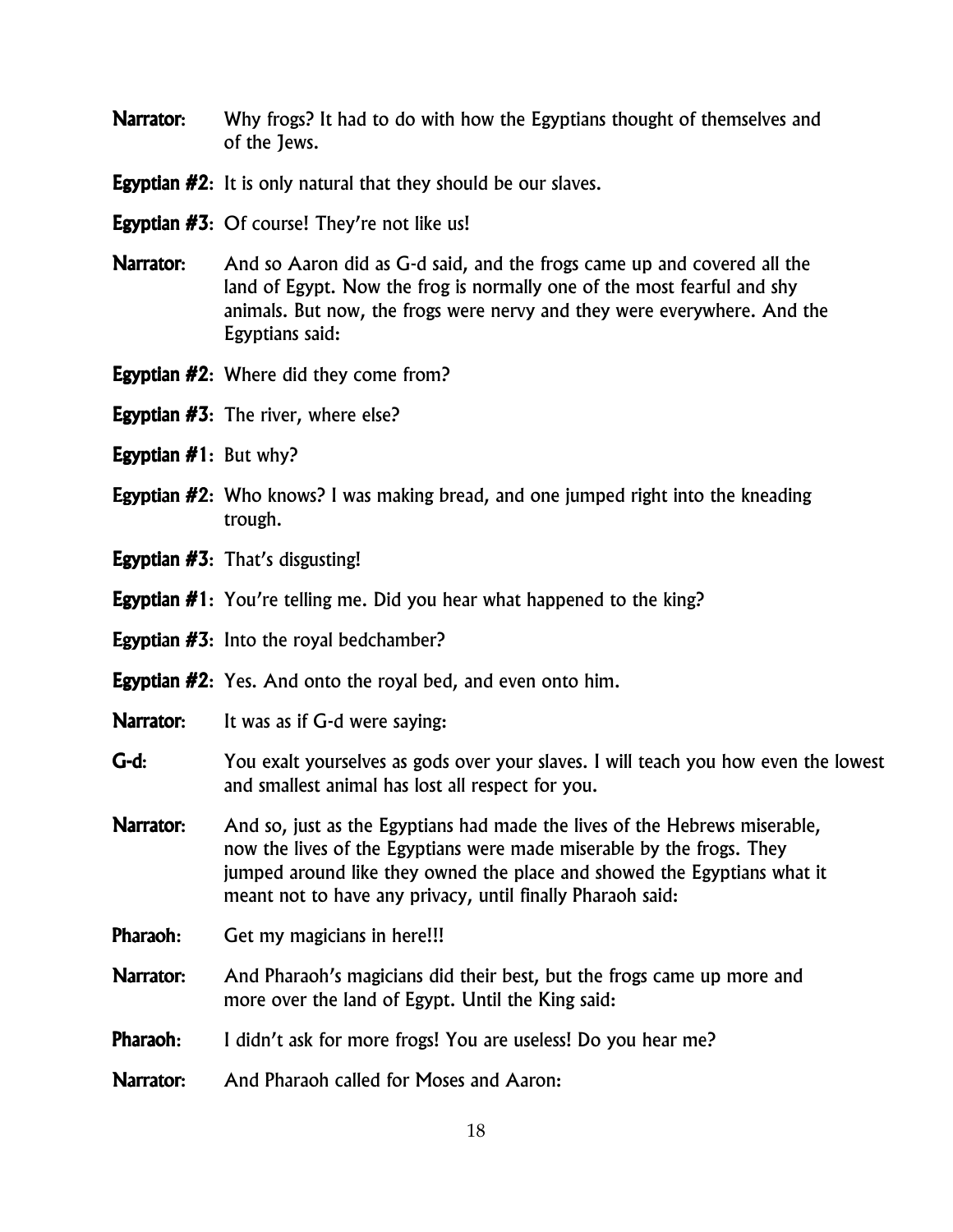Pharaoh: Moses!!! Get your G-d to take these frogs away and I'll let you go!

**Moses:** When do you want me to do it?

Pharaoh: Tomorrow.

Narrator: So Moses went out of the city and prayed. However, the frogs didn't go back to the river. They died—right where they were at, in the houses, in the courtyards, and in the fields. And the Egyptians gathered them together in stinking heaps.

- **Egyptian #1:** More stink! There's no end to it. Why didn't they go back to the river?
- **Egyptian #2:** Who knows? Don't stop shoveling, whatever you do!
- **Narrator:** Of course, when Pharaoh saw there was relief, he changed his mind. Then G-d said to Moses:
- G-d: Tell Aaron to stretch out the staff and strike the dust and it will become lice throughout the land.
- **Narrator:** Why lice? It was as if G-d were saying:
- G-d: I will cause these little bugs to crawl up and over the bodies of the proud and haughty "master race," as the Egyptians like to think of themselves.
- Narrator: And Aaron did as G-d commanded. And there were lice everywhere on people and animals. And the magicians tried to do the same, but they couldn't. And the magicians said:
- Magicians: This . . . is the finger of G-d!
- Narrator: And G-d said to Moses and Aaron.
- G-d: Get up early in the morning and stand before Pharaoh when he goes into the water. Tell him: Let My people go! If he doesn't, I'm going to send a mixture of scorpions and snakes on him.
- Narrator: Why scorpions and snakes? It was as if G-d were saying to the Egyptians:
- G-d: So . . . you will have to leave your land and go into exile, and those whom you have treated as strangers, they will remain in the land.
- Narrator: So G-d caused the scorpions and snakes to come into the house of Pharaoh and his servants, and all of Egypt was ruined. And, of course—what else is new—Pharaoh called for Moses and Aaron.
- Pharaoh: MOSES!!! Go! Go sacrifice to your G-d! You can do it here in Egypt!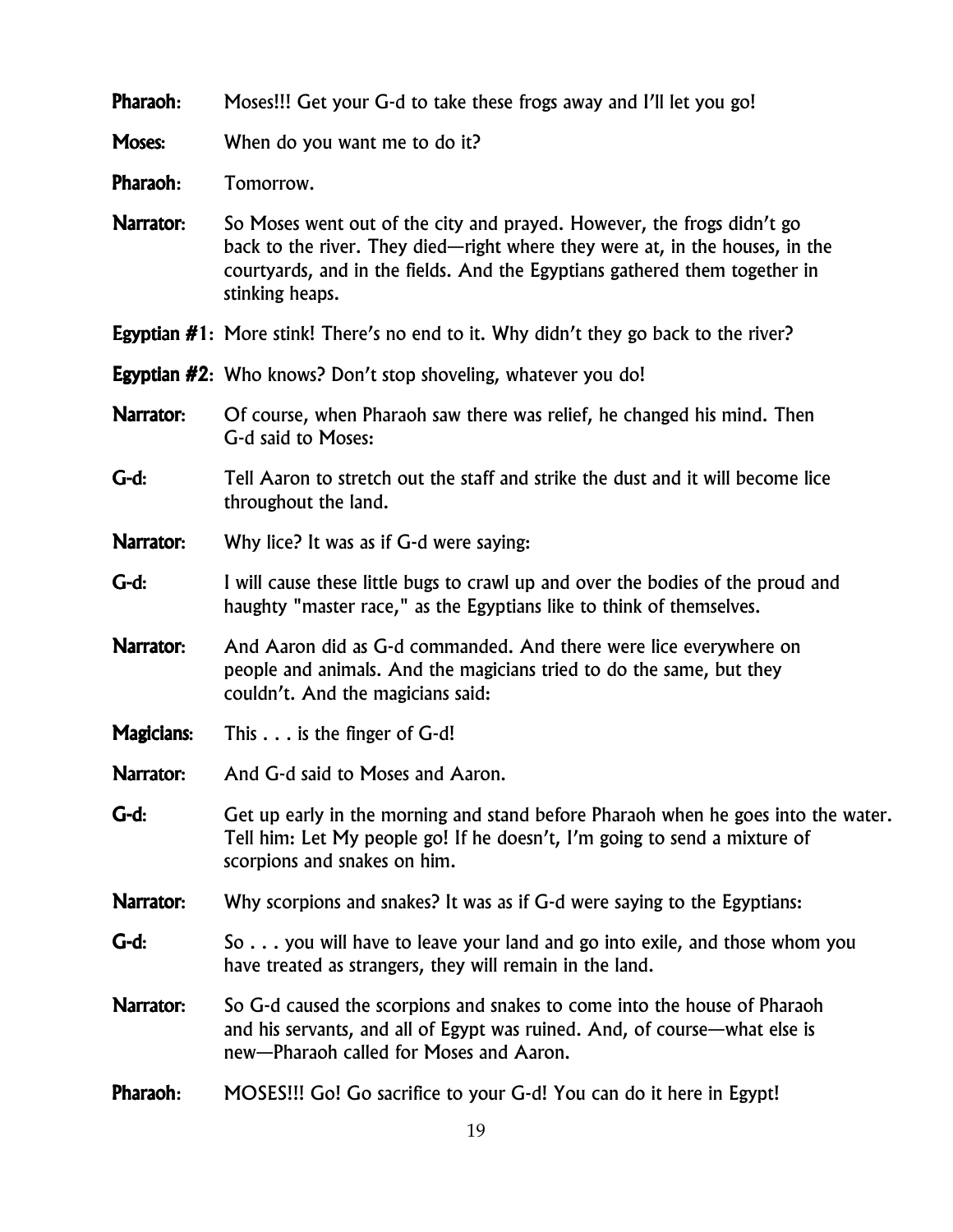| Moses:           | We can't do that! You Egyptians worship sheep. If we sacrifice a sheep in<br>front of the Egyptians, they'll stone us! We have to go out in the wilderness,<br>three days journey.                                                                                                                                                        |
|------------------|-------------------------------------------------------------------------------------------------------------------------------------------------------------------------------------------------------------------------------------------------------------------------------------------------------------------------------------------|
| Pharaoh:         | I will let you go, only don't go very far away, and ask G-d to take away<br>these scorpions and snakes.                                                                                                                                                                                                                                   |
| Moses:           | I'll plead for you tomorrow, but don't tell us any more lies.                                                                                                                                                                                                                                                                             |
| Narrator:        | So Moses prayed, and G-d removed the scorpions and snakes—but, surprise,<br>surprise, Pharaoh did not let the people go. And G-d said to Moses:                                                                                                                                                                                           |
| G-d:             | Go to Pharaoh and tell him: Let My people go! Tell him that if he refuses to let go<br>of them with his hand, then, with My hand I will send disease on all your<br>herds and flocks.                                                                                                                                                     |
| Narrator:        | Why pestilence? To the Egyptians, their horses, their donkeys and camels<br>were everything. And so G-d sent the pestilence and all the cattle of Egypt<br>died. But Pharaoh was stubborn and he still didn't let the people go. Then<br>G-d said to Moses and Aaron:                                                                     |
| G-d:             | Take two handfuls of soot from a furnace and you, Moses, throw it up toward<br>heaven in the sight of Pharaoh. It will become boils on man and beast<br>throughout the land.                                                                                                                                                              |
| <b>Narrator:</b> | So he did, and boils with blisters broke out on people and animals through-<br>out the land. And the magicians couldn't even stand still before Moses and<br>Pharaoh because of the boils. But still Pharaoh did not listen. So G-d said to<br>Moses:                                                                                     |
| G-d:             | Go before Pharaoh and say to him: "Still, you exalt yourself over My people and<br>you won't let them go? I'm going to make it rain about this time tomorrow a<br>terrible hail such as has never been seen in Egypt before. You'd better get<br>everything in from the field, man and beast, because if you don't they will all<br>die." |
| Narrator:        | Why hail? It never hailed in Egypt. It was as if G-d were saying:                                                                                                                                                                                                                                                                         |
| G-d:             | You imagine yourself to be so wonderfully high above My people, but I will<br>come out of the heights above you $\ldots$ with the hail.                                                                                                                                                                                                   |
| Narrator:        | So Moses did as G-d said. And thunder and hail and fire came down on the<br>earth. And it smashed every plant in the field, except in the land of Goshen<br>where the Hebrews lived. Of course, Pharaoh called for Moses and Aaron.                                                                                                       |
| Pharaoh:         | All right, all right. Adonai is righteous and I and my people are wicked! Tell                                                                                                                                                                                                                                                            |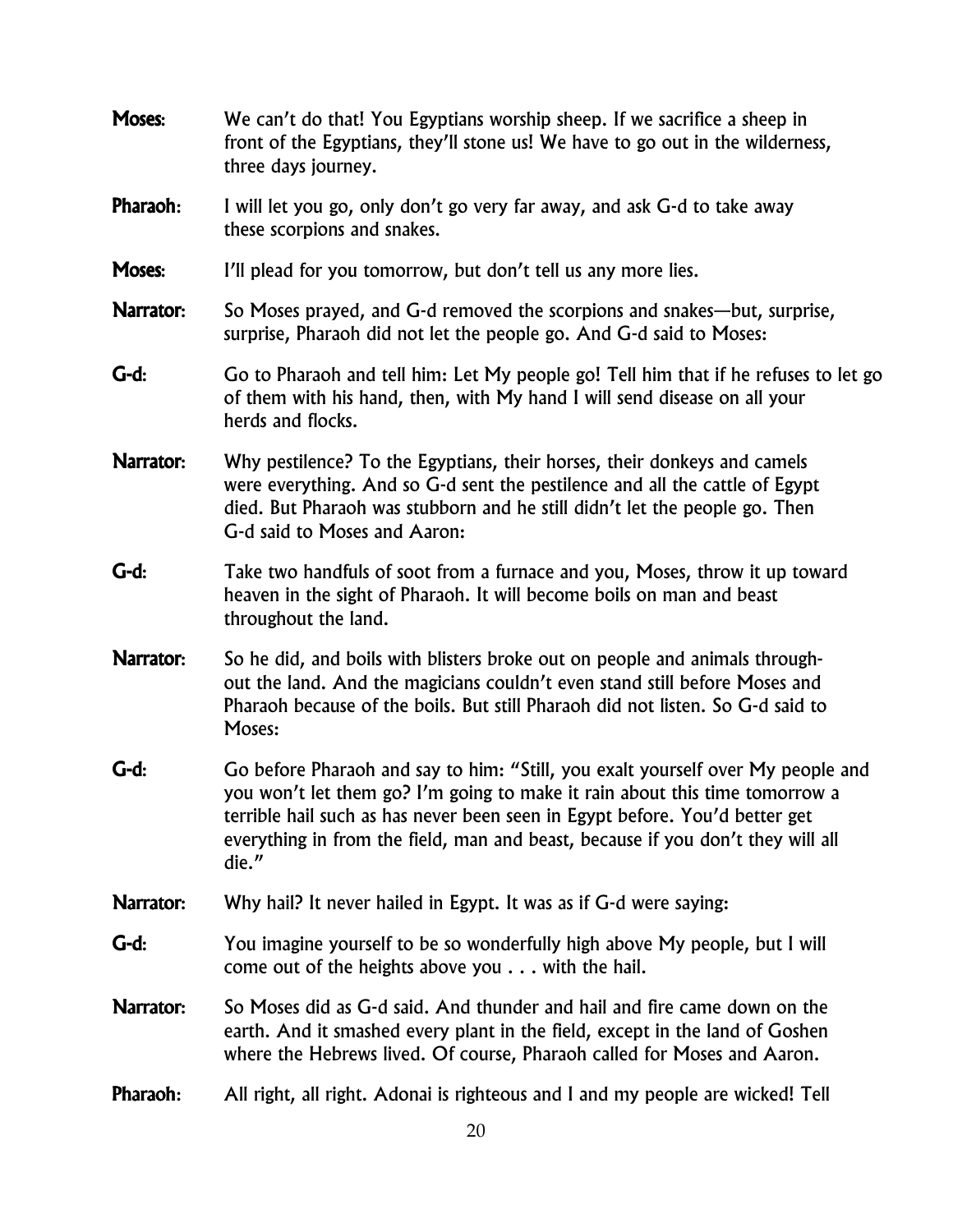|                  | your G-d to stop this thundering and hail, and I'll let you go.                                                                                                                                                                                                                                                                              |
|------------------|----------------------------------------------------------------------------------------------------------------------------------------------------------------------------------------------------------------------------------------------------------------------------------------------------------------------------------------------|
| Narrator:        | Moses prayed, and the thunder and the hail stopped. But when Pharaoh saw<br>that they were stopped, of course he backed out of the deal. Moses and<br>Aaron went back to Pharaoh.                                                                                                                                                            |
| Moses:           | Our G-d says: "How long will you refuse to be humble before G-d? Let my<br>people go! If you refuse, tomorrow I will bring locusts and cover the<br>earth-you will not even be able to see the ground."                                                                                                                                      |
| Narrator:        | Moses turned and went out from Pharaoh. And Pharaoh's servants said to<br>Pharaoh:                                                                                                                                                                                                                                                           |
| Egyptians:       | How long will you allow this Moses to be a snare to us? Let them go!! Let<br>them serve their G-d!!! Can't you see that Egypt is destroyed?!!                                                                                                                                                                                                |
| <b>Narrator:</b> | And Moses and Aaron were brought back to Pharaoh.                                                                                                                                                                                                                                                                                            |
| Pharaoh:         | Go! Serve your G-d!! But first who will you take with you?                                                                                                                                                                                                                                                                                   |
| Moses:           | Our young and our old, our sons and our daughters, our flocks and our<br>herds—everyone and everything.                                                                                                                                                                                                                                      |
| Pharaoh:         | Not so!!! Only the men will go!                                                                                                                                                                                                                                                                                                              |
| Moses:           | We're only going for three days.                                                                                                                                                                                                                                                                                                             |
| Pharaoh:         | You're lying! You're planning to go and never come back. I'll have nothing<br>more to do with you. Get out!!!                                                                                                                                                                                                                                |
| Narrator:        | So Moses and Aaron were driven out from Pharaoh's presence. Moses raised<br>his staff over the land of Egypt, and an east wind blew on the land all day<br>and all night, and in the morning the wind brought the locusts. They ate<br>everything, and not one green thing remained in the land of Egypt. Pharaoh<br>called Moses and Aaron. |
| Pharaoh:         | Okay, I admit it, I've sinned against your G-d, and against you. Forgive me<br>just one more time, and ask your G-d to take away this death.                                                                                                                                                                                                 |
| Narrator:        | So Moses went out from Pharaoh and prayed to G-d. A strong wind came<br>up, which took up the locusts and drove them into the sea. There was not<br>one locust left in all of Egypt. But still, Pharaoh did not let the people go.<br>And G-d said to Moses:                                                                                 |
| G-d:             | Stretch out your hand toward heaven, that there may be darkness over the land of<br>Egypt.                                                                                                                                                                                                                                                   |
| Narrator:        | And Moses stretched out his hand and the darkness was so thick you could<br>21                                                                                                                                                                                                                                                               |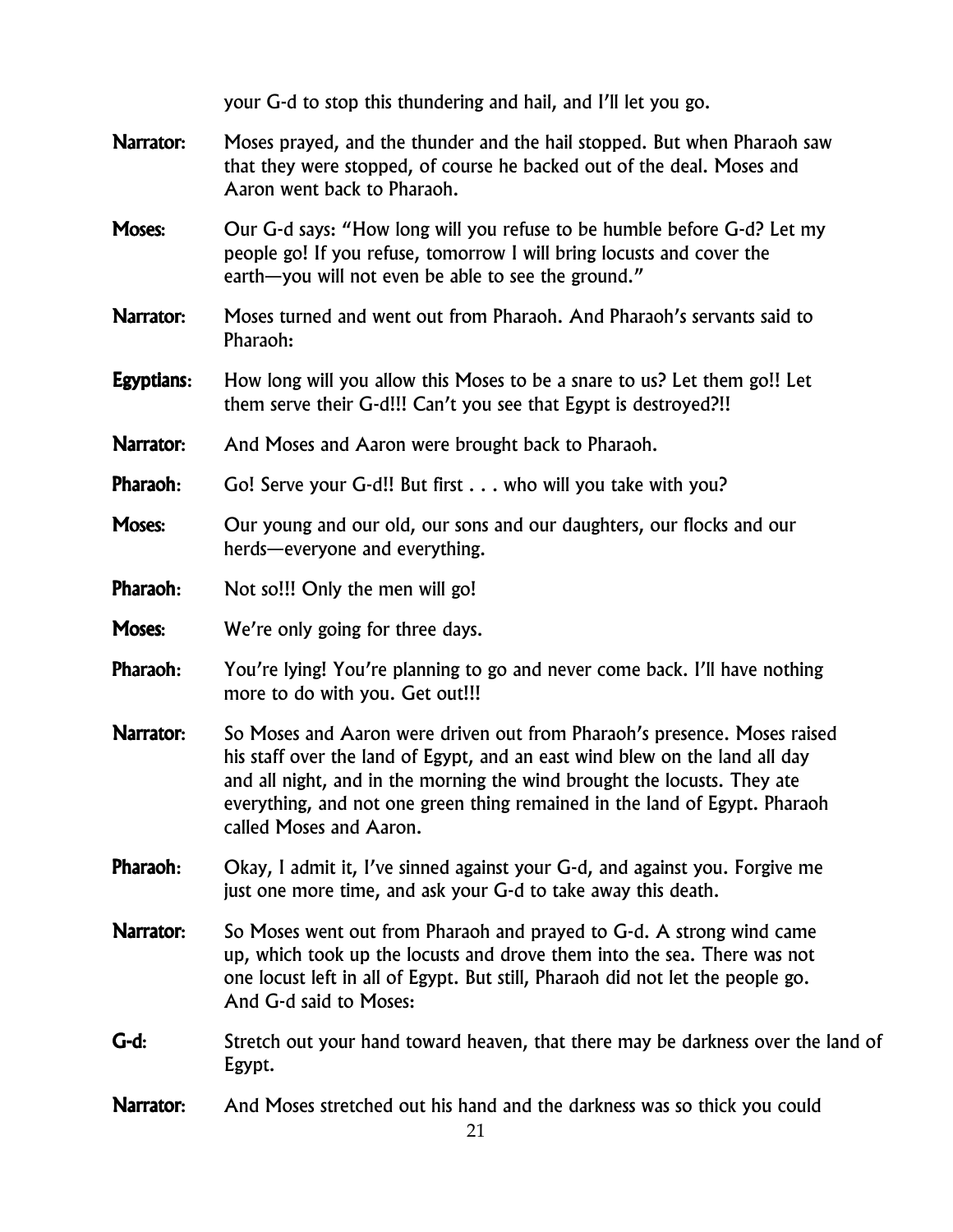|                  | almost touch it. People couldn't see each other and no one stood up for<br>three whole days. And Pharaoh called to Moses:                                                                                                                                                                                                                           |
|------------------|-----------------------------------------------------------------------------------------------------------------------------------------------------------------------------------------------------------------------------------------------------------------------------------------------------------------------------------------------------|
| Pharaoh:         | Go! Serve your G-d! Only you will leave your flocks and your herds<br>behind.                                                                                                                                                                                                                                                                       |
| <b>Moses:</b>    | Not so! Not only will we take our own cattle—we will not leave one hoof<br>behind—but you also will give us from your herds and flocks.                                                                                                                                                                                                             |
| <b>Narrator:</b> | Then Pharaoh refused again to let them go. Instead, he said:                                                                                                                                                                                                                                                                                        |
| Pharaoh:         | Go!! Get away from me!! And make sure you never see my face again,<br>because on that day you will die.                                                                                                                                                                                                                                             |
| Moses:           | You have spoken well. I never will see your face again. My G-d has told me:<br>"About midnight I will go out into the midst of Egypt; and all the firstborn<br>in the land of Egypt shall die. There will be a great cry throughout all the<br>land of Egypt, such as there has never been, nor ever shall be."                                     |
| Narrator:        | And Moses went out in hot anger from Pharaoh. And G-d said to Moses and<br>Aaron:                                                                                                                                                                                                                                                                   |
| G-d:             | Tell all the congregation of Israel! On the fourteenth day of this month you will<br>slaughter a lamb and put some of its blood upon the doorposts of your<br>houses. I will go through the land of Egypt on that night, and all the firstborn<br>will die. When I see the blood on your houses, I will pass over you.                              |
| Narrator:        | And it came to pass at midnight that G-d took all the firstborn in the land of<br>Egypt. And Pharaoh got up in the night, he, and all his servants, and all the<br>Egyptians—and there was a great cry in Egypt. For there was not a house<br>where there was not one dead. And the Egyptians also urged the people to<br>get out of Egypt, saying: |
| Egyptians:       | We are all going to die!                                                                                                                                                                                                                                                                                                                            |
| <b>Narrator:</b> | So, the people took their dough, which had not had time to rise, and they<br>walked from Rameses to Succot. There were 600,000 of them, not count-<br>ing the women and children. G-d led them by way of the wilderness to the<br>Reed Sea. But when Pharaoh found out that the people had fled, he said:                                           |
| Pharaoh:         | What have we done? We let Israel get away from us!                                                                                                                                                                                                                                                                                                  |
| <b>Narrator:</b> | And Pharaoh took 600 chariots and captains for each one, and went after<br>the children of Israel. He and his army caught up to them where they were<br>camped by the sea. And as the people lifted up their eyes and saw the<br>Egyptians marching after them, they were horrified and they cried out to<br>Moses:                                 |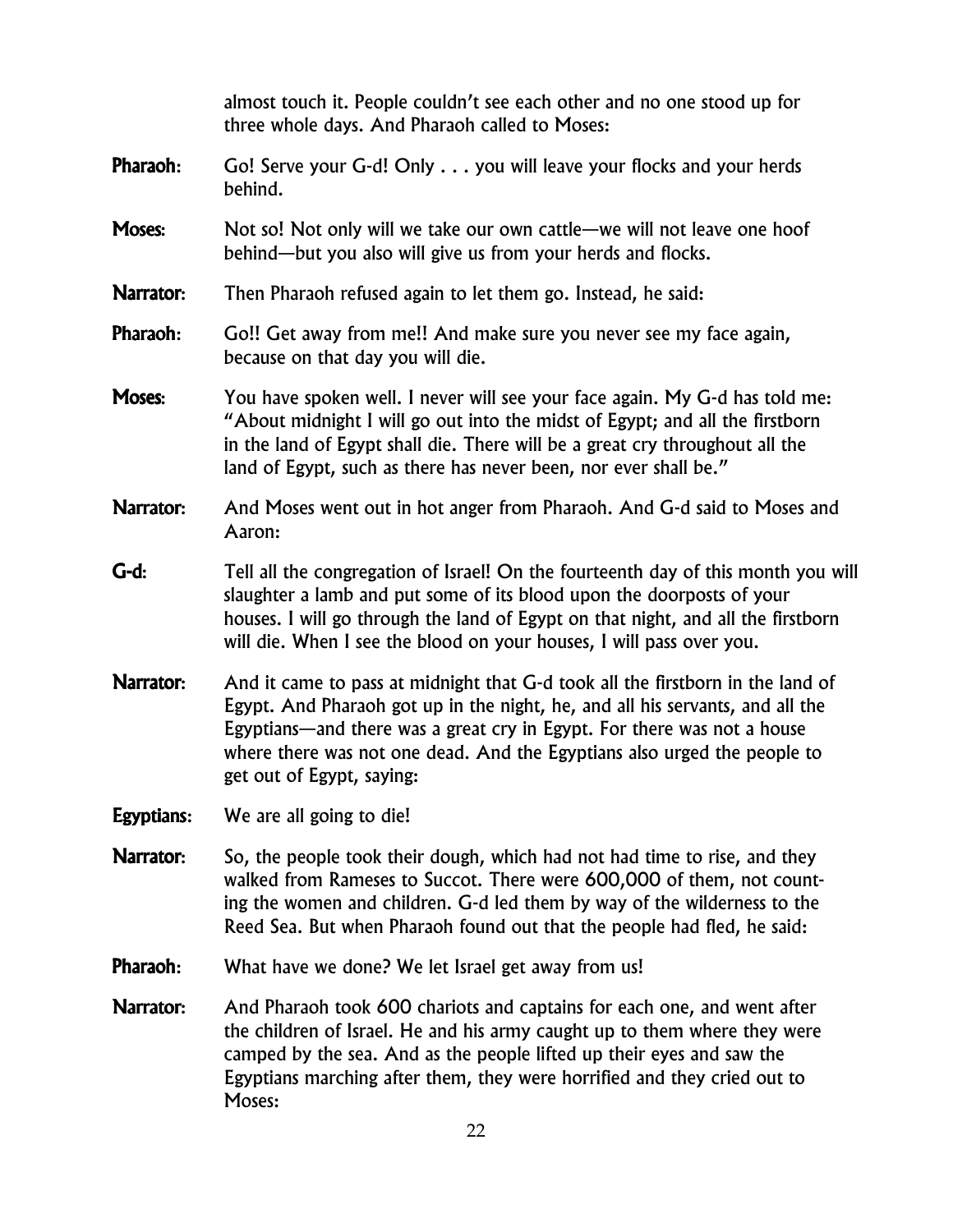| <b>The People:</b> | What?! There weren't enough graves in Egypt that you had to drag us out<br>here to die? Didn't we tell you in Egypt to leave us alone? We were better<br>off serving the Egyptians than dying out here in the wilderness. |
|--------------------|---------------------------------------------------------------------------------------------------------------------------------------------------------------------------------------------------------------------------|
| <b>Moses:</b>      | Don't be afraid! G-d will work for you. You'll find out, after today you<br>won't have to see these Egyptians any more.                                                                                                   |
| Narrator:          | Moses was standing and praying, and G-d said to him:                                                                                                                                                                      |
| $G-d:$             | What are you crying to Me for? This is not the time to be prolonging in prayer<br>when the people is in distress. Tell the people to go forward! For the sea<br>does not stand in their way!                              |

We have seen the role that G-d played in the story of oppression and liberation. But how can we understand the role of the people? Close your eyes. Imagine that we personally have escaped. We're standing at the edge of the Sea of Reeds.

We arrive at the sea tired but momentarily renewed by what appears to be a successful escape. But as we rest, the futility of the situation begins to depress us. Before us stretches a seemingly endless sea. In the face of it, we argue among ourselves, and stand transfixed at the edge of the water—each of us thinking, "We're trapped."

A lookout on a high bluff signals our camp. Chariots are sighted off in the distance, hardly three hours ride away. A palpable fear begins to ripple among us. Our speech and body movements quicken perceptibly. The ignorant are nervously prattling, "Leaving Egypt was a bad idea, so it's for the best that we'll be going back."

As rising waves of confusion spread, even the most serene feel the oncoming menace. Near the water's edge, some of us look to the sea. It seems a nondescript moment in the tumult when, with the wind rising, one family, then another and a third, step into the water.

We move with great care, first by inches, then feet and yards. Slowly, with the waters receding, we advance.

At the water's edge others see that our small band of hardly a dozen has covered hundreds of yards. They shout to us, "come back"—and we shout to them, "join us." Before long a trickle of bodies link those in the midst of the sea with the milling mass on shore on what seems to be an endless rocky path. Soon hundreds and then thousands are following our first careful steps. As we make our way, some of us fall or are accidentally pushed, only to be pulled along by others.

The last soul to exit has been in the midst of the sea no more than an hour, gone hardly a mile from shore, when the leading divisions of Pharaohs's army arrive. With horses panting and blood lust exuding from the ranks, they charge at us—only to sink out of sight.

It isn't long before both we and our pursuers know that our exit won't be blocked. While troops unhitch and rehitch horses in vain efforts, their officers watch in silent frustration as we disappear in the distance, a melting mirage in the midst of the sea.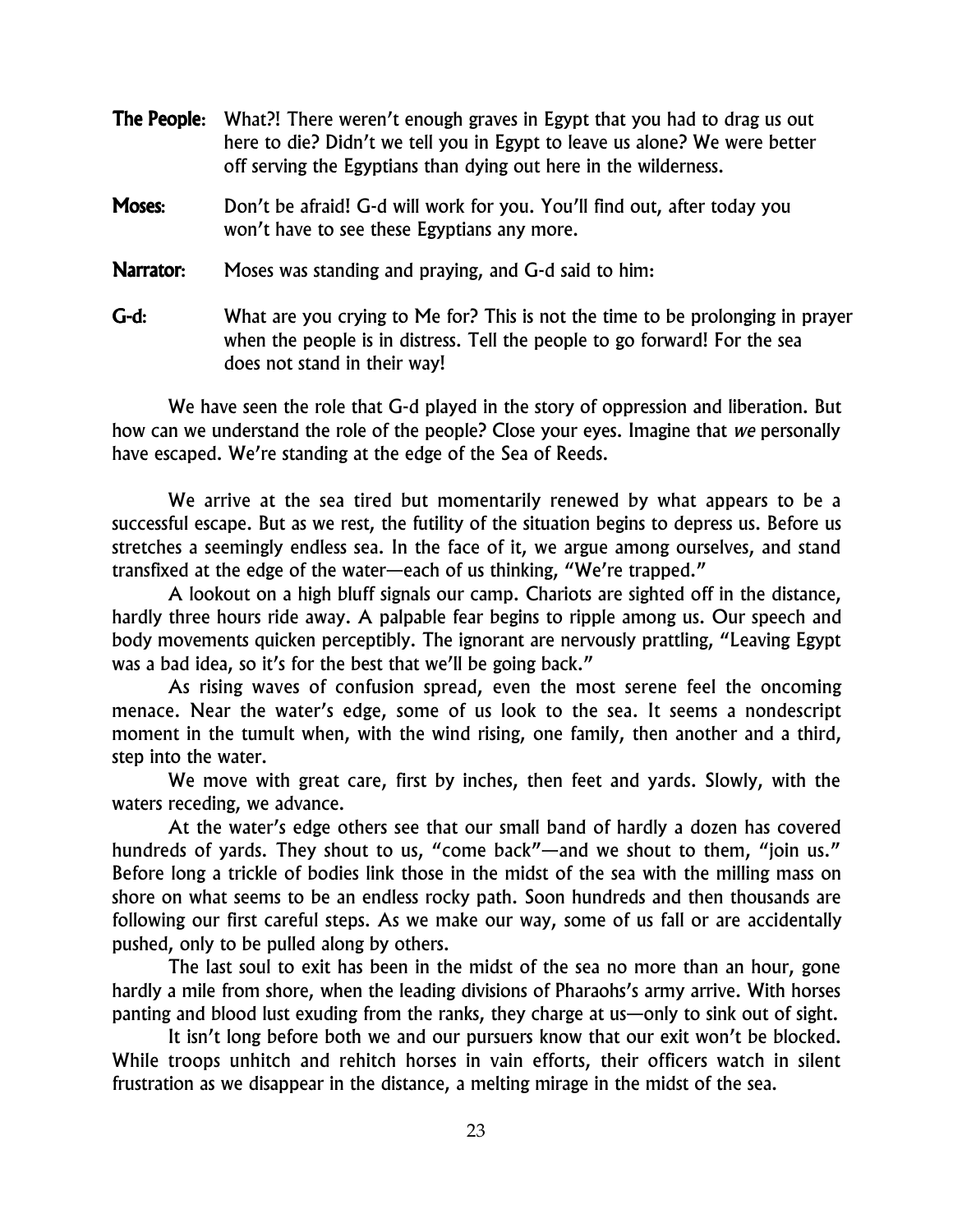That night we make our way to shore. As thousands of us emerge from the water, and the light of dawn breaks, we talk and weep and sing, extravagantly exalting G-d's miracle. We are ready to promise anything in gratitude for our salvation.

And so on that night we overcame our fear, as all must in every generation who would be free. For the human fate has been exile and oppression, again and again; and the human task: to find hope, to overcome. As it is said:

> אַל תִּירָא כִּי גְאַלְתִּיךָ; קָרָאתִי בְשִמְךָ, לִי אָתָה. תַעִבוֹר בַּמַּיִם, אִתְךָ אַנִי; ובנהרות, לא ישתפור.

Have no fear, for I am redeeming you; I have called you by name, you are Mine. When you pass through the waters, I am with you; when you pass through the torrents, they shall not overwhelm you.

No liberation is easy. As tyranny brings death and terror to its victims, so the struggle to overthrow it claims its casualties. There is no redemption without pain.

Israel suffered greatly before it was redeemed from Egyptian bondage. And we remember that our oppressors suffered many plagues before they were willing to let our people go.

Our rejoicing at the liberation of our ancestors is tempered by the memory of the suffering of the oppressor and the oppressed, and by the knowledge that tyranny and cruelty still abide; tyrants fall but others rise to take their place.

> "Remember the day you went out of Egypt all the days of your life." (Deuteronomy 16:3) Rabbi Elazar ben Azariah taught: "It is easy to remember your liberation when the sun is shining. But you must remember it 'all the days of your life'—even when the sun has set, even when your day is dark. The 'days of your life' are also your days in this world—the world as it is. Let your remembrance of liberation help change the world as it is into the world as it ought to be."

"Few are guilty, but all are responsible." (Rabbi Abraham Joshua Heschel)

Wine is poured into any empty cups.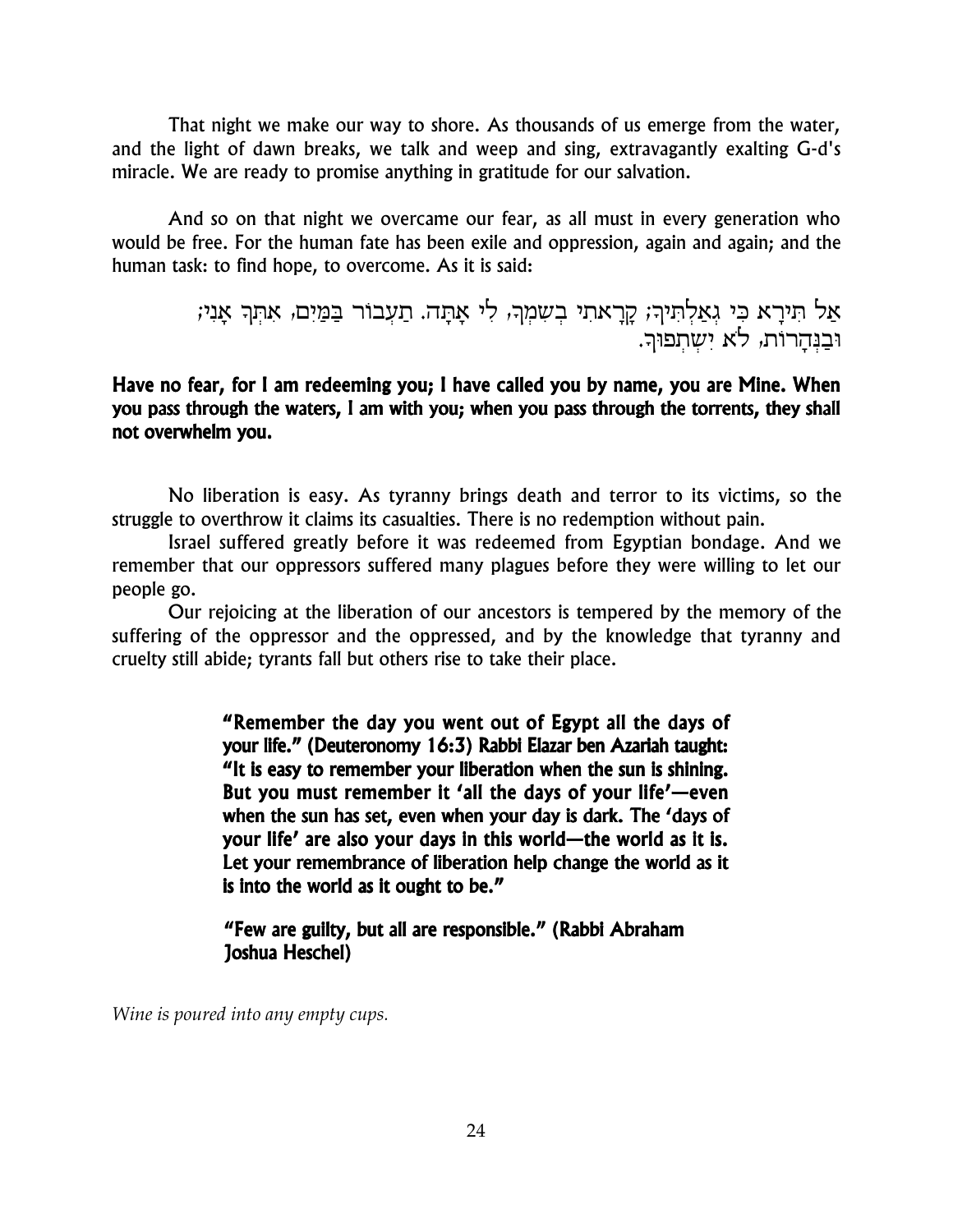# Ten (Contemporary) Plagues

G-d afflicted the Egyptians with ten plagues that left the people and the land desolate. It is traditional to spill a drop of wine from our cups as we recite each plague. Our cup of rejoicing cannot be full when sickness and death, our own and that of others, is all around us. In our own day many evils remain to plague us, both oppressors and oppressed. Each one suffering diminishes our cup of joy.

As long as the instruments and means of death are preferred over those of life, we drop wine from our cup of joy.

**Blood:** Breast cancer, AIDS, and other life-threatening illnesses without health insurance

**Frogs:** Joblessness and low-wage employment that destroys families and communities

Vermin: Anti-Semitism, racism and all forms of bigotry

עֲרוֹב (Ah-rov)

 $(Ki\text{-nim})$  כנים

Wild Beasts: Organized criminals

רֶבֶר (Deh-ver)

**Cattle Disease: Political corruption** 

(Sh'chin) שחין

**Boils:** Poverty in the land of plenty

 $(Dam)$ <sup>I]</sup>

(Tz'far-dei-ah) עָפַרְדֻע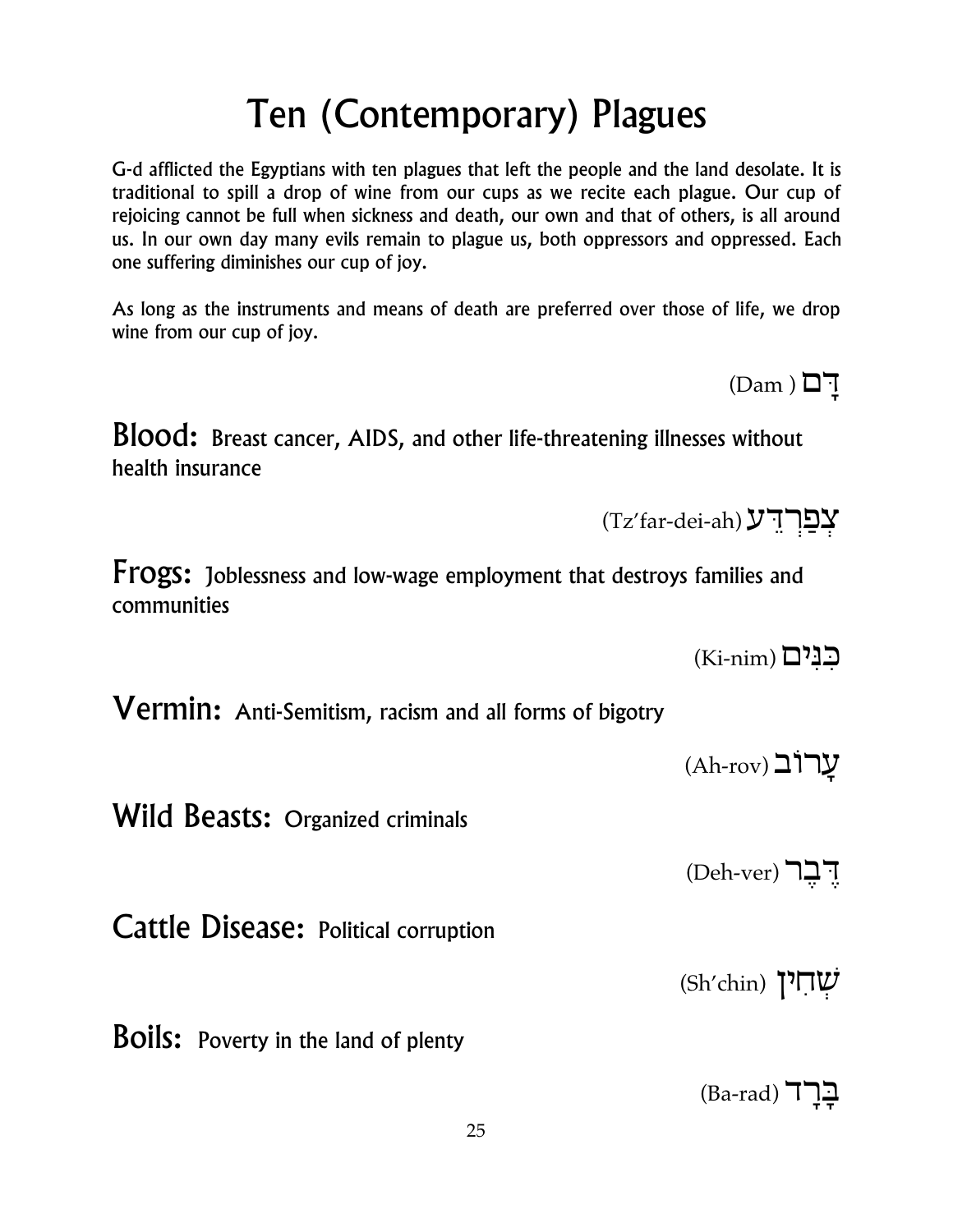Hail: Threat of acid rain and other toxic chemicals

Ar-beh) אֲרְבֵה

**LOCUStS:** Corporate greed creating devastating pressures for workers

(Cho-shech) חשֲך

Darkness: Family violence and abuse of women, children and the elderly

מַכַּת בִכוֹרוֹת (Ma-kat B'cho-rot)

Death of Firstborn: Identifying with and acting like oppressors

The cups are refilled.

## "Dayeanu"

אָלוּ אַלוּ הוֹצִיאָנוּ, הוֹצִיאַנוּ מִמְצְרַיִם, הוֹצִיאֲנוּ מִמְצְרַיִם, דַיֵּנוּ.

I-lu i-lu ho-tzi ya-nu ho-tzi ya-nu mi-mitz-ra-yim ho-tzi ya-nu mi-mitz-ra-yim, dai-yei-nu.

(Had Hashem brought us out of Mitzrayim. . . .)

Dai-dai-yei-nu, dai-dai-yei-nu, dai-dai-yei-nu, dai-yei-nu, dai-yei-nu, dai-yei-nu.

 $( \ldots )$  it would have been enough.)

אלוּ נָתַן לָנוּ אֵת־הַשַּׁבָּת, דַיִּנוּ:

אלוּ נָתַן לָנוּ אֶת־הַתּוֹרָה, דַיֵּנוּ: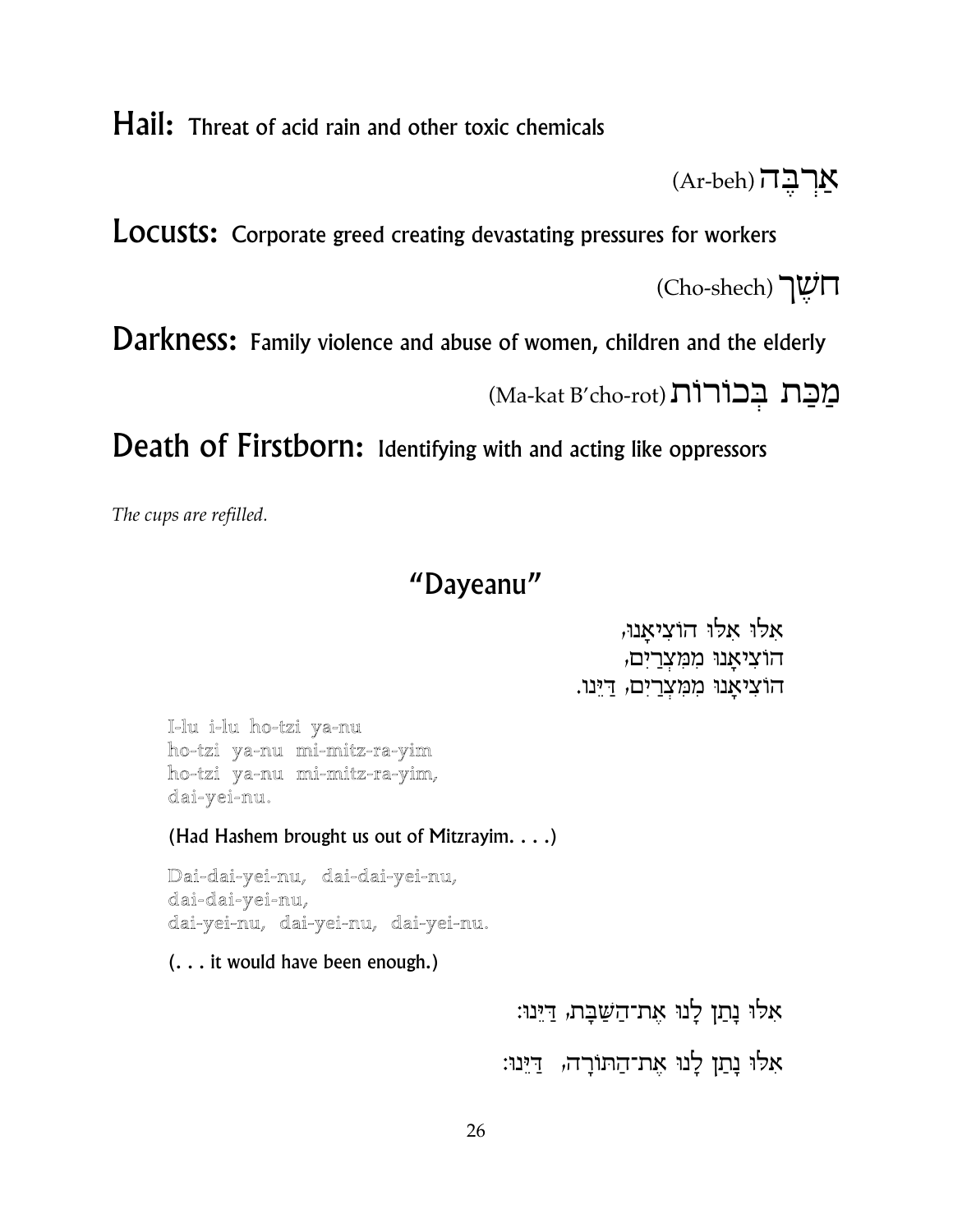How much more so, then, should we be grateful to G-d for the manifold favors the Holy One conferred upon us: G-d brought us out of Egypt, and executed judgments; G-d gave us their wealth, and split the Reed Sea for us; G-d led us through the sea, on dry land and engulfed our oppressors in it; G-d sustained us in the desert for 40 years, and fed us with manna; G-d gave us the Sabbath, and brought us to Mount Sinai; G-d gave us the Torah, and brought us to Israel; G-d built the Temple for us, to atone for all our sins.

# The Symbols of Passover

Rabbi Gamliel said: Whoever has not explained the following three things on Passover has not fulfilled his or her duty:

(Pesach) הֵּםַח

A roasted shankbone: Symbol of the Passover sacrifice eaten during the days of Temple to honor the fact that G-d passed over the houses of the Children of Israel in Egypt. (We substitute a roasted yam in place of the shankbone to symbolize the Passover sacrifice.)

*Leader lifts the broken middle matzah for all the participants to see.*

(Matzah) מַצָּה

Matzah: This matzah, like tortilla, chapati, johnny-cakes, or Indian fry-bread, is lekhem oni—poor people's bread. There are no luxuries in this bread—no eggs, no salt, not even the luxury of time that allows it to rise. This is bread baked and eaten in haste, prepared quickly in the rush to embark on a long journey toward freedom. As it is said: "They baked the dough they had brought out of Egypt into unleavened cakes, for they were driven out of Egypt without being given time to prepare food."

*Leader lifts the maror for all the participants to see.*

מֵרוֹר (Maror)

Bitter herb: Why do we eat maror? Because the Egyptians embittered the lives of our ancestors in Egypt. As it is said: "They made life bitter for them with hard labor at mortar and brick, and with every kind of field work; they drove them in their work with utter ruthlessness."

> בְּכָל־דוֹר וָדוֹר חַיָּב אָדָם לִרְאוֹת אֶת־עַצְמוֹ, כִּא<sup>ָלוּ</sup> הוּא יַצָא ממצרים.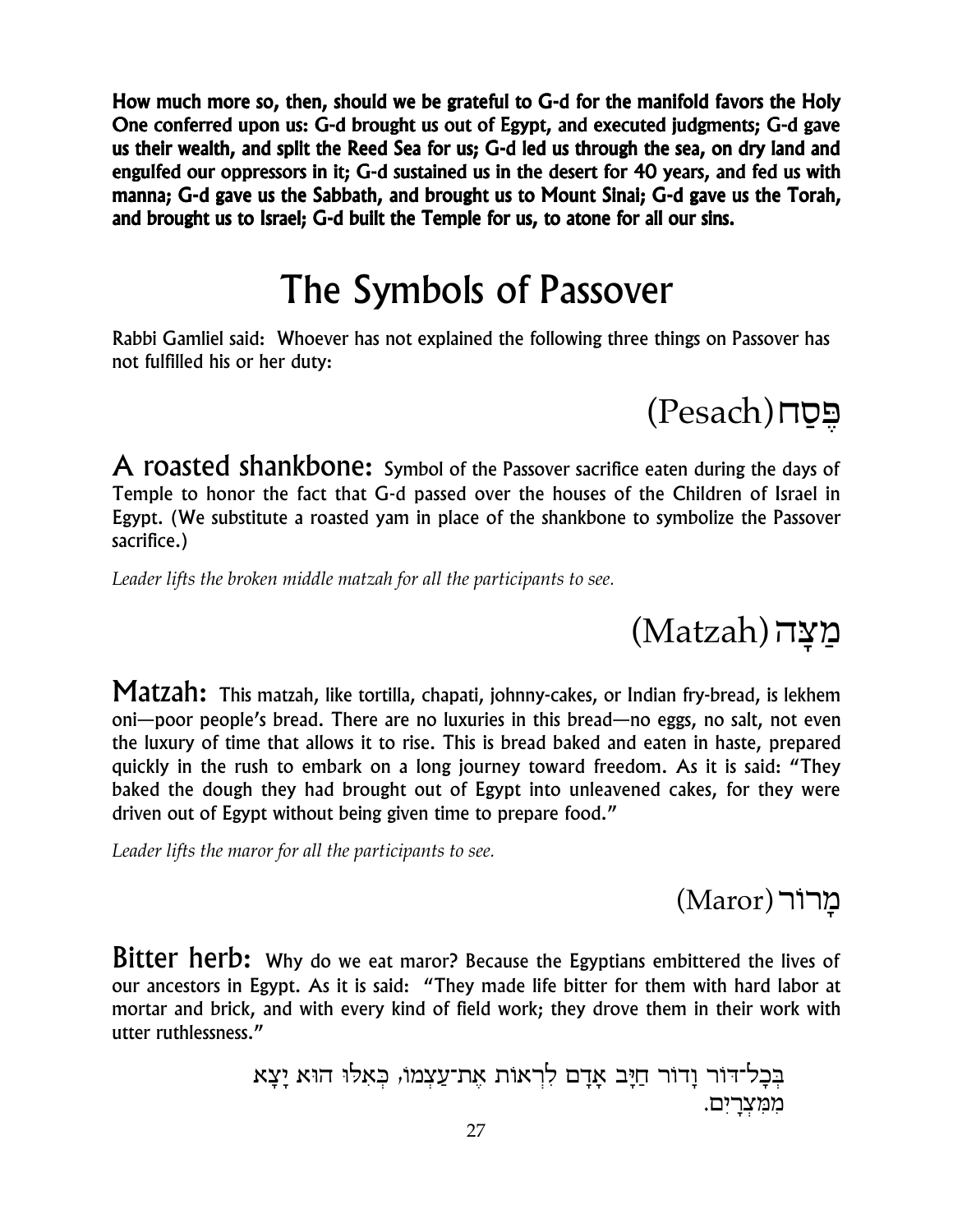B'chol dor va-dor cha-yav ah-dahm lir-ot et atz-mo ki-i-lu hu yah-tza mi-mitz-rai-yim.

# IN EVERY GENERATION WE ARE OBLIGED TO UNDERSTAND THAT WE PERSONALLY HAVE BEEN LIBERATED FROM MITZRAYIM.

The matzot are covered and the cup is lifted briefly.

We were given the spiritual power as a people to liberate ourselves from all forms of oppression in every generation. But the legacy of that spiritual empowerment can be truly known only through its actual exercise—reading the Haggadah is necessary but not sufficient.

The Seder is an opportunity to understand much more about the pain of slavery for our people in Egypt—in what particular ways Hebrew slaves were burdened, how they "cried out" or otherwise resisted their slavery, and why they were afflicted.

But we may also ask: What are the burdens, troubles, and afflictions we experience right now in our own lives? How can we act with our congregation to liberate ourselves?

> ושמרתם את המצות כי בעצם היום הזה הוֹצָאתִי אַת־צְבָאוֹתֵיכֶם מֵאֲרֶץ מִצְרַיִם וּשְמַרְתֵּם אֲת־הַיּוֹם הַזֶּה לדרתיכם חקת עולם:

Ush-mar-tem et ha-ma-tzot; ki b'et-zem ha-yom ha-zeh ho-tzei-ti et tziv-o-tei-chem mei-eh-retz mitz-ra-yim; Ush-mar-tem et-ha-yom ha-zeh l'do-ro-tei-chem chu-kat o-lam.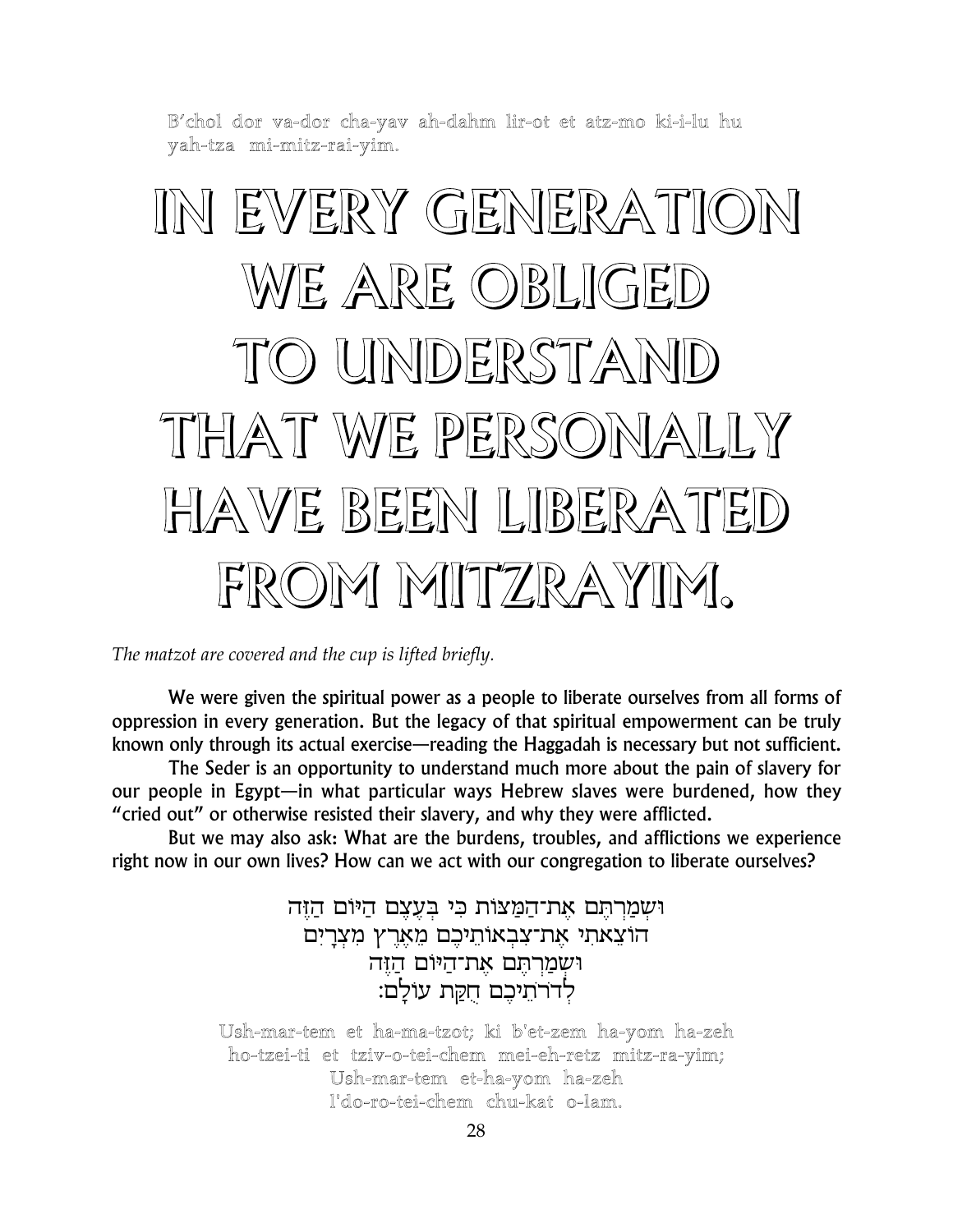And you shall observe the unleavened bread—"Do not read hamatzot [unleavened bread] but hamitzvot [the commandments]—just as one may not leaven unleavened bread, so one may not leaven [delay doing] a commandment, but if it comes to your hand, do it immediately" (Rashi in the name of R' Josiah).

**For on this very same day I brought out your hosts from the land of Egypt**—It was not our own doing but the work of almighty G-d that liberated us from slavery and degradation, and thus we are bound in conscience to repay our obligation.

Therefore you shall observe this day throughout your generations, as an ordinance for ever–Since we and every generation are the direct beneficiaries of the Exodus, we are recipients not only of the divine gift of living free but the holy obligation to create freedom, that is, to create a community with G-d in which doing the commandments leads to a world of righteousness, truth, and justice, freedom, peace, and kindness, not only for ourselves but for our children and our children's children.

## Second Cup of Wine

With the second cup of wine, we commemorate G-d's promise, "I shall rescue you from their bondage."

Wth this cup we acknowledge the liberation of our spirit from the endless, fixed cycles of Egyptian life, in which all were destined to serve Pharaoh and the lesser rulers, and in which the children of Abraham were to become the slaves of slaves, crushing forever their spiritual capacity to choose and change themselves and the world around them.

But the Holy One liberated our spirit from its Egyptian bondage. And ever since, through every test of oppression and endless attempts at our annihilation and conversion, we remained spiritually clear-sighted, unwilling to abandon our human dignity.

So the second cup of wine is dedicated to the One Who liberated us from reacting out of fear to those forces that would oppress us, preserving within us instead the indomitable spirit of an eternally free people.

בָרוּךְ אַתָּה יְיָ, אֱלֹדֵזִינוּ מֶלֶךְ הָעוֹלָם,<br>בּוֹרֵא פְּרִי הַגָּבֶן:

Ba-ruch ah-ta ah-do-nai eh-lo-hei-nu meh-lech ha-o-lam bo-rei p'ri ha-ga-fen.

Blessed are You, Adonai, our G-d, Ruler of the universe, Who creates the fruit of the vine.

All drink the second cup of wine.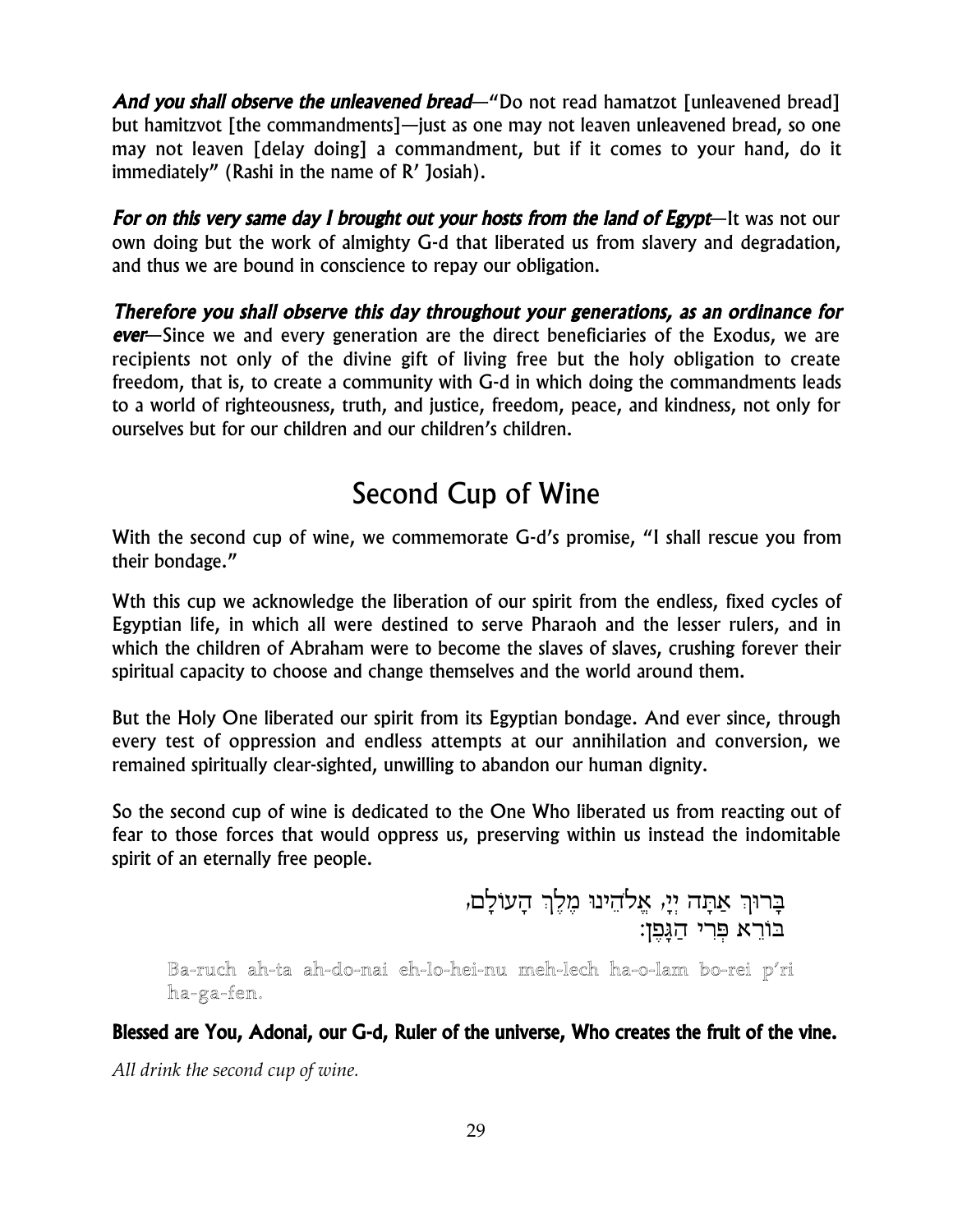# Rachtzah-FIMFI

Everyone dips their fingertips into the water basin, and say:

בַרוּךְ אַתַּה יִי אֵלֹהֵינוּ מֵלֵךְ הַעוֹלַם, אֲשֶׁר קִדְשָׁנוּ בְמִצְוֹתָיוּ,<br>וְצְוַנוּ עַל נְטִילַת יַדַיִם:

Ba-ruch ah-ta ah-do-nai, eh-lo-hei-nu meh-lech ha-o-lam ah-sher kid-sha-nu b'mitz-vo-tav v'tzi-va-nu ahl n'ti-laht vah-dai-vim

Blessed are You, Adonai our G-d, Sovereign of the universe, Who has sanctified us with Your commandments, and commanded us concerning the washing of hands.



As it is said: "They baked the dough they had brought out of Egypt into unleavened cakes, for they were driven out of Egypt without being given time to prepare food."

Everyone puts their hands on the matzah or on someone who is touching the matzah, and recites the following two blessings:

בְרוּךְ אַתָּה יְיָ, אֱלֹהֵינוּ מֶלֶךְ הָעוֹלָם, המוציא לחם מן הארץ:

Ba-ruch ah-ta ah-do-nai, eh-lo-hei-nu meh-lech ha-o-lam ha-mo-tzi le-chem min ha-ah-retz

Blessed are You Adonai, our G-d, Sovereign of the universe, Who brings forth bread from the earth.

> בָרוּךְ אַתָּה יְיָ, אֱלֹהֵינוּ מֶלֶךְ הָעוֹלָם, אֲשֶׁר קִדְּשָׁנוּ בְמִצְוֹתָיו<br>וְצְוַנוּ עַל אָבִילַת מַצָּה:

Ba-ruch ah-ta ah-do-nai, eh-lo-hei-nu meh-lech ha-o-lam ah-sher kid-sha-nu b'mitz-vo-tav v'tzi-va-nu ahl-ah-chi-laht ma-tzah

Blessed are You Adonai, our G-d, Sovereign of the universe, Who has sanctified us with Your commandments, and Who commands us to eat matzah.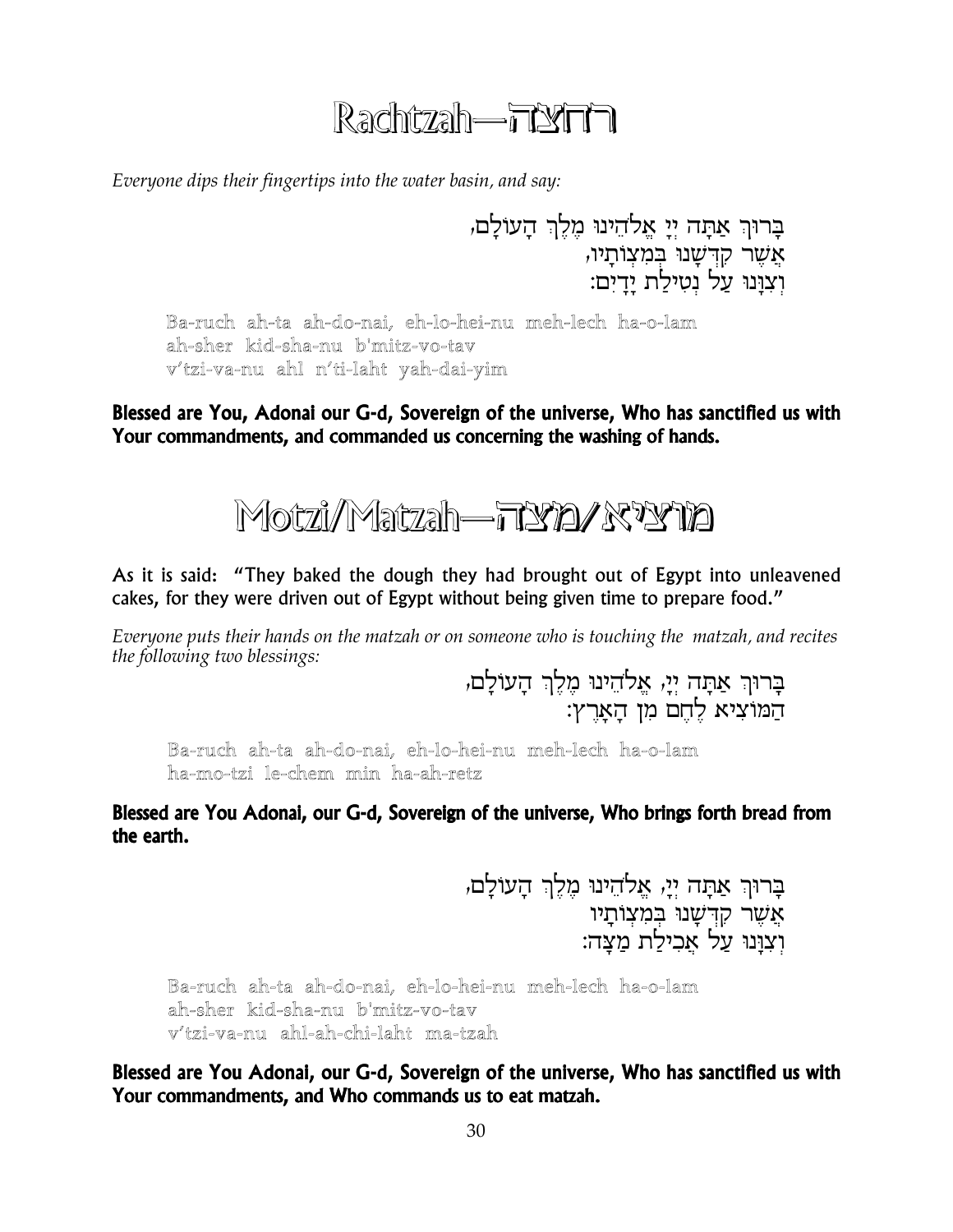# Maror-TiTia

Before eating the maror, we dip it in the charoset. It looks like the clay and straw with which out people were forced to make bricks for Pharaoh's building projects in Egypt.

> בָרוּךְ אַתָּה יְיָ אֱלֹהֵינוּ מֶלֶךְ הָעוֹלָם, אֲשֶר קִדְשָנוּ בְּמִצְוֹתָיו<br>וְצִוָּנוּ עַל אֲכִילַת מָרוֹר:

Ba-ruch ah-ta ah-do-nai, eh-lo-hei-nu meh-lech ha-o-lam ah-sher kid-sha-nu b'mitz-vo-tav v′tzi-va-nu ahl-ah-khi-laht ma-ror

Blessed are You Adonai, our G-d, Sovereign of the universe, Who has sanctified us with Your commandments, and Who commands us to eat maror.

Everyone eats the maror.



The charoset is a mixture of apples, nuts, wine, and spices combined together to form a paste, symbolic of the mortar that our ancestors used to build the pyramids of Egypt. But charoset is sweet; this is to remind us that in the midst of our slavery, our misery, there is always the possibility of freedom, with its sweet taste.

In remembrance of the Temple in Jerusalem, according to the custom of the great sage Hillel, we combine a piece of the third matzah with the maror and the charoset into a sandwich, and eat it. Thus we intensify our remembrance of the slavery and the redemption.

We hold the matzah of freedom, the "mortar" of forced labor, the bitter maror of bondage. We take into ourselves the joys and sorrows of the ages.



We begin our meal with eating a hard-boiled egg, dipped in salt water. Eggs have many meanings. They are the symbol of springtime, of death and its opposite, fertility, of the giving of life—new beginnings. Most foods become softer the longer they are in hot water; eggs, like Jews, become tougher.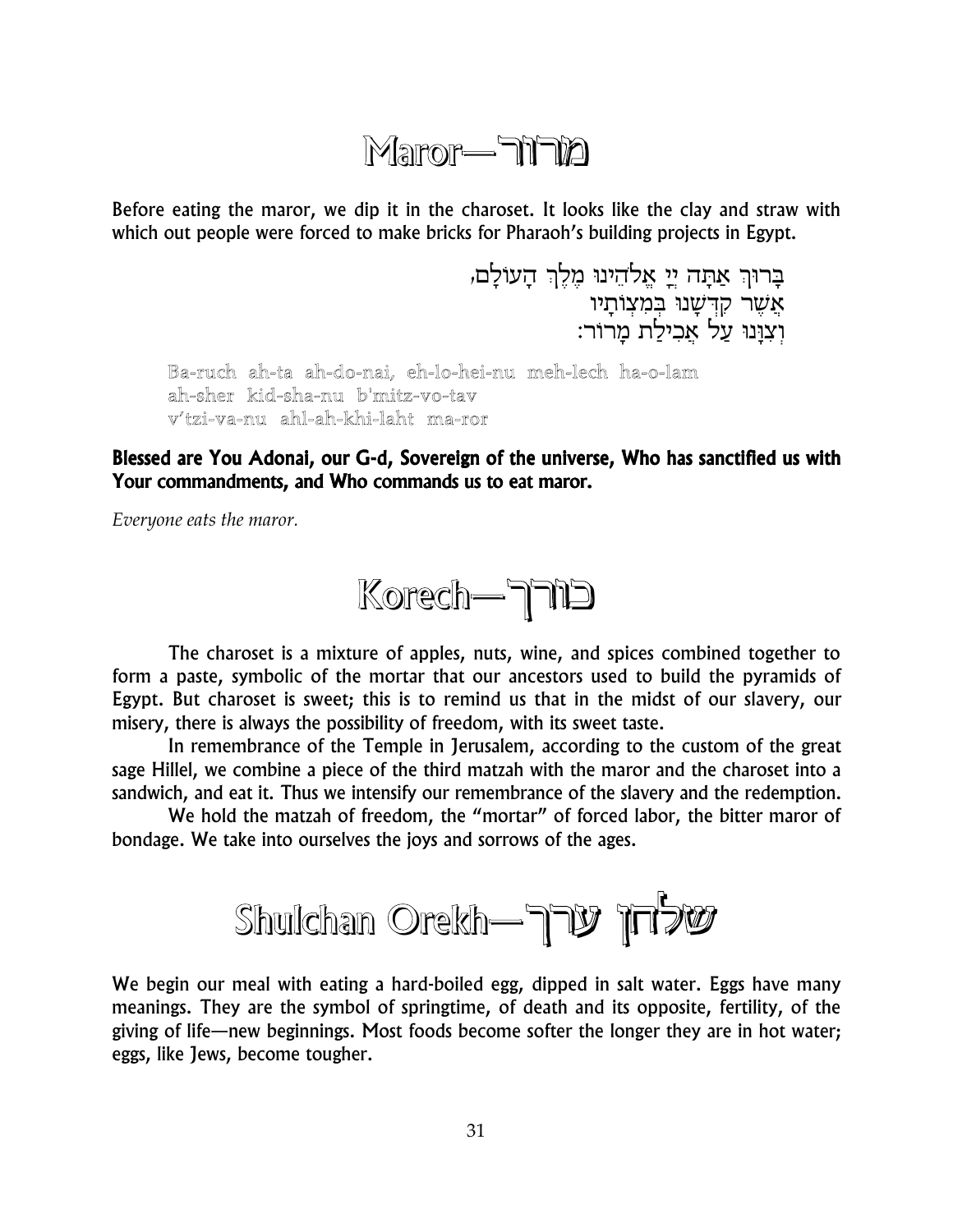# **Tzaffon—TEY**

It is customary to hide the Afikomen at the beginning of the seder and to "buy" it back from the child who finds it to show how precious this mitzvah is to us. After the adults have redeemed the Afikomen from the child who found it, we eat a piece of it (or another piece of matzah) to symbolize our hope for the ultimate redemption of ourselves and all peoples, from affliction and oppression.

This matzah is called tzaffon, that which was hidden or stored up. So we pray to the G-d of our ancestors and G-d of our descendants: May the time come when theose who are lost will be found, the broken made whole, the hidden revealed.



שִׁיר הַמַּעֲלוֹת בְּשׁוּב יְיָ אֶת שִׁיבַת צִיּוֹן הָיִינוּ כְּחֹלְמִים: אָז יִמָּלֵא שְׂחוֹק פִּינוּ וּלְשׁוֹנֵנוּ רִנָּה אָז יאמְרוּ בַגוּיִם הגְדִיל יְיָ לַעֲשׂוֹת עם אֵלֶה: הִגְדִיל יְיָ לַעֲשׂוֹת עִמָּנוּ הָיִינוּ שְׂמֵחִים: שׁוּבָה יְיָ אֶת שְׁבִיתֵנוּ כַּאֲפִיקִים בַּנֶּגֶב: הַזִּרְעִים בְּדִמְעָה בְּרִנָּה יִקְצֹרוּ: הַלוֹּךְ יֶלֶךְ וּבָכֹה נִשָׂא מֵשֶׁךְ הַזַּרַע בֹּא יַבֹא בְרְנַּה נִשָׂא אֱלְמֹתַיוּ:

Shir ha-ma'lot: b'shuv a-do-nai et shi-vat tzi-yon, ha-yi-nu k'chol-mim. Az yi-ma-lei s'chok pi-nu, u-la-shonei-nu ri-nah. Az yom-ru va-goy-im, hig-dil a-do-nai la'a-sot im a-leh. Hig-dil a-do-nai la'asot i-ma-nu, ha-yi-nu s'mei-chim. Shu-va a-do-nai et sh'vi-tei-nu, ka-a-fi-kim ba-ne-gev. Ha-zor-im b'di-ma b'ri-na yik-tzo-ru. Ha-loch yei-leich u-va-cho no-sei me-shech ha-za-ra. Bo ya-vo ve-ri-na no-sei a-lu-mo-tav.

When Adonai brought our exiles back to Zion, it was like a dream. Then our mouths were filled with laughter, joyous song was on our tongues. Then it was said among the nations: "Adonai has done great things for them." Great things indeed G-d did for us; therefore we rejoiced. Bring back our exiles, Adonai, as You bring back streams to Israel's desert soil. Those who sow in tears shall reap with joyous song. A hungry man will plant in sadness, bearing his few sacks of seed; but he will come home in gladness, bearing ample sheaves of grain.

> Leader חַבֶּרַי נִבֲרֵך

Cha-vei-rai, n'va-reich.

Friends, let us give thanks.

Others יִהִי שֵם יִיַ מִברַךְ מֵעֲתָה וְעַד עוֹלָם.

Y'hi shem a-do-nai m'vo-rach mei-a-ta v'ad o-lam.

May Adonai be praised, now and forever.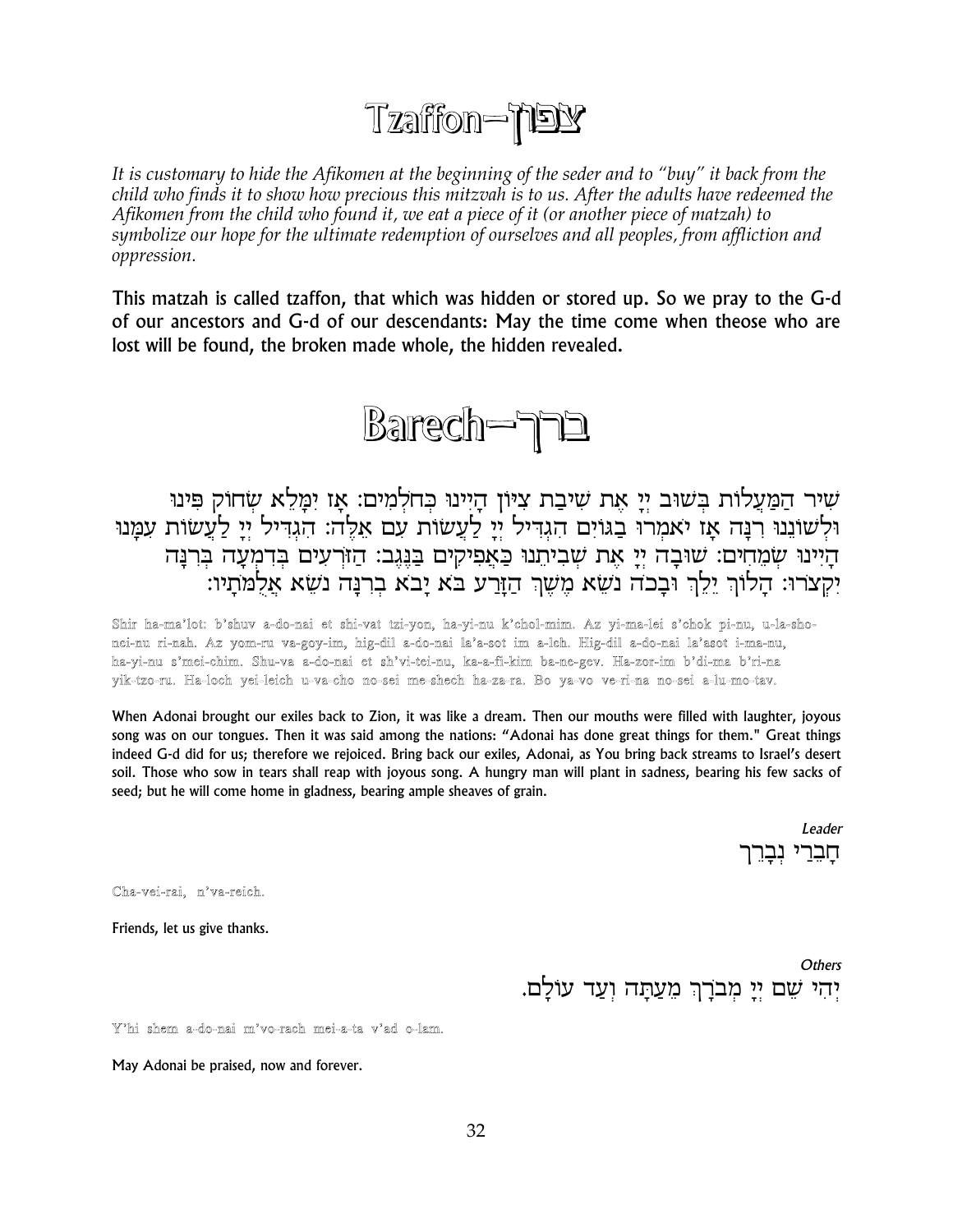Leader

Others

בִּרְשׂוּת מָרָנָן וְרַבְּנָן וְרַבּוֹתַי, נִבָרֶךְ אֱלֹהֵינוּ שֵׁאָבַלְנוּ מִשָּׁלֹוֹ.

#### Bir-shut ma-ra-nan v'ra-ba-nan ra-bo-tai, n'va-reich eh-lo-hei-nu sh'ah-chal-nu mi-sh'lo.

With your consent, friends, let us praise G-d of whose food we have partaken.

ברוך אלהינו שאכלנו משלו ובטובו חיינו.

#### Ba-ruch eh-lo-hei-nu sh'ah-chal-nu mi-sh'lo uv-tu-vo chai-yi-nu.

Praised be our G-d of whose food we have partaken and by whose goodness we live.

Leader ברוך הוא וברוך שמו:

#### Ba-ruch hu u-va-ruch sh'mo:

Praised be G-d and praised be G-d's name.

בָרוּךְ אַתָּה יְיָ, אֱלֹהֵינוּ מֶלֶךְ הָעוֹלָם, הַזָּן אֶת הָעוֹלָם כִּלוֹ בְּטוּבוֹ בְּחֵן בְּחֶסֶד<br>וּבִרַחֲמִים הוּא נוֹתֵן לֵחֵם לִבָל בָשָׂר כִּי לִעוֹלָם חַסִדּוֹ. וּבִטוּבוֹ הַגָּדוֹל תָּמִיד לֹא הָסַר לָנוּ, וְאַל יְחִסַר לָנוּ מָזוֹן לְעוֹלָם וָעֵד. בַעֲבוּר שִמוּ הַגָּדוֹל, כִּי הוּא זָן וּתַפַרְנֵס לַכֹּל וּמִטִיב לַכּל, וּמִכִין מָזוֹן לִכל בִרִיוֹתָיו אֲשֶׁר בָּרָא. בָרוּךְ אַתָה יְיָ, הזן את הכל:

#### Ba-ruch a-ta a-do-nai, eh-lo-hei-nu me-lech ha-o-lam, ha-zan et ha-o-lam ku-lo b'tu-vo b'chein b'ch-sed u-v'ra-cha-mim. Hu no-tein le-chem l'chol ba-sar ki l'o-lam chas-do. Uv-tu-vo ha-ga-dol ta-mid lo cha-sar la-nu v'al yech-sar la-nu ma-zon l'o-lam va-ed. Ba-a-vur sh'mo ha-ga-dol, ki hu zan um-far-neis la-kol u-mei-tiv la-kol u-mei-chin ma-zon l'chol b'ri-yo-tav a-sher ba-ra. Ba-ruch a-ta a-do-nai, ha-zan et ha-kol.

Praised are You, Adonai our G-d, Ruler of the universe, who sustains the whole world with kindness and compassion. You provide food for every creature, for your love endures forever. Your great goodness has never failed us. Your great glory assures us nourisnment. All life is Your creation and You are good to all, providing every creature with food and sustenance. Praised are You, Adonai, who sustains all life.

נודה לִרְ יִיַ אֲלֹהֵינוּ עַל שֵׁהִנְחַלְתָּ לַאֲבוֹתֵינוּ, אֶרֶץ הֶמְדָּה טוֹבָה וּרְחָבָה, בּרִית וְתוֹרָה, חַיִּים וּמָזוֹן. יִתְבָּרַךְ שִׁמְךָ בִפִי כָל־חַי תָמִיד לְעוֹלַם וַעֵד, כַּבַתוּב. וְאַכַלִתַּ ושבעת וברכת את יי אלהיך על הארץ הטובה אשר נתן לך. ברוך אתה יי, על הארץ ועל המזוֹן.

No-deh l'cha a-do-nai eh-lo-hei-nu al sh'hin-chal-ta la-a-vo-tei-nu er-etz chem-da to-va ur-cha-va, b'rit v'to-ra, cha-yim u-ma-zon. Yit-ba-rach shim-cha b'fi kol chai ta-mid l'o-lam va-ed. Ka-ka-tuv v'a-chal-ta v'sa-va-ta, u-vei-rach-ta et a-do-nai eh-lo-heh-cha al ha-a-retz ha-to-va a-sher na-tan lach. Ba-ruch a-ta a-do-nai, al ha-a-retz v'al ha-ma-zon.

We thank You, Adonai our G-d, for the pleasing, ample, desirable land that You gave to our ancestors, for the covenant and Torah, for life and sustenance. May You forever be praised by all who live, as it is written in the Torah: "When you have eaten your fill, you shall praise Adonai your G-d for the good land that He has given you." Praised are You, Adonai, for the land and for sustenance.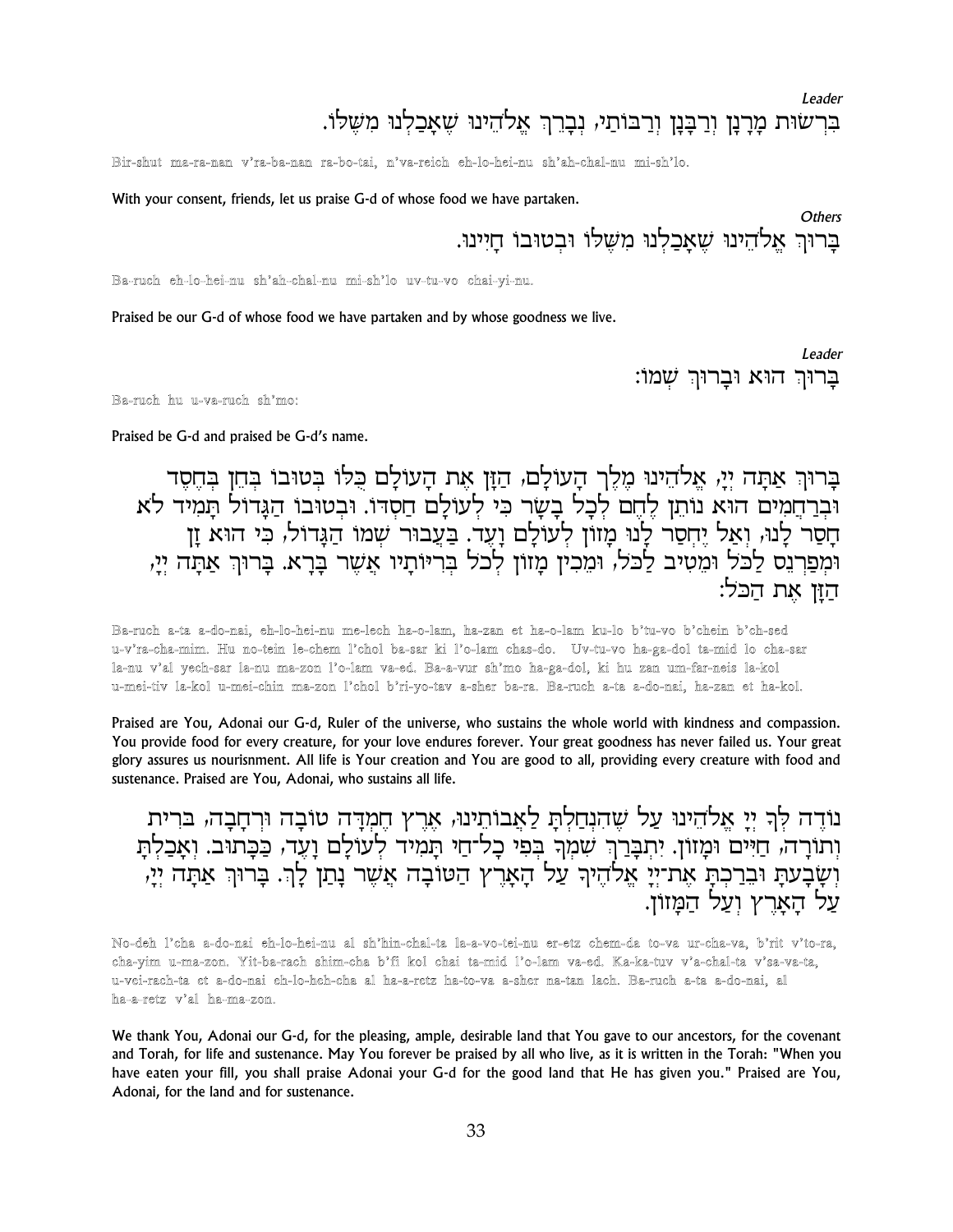## וּבִנֵה יִרוּשַׁלַיִם עִיר הַקְדֶשׁ בִּמְהֵרָה בְיָמֵינוּ. בָּרוּךְ אַתָּה יְיָ, בּוֹנֵה בְּרַחֲמָיו ירושלים. אמן

#### U-v'nei y'ru-sha-la-yim ir ha-ko-desh bim-hei-ra v'ya-mei-nu. Ba-ruch a-ta a-do-nai, bo-nei b'ra-cha-mav y'ru-sha-la-yim. Ah-mein.

Build up Jerusalem, the holy city, in our time. Praised are You, Adonai, who in His mercy rebuilds Jerusalem.

## בָרוּךְ אַתָּה יְיָ אֱלֹהֵינוּ מֶלֶךְ הָעוֹלָם, הָאֵל אָבִינוּ, מַלִּבֵּנוּ, הַמֵּלֵךְ הַטּוֹב, וִהַמֵּטִיב לַכל. הוא הַטְיב, הוא מֵטִיב, הוא יַיטִיב לָנוּ. הוא גִמַלְנוּ, הוא גומלֵנוּ, הוא .<br>יגמלנו לעד חן וחסד ורחמים ויזכנו לימות המשיח.

Ba-ruch a-ta a-do-nai eh-lo-hei-nu meh-lech ha-o-lam, ha-eil a-vi-nu, mal-kei-nu, ha-meh-lech ha-tov, v'hamei-tiv la-kol. Hu hei-tiv, hu mei-tiv, hu yei-tiv la-nu. Hu g'ma-la-nu, hu go-m'lei-nu, hu yig-m'lei-nu la-ad chein va'ch-sed v'ra-cha-mim vi-za-kei-nu li-mot ha-ma-shi-ach.

Praised are You, Adonai our G-d, Ruler of the Universe, Almighty our Father, Our King, who is good to all, whose goodness is eternal. Favor us with kindness and compassion now and in the future as in the past. May we be worthy of the days of the messiah.

הרחמן, הוא יִבְרֵךְ אַת־הַאַרֶץ הַזֹאת וַיַּגֶן עַלֵיהַ.

#### Ha-ra-cha-man, hu y'va-reich et-ha-a-retz ha-zot v'ya-gein a-le-ha.

May the Merciful bless this land and protect it.

הָרַחֲמָן, הוּא יְבָרֵךְ אֶת־אַחֵינוּ בִּנֵי יִשְׂרָאֵל הַנְתוּנִים בִּצַרַה וִיוֹצִיאַם מֵאַפִילַה לאורה.

#### Ha-ra-cha-man, hu y'va-reich et-a-chei-nu b'nei yis-ra-eil han-tu-nim b'tza-ra v'yo-tzi-eim mei-a-fei-la l'o-ra.

May the Merciful bless all of our people who suffer and bring them out of darkness into light.

הָרַחֲמָן, הוּא יִבָרֶךְ אַת־מִדִינַת יִשְׂרָאֵל, רֵאשִׁית צִמִיחַת גָאַלַתֵנוּ.

#### Ha-ra-cha-man, hu y'va-reich et-m'di-nat yis-ra-eil, rei-shit tz'mi-chat g'u-la-tei-nu.

May the Merciful bless the state of Israel, the dawn of our redemption.

Shabbat הַרַחֲמַן, הוּא יַנְחִילֵנוּ יוֹם שֶׁבְּלוֹ שַׁבַּת וּמִנוּחַה לְחַיֵּי הַעוֹלַמִים.

#### Ha-ra-cha-man, hu yan-che-lei-nu yom sh'ku-lo shab-bat u-m'nu-cha l'cha-yei ha-o-la-mim.

May the Merciful grant us a day of true Shabbat rest, reflecting the life of eternity.

On Festivals הרחמז, הוא ינחילנו יום שכלו טוב.

#### Ha-ra-cha-man, hu yan-chi-lei-nu yom sh'ku-lo tov.

May the Merciful grant us a day filled with the spirit of the festival.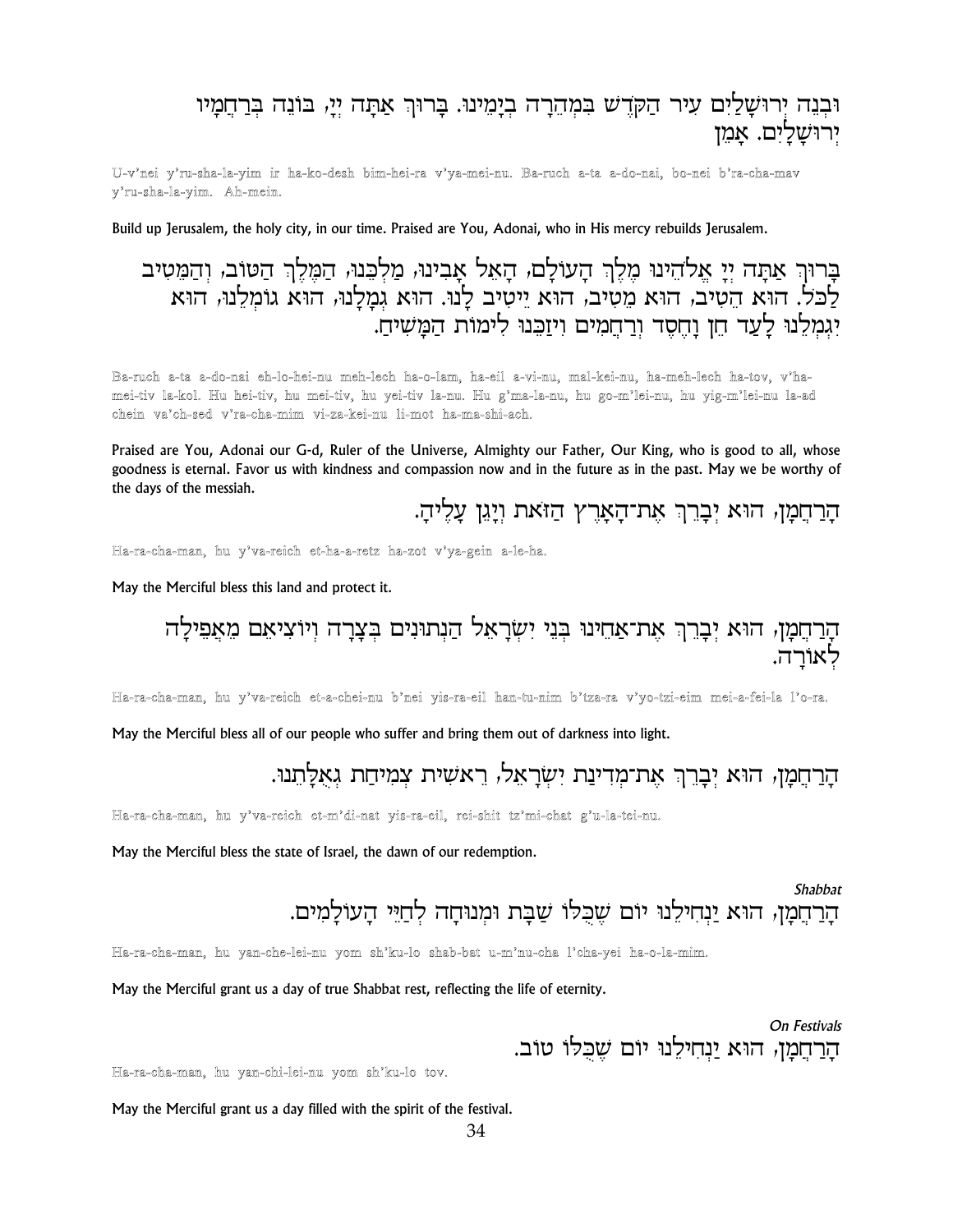וְנִשָּא בְרָכָה מֵאֵת יְיָ וּצְדָקָה מֵאֱלֹהֵי יִשְׁעֵנוּ, וְנִמְצָא חֵן וְשֵׂכֶל טוֹב בְּעֵינֵי אֱלֹהִים וְאָדָם. עשֶה שָלום במרומָיו, הוא יַעֲשֶה שָלום, עַלִינוּ וַעַל כָל יִשְרָאֵל, וֹאָמִרוּ אַמָן:

V'ni-sa v'ra-cha mei-eit a-do-nai utz-da-ka mei-eh-lo-hei yish-ei-nu, v'nim-tza chein v'sei-chel tov b'ei-nei eh-lo-him v'a-dam. O-seh sha-lom bim-ro-mav, hu ya-a-seh sha-lom, a-lei-nu v'al kol yis-ra-eil, v'i-ma-ru ah-mein.

May we receive blessings from Adonai, lovingkindness from the G-d of our deliverance. May we find grace and good favor before G-d and all people. May He who brings peace to His universe bring peace to us, to all the people Israel and to all humankind. And let us say: Amen.

The Passover seder is divided into two parts—one part before the meal and one part after the meal. The readings from the Haggadah before the meal remind us of the past redemption—the physical and spiritual liberation of the Children of Israel from the land of Egypt. The readings from the Haggadah *after* the meal remind us of the future redemption—the coming of the messianic age.

## Third Cup of Wine

With the third cup of wine, we commemorate G-d's promise, "I am redeeming you with an outstretched arm and with great judgements."

With this cup we acknowledge the liberation of our neshamah, which maintains our connection with G-d. Who is the source and sustenance of our freedom.

Without that connection to G-d, we inevitably become enslaved—first, to our physical drives and, second, to human rulers who would manipulate our desires to satisfy those drives, in order to subjugate our will and dignity to their own supposed divine purposes.

So the third cup of wine is dedicated to the One Who liberated our neshamah.

Cups are refilled with wine and all say together:

בָרוּךְ אַתָּה יְיָ, אֱלֹהֵינוּ מֶלֶךְ הָעוֹלָם,<br>בּוֹרֵא פִּרִי הַגָּפֶן:

Ba-ruch ah-ta a-do-nai elo-hei-nu meh-lech ha-o-lam bo-rei p'ri ha-ga-fen

### Blessed are You, Adonai, our G-d, Ruler of the universe, Who creates the fruit of the vine.

All drink the third cup of wine, except for a few drops.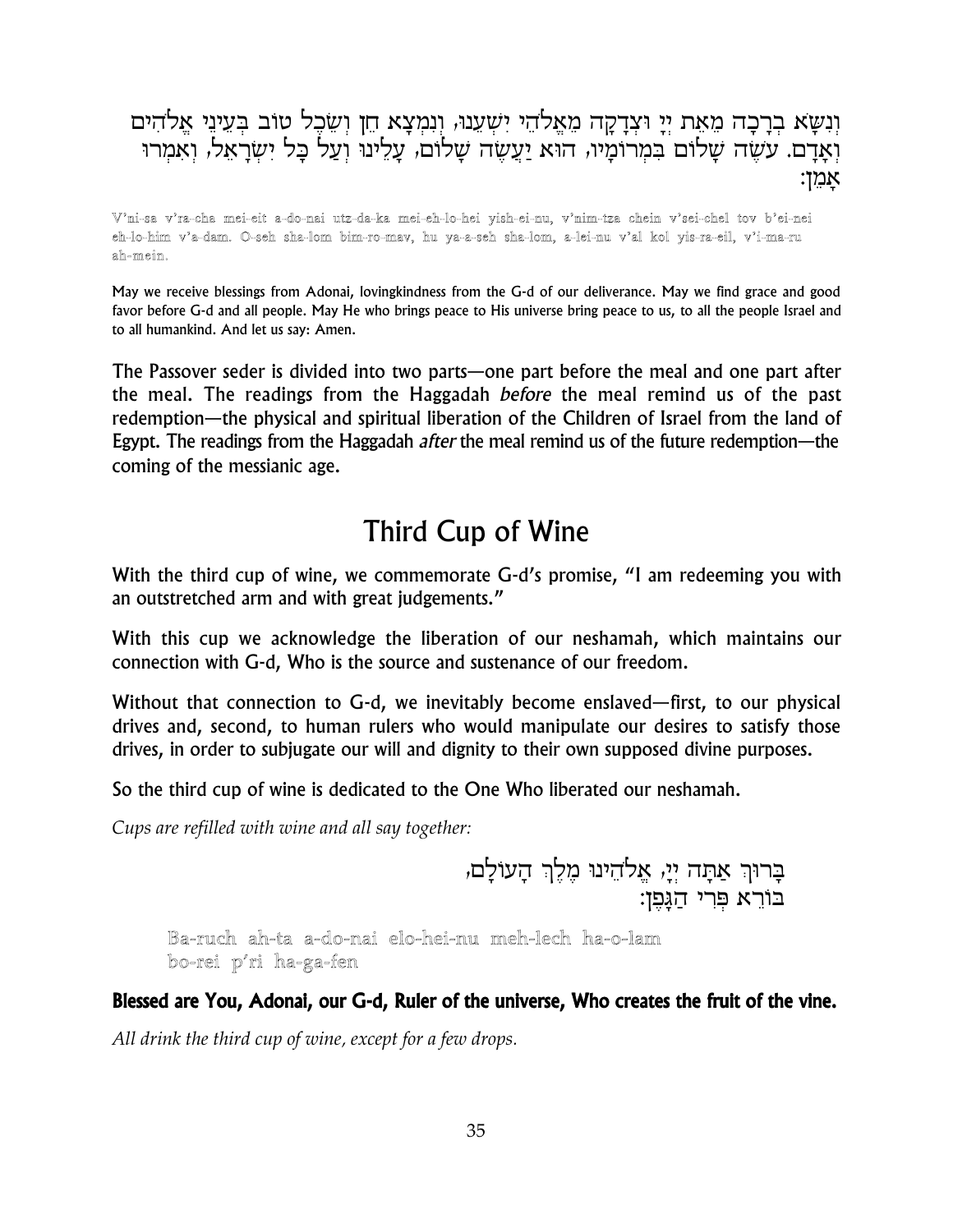# The Prophet Eliyahu

There is a custom to set an empty place at the seder table and to begin the second part of the seder by opening the door for Eliyahu Hanavi, Elijah the Prophet. A reason for this custom may be found in the prophetic reading that is read on Shabbat before Passover. It reveals that G-d will send Eliyahu Hanavi just before the future redemption, as it is written: "Behold, I will send Eliyahu Hanavi before the coming of the great and awesome day of the Compassionate One." (Malachi 3:23) Since the second part of the seder is to remind us of the future redemption, we begin by welcoming Eliyahu Hanavi—the "forerunner" of that future redemption.

*We fill Eliyahu's cup from each of our own cups. Open the door for Eliyahu.*

Eliyahu (Elijah) was last seen ascending to heaven in a golden chariot pulled by fiery horses. A tradition grew up around Eliyahu that he would return to prophesy the arrival of the Mashiach.

## "Golden Chariot"

Across a blackened and clouded sky With pillars of smoke and ash An envelop of fire flashes by A golden chariot whipped by storming winds

See the angels praise the throne It's the prophecy of Moshe and Aharon

The throne of glory lit by lightning bolts The Patriarchs its wheels and spokes Its legs of justice and compassion hold A loving sovereign who reins its mighty team

See the angels praise the throne It's the prophecy of Moshe and Aharon

Tonight let us take up the prophets' challenge to ask ourselves difficult questions.

We were slaves in the land of Egypt and tonight we are closer to freedom. Tonight others are enslaved, and next year they too will be free. Through their freedom, we take another step toward the prophetic dream.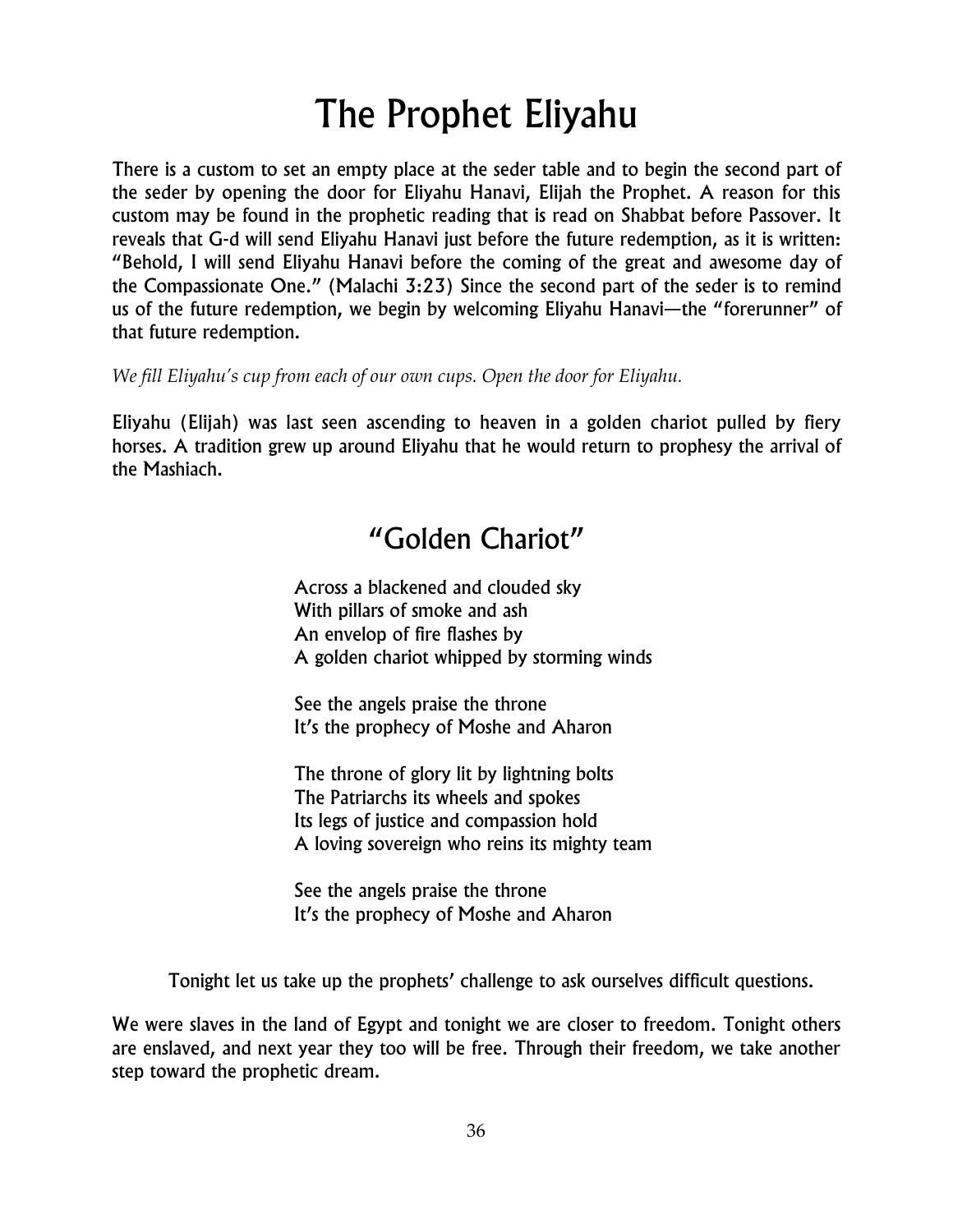# May It Continue To Be So

To those who follow the examples of Abraham and Sarah, who show love, generosity, and welcome—to the lost, the lonely, the sick, the poor, and even to the parts of themselves they want to turn—we say:

Amen, may it continue to be so.

To those who treat all living creatures, starting with themselves and including planet earth, with respect and caring, we say:

Amen, may it continue to be so.

To those who give tzedakah, who help others to find work, and who help others to find mates, we say:

Amen, may it continue to be so.

To those who speak out for justice even when, all around them, others are silent, we say:

Amen, may it continue to be so.

To those who strengthen and build community and bring faith into action, we say:

Amen, may it continue to be so.

To those who take full responsibility for themselves—for their intentions, their actions, and their consequences, we say:

Amen, may it continue to be so.

To those who seek to create understanding, to make peace, to put an end to wars and killings, we say:

Amen, may it continue to be so.

To those who realize that life is short and universally precious, we say:

Amen, may it continue to be so.

To those who want to learn about Torah and being Jewish, starting with Shabbat, we say:

Amen, may it continue to be so.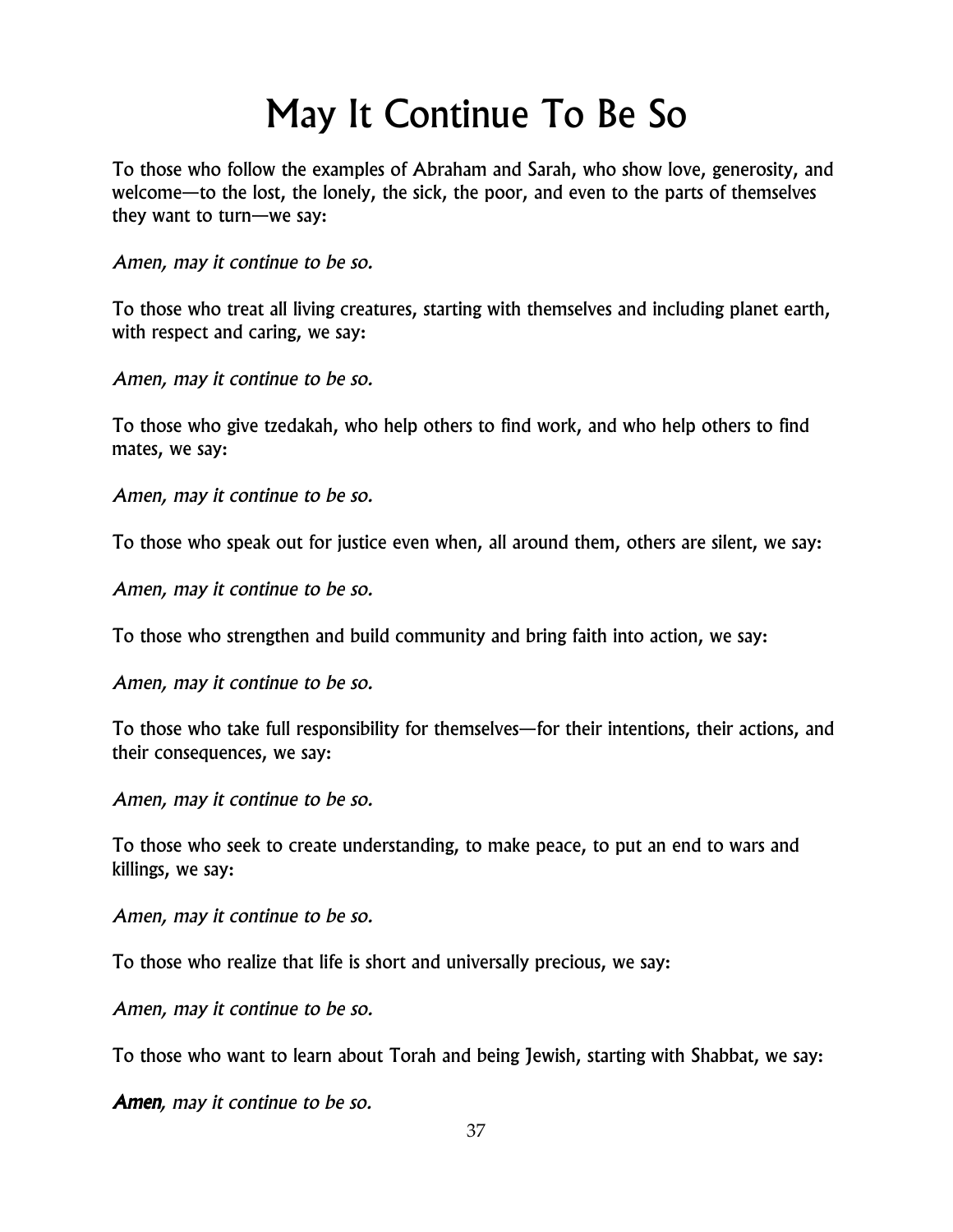## "Lo Yisa Goy"

לא ישא גוי אל גוי חרב, לא ילמדו עוד מלחמה.

Lo yisa goy el goy che-rev, lo yil-m'du od mil-cha-ma

Nation shall not lift up sword against nation, nor ever again train for war.

# **Calling Down G-d's Blessings**

R' Levi Yitzkhak taught: "There are two types of worshippers of G-d: one who worships G-d out of deep devotion and one who worships Him out of deeds. The difference between them is that the one who worships G-d out of deep devotion is in the realm of the Nothing while the one who worships Him out of good deeds is in the realm of being. Because of this, the former, being nothing in the realm of Nothing, cannot call down upon himself the flow of G-d's blessings while the latter, being rooted in the realm of concrete being and action, can indeed call down upon himself G-d's blessings."

## "Eliyahu Hanavi"

אֵלְיַהוּ הַנַּבִיא אַלְיַהוּ התּשבי אַלְיָהוּ אֵלְיָהוּ אֵלְיַהוּ הַגִּלְעַדִי. בִמְהֵרָה בְיַמֵנוּ יַבֹא אֶלֶינוּ עם מַשִׂיחַ בֵּן דַוִד. עם מַשִׁיחַ בֵּן דַוִד.

Ei-li-ya-hu ha-na-vi, ei-li-ya-hu ha-tish-bi Ei-li-ya-hu, ei-li-ya-hu, ei-li-ya-hu ha-gil-a-di. Bim-hei-ra v'va-mei-nu va-vo a-lei-nu Im ma-shi-ach ben da-vid, Im ma-shi-ach ben da-vid.

Eliyahu the prophet Eliyahu from Tishbi Eliyahu, Eliyahu Eliyahu from Gilad In a hurry, in our lifetime Let him come to us. With the Messiah from the House of David. With the Messiah from the House of David.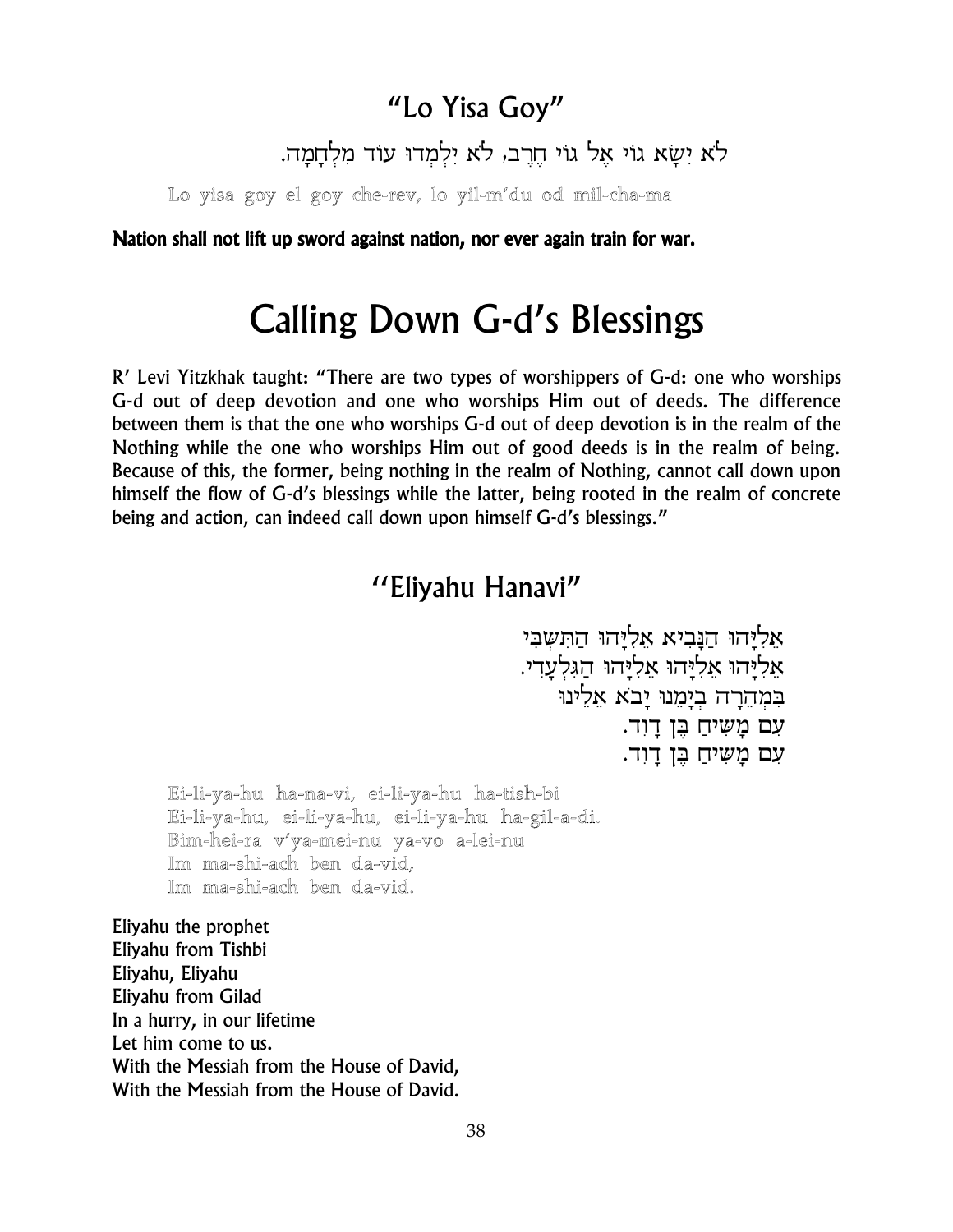Rabbi Abraham Joshua Heschel taught that for the prophets, justice was the supreme manifestation of G-d—not simply because it is right for the each person, both the dispenser and the recipient, but because of the link between justice and world history. Justice will decide our social survival and success.

Thus the prophets were preoccupied not so much with the idea of justice but with the practical applications of injustice and oppression. "The prophet is a person who is not tolerant of wrongs done to others, who resents other people's injuries."

Without righteousness there is no truth. Without truth there is no justice. Without justice there is no freedom. Without freedom there is no peace. And without peace there is no kindness.



יִיָ זְכָרָנוּ יְבָרֵךְ, יְבָרֵךְ אֶת בֵּית יִשְׂרָאֵל, יְבָרֵךְ אֶת בֵּית אַהֲרֹן. יְבָרֵךְ<br>יִרְאֵי יְיָ, הַקְטַנִּים עִם הַגְּדֹלִים. יֹסֵף יְיָ עֲלֵיכֶם, עֲלֵיכֶם וְעַל בְּנֵיכֶם. ַיִּהַ יְדָי הַשְׁמַיִם לִיִיָּ, עַשֶׂה שָׁמַיִם וָאָרֶץ. הַשָּׁמַיִם שָׁמַיִם לַיְיָ, וְהָאָרֶץ נְתַן לִבְנֵי אָדָם. לֹא הַמֵּתִים יְהַלְלוֹ יָה, ולֹא כָּל יִרְדֵי דוּמָה. וַאֲנַחִנוּ וְבְרֶךְ יָה, מֵעַתָה וְעַד עולָם, הַלְלוּיַה: דדון דון האיר האיר הארי היה מה.<br>הַלְלוּ אֶת יְיָ, כָּל גּוֹיְם, שַׁבְחוּהוּ כָּל הָאָמִים. כִּי גָּבַר עָלִינוּ חַסְדוֹ, ואמת יי לעולם הללויה:

> הודו ליי כי טוב, כי לעולם חסדו: יאמר בא ישראל, כי לעולם חסדו: יאמרו נָא בית אַהֲרֹן, כִּי לְעוֹלַם חַסְדוֹ: יאמרו נָא יִרְאֵי יִיָ, כִּי לְעוֹלָם חַסְדוֹ:

אוֹדְךָ כִּי עֲנִיתֲנִי, וַתְּהִי לִי לִישׁוּעָה. אודר כי עניתני ותהי לי לישועה. אָבֶן מַאַסוּ הַבּוֹנִים, הַיְתַה לְרֹאשׁ פִּנָּה. אָבֶן מַאַסוּ הַבּוֹנִים, הַיְתַה לְרֹאש פִּנָּה. מָאַת ײַ הַיִתַה זאת, הִיא נִפְלַאת בְּעֵינֵינוּ. מָאַת ײַ הַיִתַה זאת, הִיא נִפְלַאת בְּעֵינֵינוּ. ֶזֶה הַיּוֹם עֲשָׂה יְיָ, נָגִילָה וְנִשְׂמִחָה בו. זֶה הַיּוֹם עָשָׂה יִיָ נָגִילַה וִנְשִׂמְחַה בוֹ.

אָנָא יְיָ הוֹשִׁיעָה נָא: אָנָא יְיָ הוֹשִׁיעָה נָא:<br>אָנָא יְיָ הַצְלִיחָה נָא: אָנָא יְיָ הַצְלִיחָה נָא: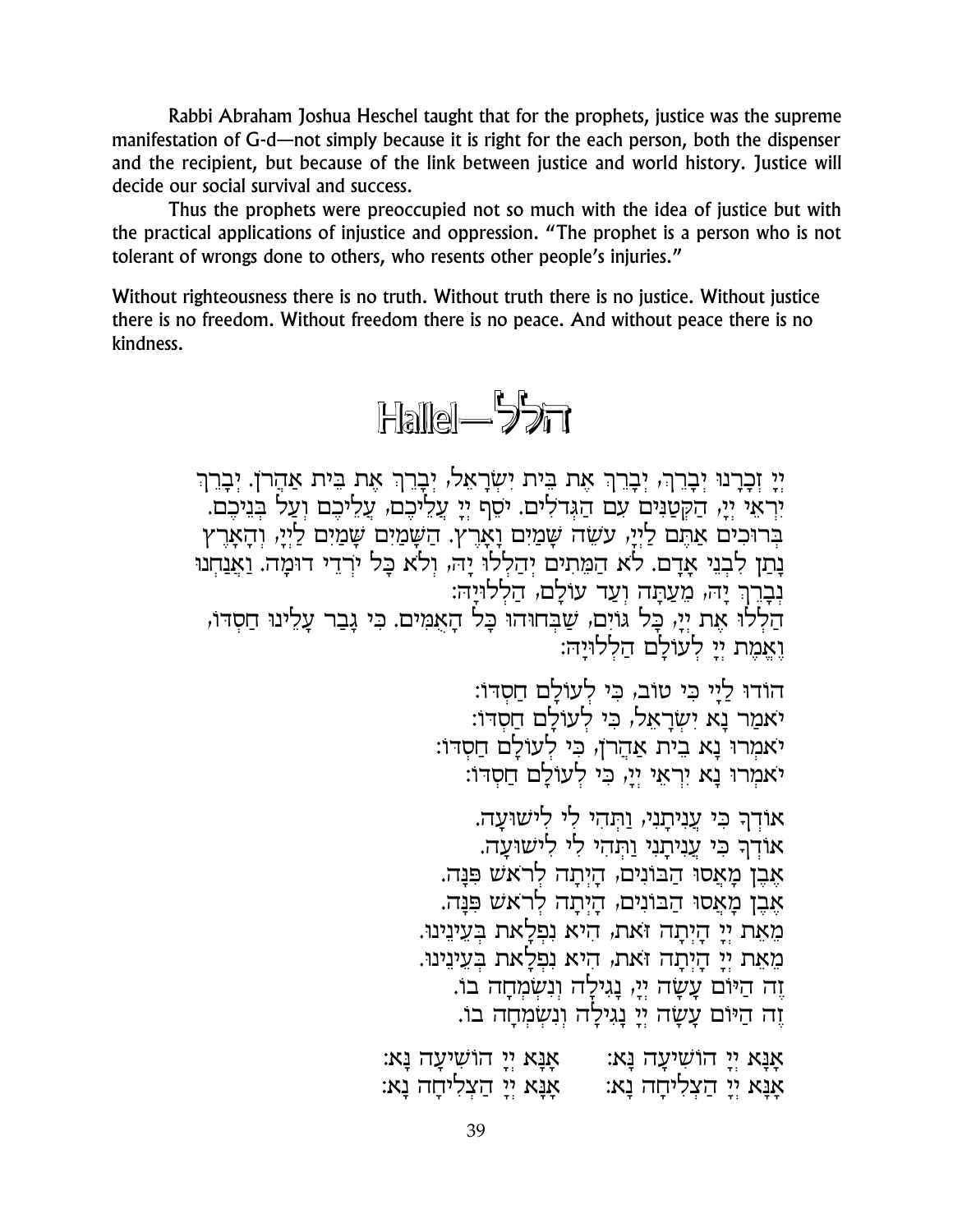בָרוּךְ הַבָּא בְּשֵׁם יְיָ, בֵּרַכְנוּכֶם מִבֵּית יְיָ. בָרוּךְ הַבָּא בִשָׁם יִיָ, בֵרַכְנוּכֶם מִבֵּית יִיָ. אַל יְיָ וַיְּאָר לָנוּ, אַל יְיָ וַיָּאָר לָנוּ, אסרו חַג בַּעֲבתִים, עַד קַרְנוֹת הַמִּזְבֵהַ. אסרו חַג בַּעֲבֹתִים, עַד קַרְנוֹת הַמִּזְבֵהַ. אֵלִי אַתַה וְאוֹדֵךְ אֱלֹהַי אֵרוֹמִמֶךְ. אַלִי אַתָה וְאוֹדֶךְ אֱלֹהַי אֲרוֹמְמֶךְ. הודוּ לַיָי כִּי טוֹב, כִּי לְעוֹלָם חַסְדוֹ. הודו לַיַי כִּי טוֹב, כִּי לְעוֹלָם חַסְדוֹ. הוֹדוּ לַיַי כִּי טוֹב, הודו לאלהי האלהים, הוֹדוּ לַאֲדֹנֵי הָאֲדֹנִים, לְעִשֵׂה נִפְלָאוֹת גְדלוֹת לְבַדוֹ, לְעֹשֶׂה הַשָּׁמַיִם בִּתְבוּנָה, לרוקע הָאָרֶץ עַל הַמָּיִם, לְעַשֶׂה אוֹרִים גְדלִים, אָת הַשֶּׁמֶשׁ לְמֶמְשֶׁלֶת בַּיּוֹם, אֶת הַיָּרֵחַ וְכוֹכָבִים לְמֶמְשְׁלוֹת בַּלָיְלָה, לִמַּבֵה מִצְרַיִם בִּבְכוֹרֵיהֵם, וַיוֹצֵא יִשְׂרָאֵל מִתוֹכָם, בִּיָּד חֲזָקָה וּבִזְרוֹעַ נְטוּיְה, לְגֹזֶר יַם סוּף לְגְזַרִים, וְהֶעֱבִיר יִשְׂרָאֵל בְתוֹכוֹ, וְנִעֵר פַּרְעֹה וְחֵילוֹ בְיַם סוּף, לְמוֹלִיךְ עַמּוֹ בַּמִּדְבַר, למַבֵה מִלָכִים גְדלִים, וַיַּהֲרֹג מִלָכִים אַדִּירִים, לְסִיחוֹן מֶלֶךְ הָאֱמֹרִי, וּלְעוֹג מֶלֶךְ הַבָּשָׁן, וְנָתַן אַרְצָם לְנַחֲלָה, נַחֲלָה לְיִשְׂרָאֵל עַבִדוּ, שִׁבִּשְׁפִלֵנוּ זָכַר לָנוּ, וַיִּפִרְקֵנוּ מִצָּרֵינוּ, נותו לְחָם לְכָל בָשָׂר, הודו לאל הַשָּמַיִם,

כִּי לְעוֹלַם חַסְדוֹ: כי לעולם חסדו: כִּי לְעוֹלַם חַסְדוֹ: כי לעולם חסדו: כי לעולם חסדו: כִּי לְעוֹלַם חַסְדוֹ: כי לעולם חסדו: כִּי לְעוֹלָם חַסְדוֹ: כי לעולם חסדו: כי לעולם חסדו: כִּי לְעוֹלַם חַסְדוֹ: כִּי לְעוֹלָם חַסְדוֹ: כִּי לְעוֹלַם חַסְדוֹ: כִּי לְעוֹלָם חַסְדוֹ: כִּי לְעוֹלָם חַסְדוֹ: כִּי לְעוֹלַם חַסְדוֹ: כי לעולם חסדו: כִּי לְעוֹלָם חַסְדוֹ: כִּי לְעוֹלַם חַסְדוֹ: כי לעולם חסדו: כִּי לְעוֹלַם חַסְדוֹ: כִּי לְעוֹלָם חַסְדוֹ: כִּי לְעוֹלַם חַסְדוֹ: כִּי לְעוֹלַם חַסְדוֹ: כי לעולם חסדו: כִּי לְעוֹלָם חַסְדוֹ: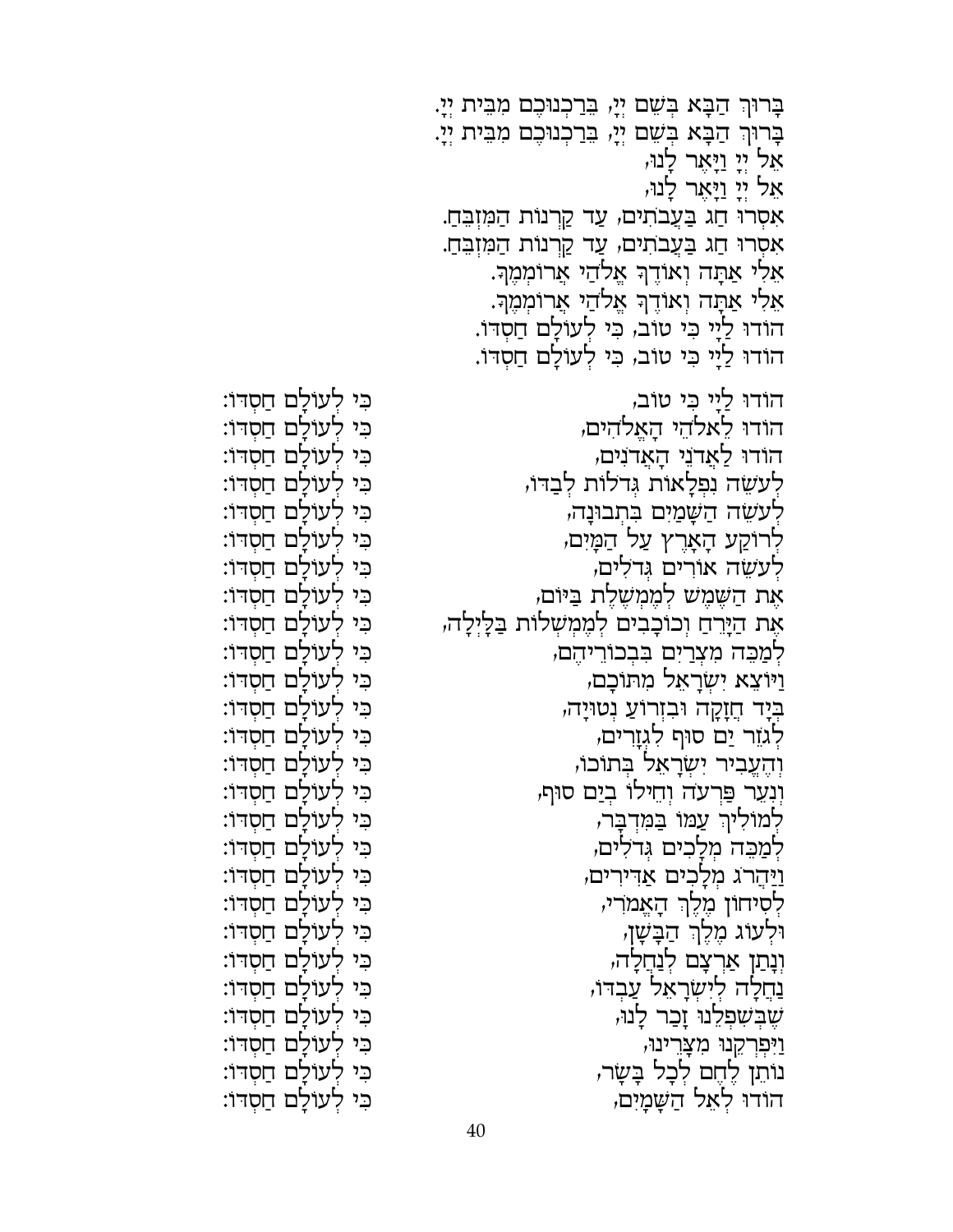## **Fourth Cup of Wine**

With the fourth cup of wine, we commemorate G-d's promise, "I shall take you to Me for a people."

With this cup we acknowledge that Torah contemplates not only the liberation of the individual soul, but the creation of a G-dly society by those souls.

We are liberated not only to serve G-d individually, but to be the creators of a social life that serves to teach all the peoples of the world how a nation—all of its individuals, families, and communities together—can serve as a sanctuary dedicated to G-d.

So this fourth cup of wine is dedicated to the One Who liberated our neshamah so that we could commit ourselves to create a G-dly society.

> בְרוּךְ אַתָּה יְיָ, אֱלֹהֵינוּ מֶלֶךְ הָעוֹלָם, בורא פרי הגפו:

Ba-ruch ah-ta a-do-nai eh-lo-hei-nu meh-lech ha-o-lam bo-rei p'ri ha-ga-fen

Blessed are You, Adonai, our G-d, Ruler of the universe, Who creates the fruit of the vine.



"Peace in 1erusalem"

Our Seder now has ended with its history-laden rites. We have journeyed from Mitzrayim on this storied night of nights.

We bore witness, we remembered our covenant with you, So we pray that you redeem us as you pledged your word to do.

La shana, habah-ah, B'rushalayim, shalom. (Repeat)

לְשָׁנָה הַבָּאָה בִּירוּשָׁלָיִם:

Next year in Jerusalem.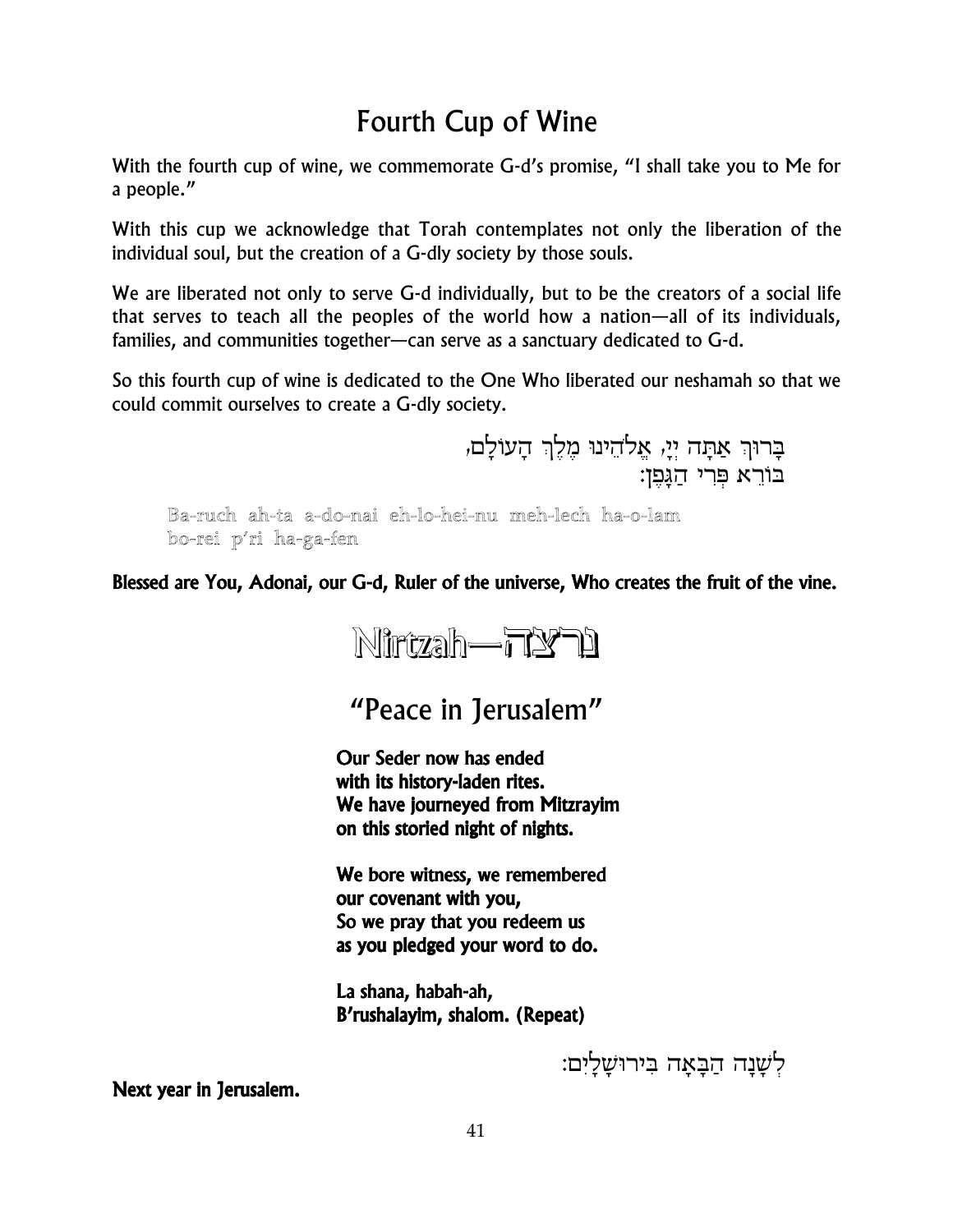# Counting of the Omer

What is this about? The Torah says: "You shall count seven complete weeks from the eve of the second day of Pesach, when the Omer of grain is to be brought as an offering. The day after the seventh week of your counting will make fifty days." (Leviticus  $23:15-16$ .

From the night of the second Seder until Shavuot, we are "commanded" to count each day.

But why?

On those 49 days, we may take a brief moment each day to consider how to stop thinking like slaves, and how to live like free people by receiving the Torah. For freedom without law leads to chaos and degradation.

In short, each day we count the Omer to prepare ourselves to live up to the Torah's vision for our lives-so that we have more clarity about why we're living, where we're going, and how we're going to get there.

The counting prepares us for Shavuot and mattan Torah, the giving and *receiving* of the Torah.

On the second night of Passover:

הִנְנִי מוּכֵן וּמִזְמֵן לְקַיֵּם מִצְוַת עֲשֶׂה שֶל סְפְרַת הַעַמֵר, כִּמוֹ שֶכַּתוּב בָּתּוֹרָה: וּסְפַרְתֵּם לָכֶם מִמָּחֲרַת הַשַּׁבָּת, מִיּוֹם הַבִיאֲכֶם אֶת עֹמֶר הַתְּנוּפָה, שֶבָע שַבָּתוֹת תְּמִימוֹת תְּהִיִינַה, עַד מִמַּחֲרַת הַשַּׁבָּת השביעית תספרו חמשים יום.

I am ready and prepared to perform the positive commandment concerning the counting of the Omer, as it is written in the Torah: "You shall count from the day following the day of rest, from the day you brought the sheaf of the wave offering; seven full weeks shall be counted; you shall count 50 days to the day following the seventh week."

The Omer is usually counted in the evening, and the following blessing is said:

בָרוּךְ אַתָה יְיָ, אֱלֹהֵינוּ מֶלֶךְ הָעוֹלָם, אֲשֶר קִדְשָנוּ בְּמִצְוֹתָיו וְצִוָּנוּ עַל ספירת הָעמֶר.

היום יום אחד לעמר.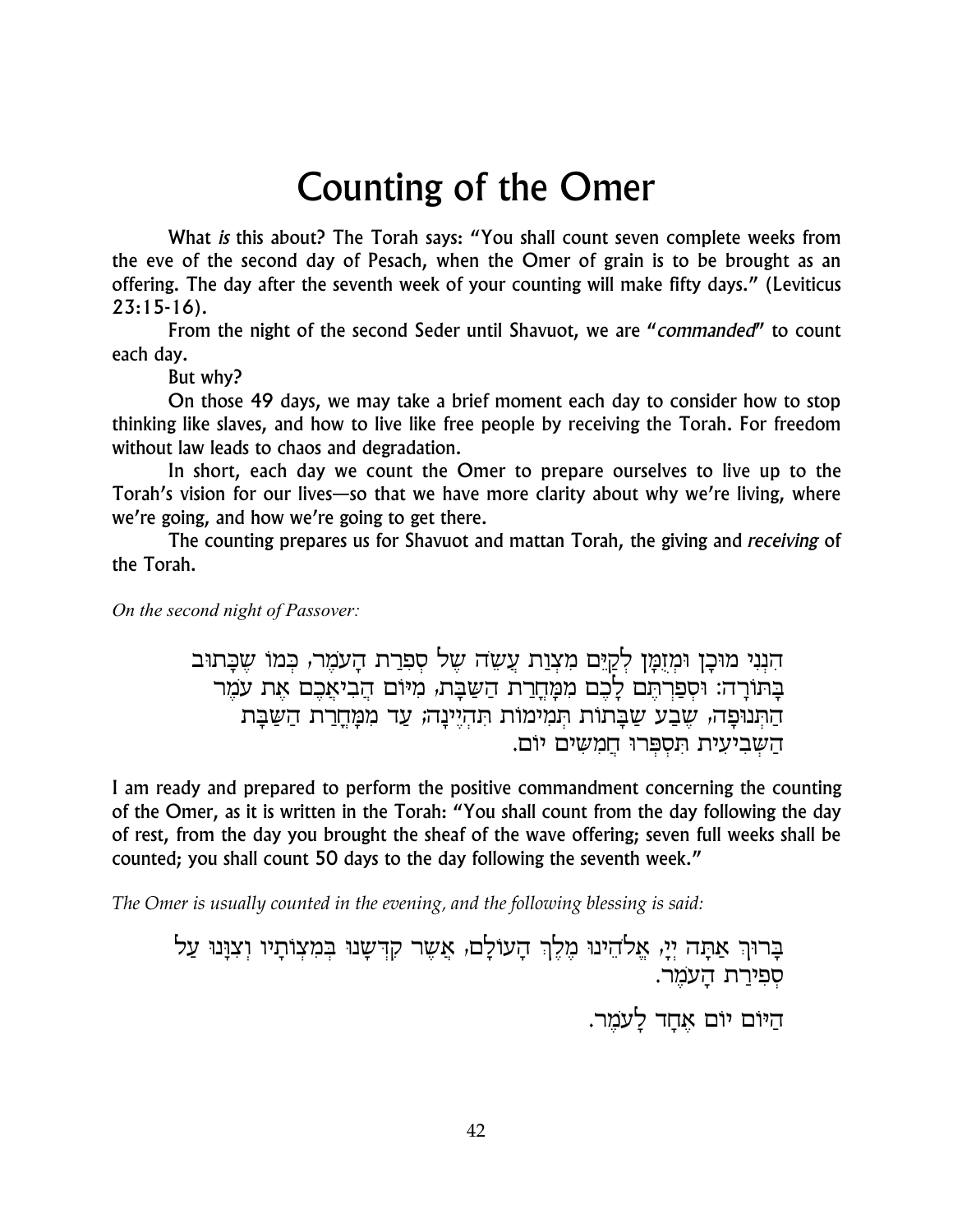## "Adir Hu"

אַרִּיר הוּא, יִבְנֵה בֵיתוֹ בִקַרוֹב, במהרה במהרה, בימינו בקרוב. אֵל בִּנֵה, בִּנֵה בֵיתִךְ בִקְרוֹב.

בַחוּר הוּא, גַדוֹל הוּא, דַגוּל הוּא, יִבְנֶה בֵיתוֹ בִקַרוֹב, במהרה במהרה, בימינו בקרוב. אל בְּנֵה, אֵל בִּנֵה, בִּנֵה בֵיתֹךְ בקרוב.

הַדוּר הוּא, וַתְיק הוּא, וַכַּאי הוּא, חַסִיד הוּא, יִבְנֵה בֵיתוֹ בִּקַרוֹב, במהרה במהרה, בימינו בקרוב. אל בנה, אל בנה, בנה ביתר בקרוב.

## "Who Knows One?"

אָחַד מִי יוֹדֻעַ? אָחַד אַנִי יוֹדֶעַ: אַחַד אַלהֵינוּ שֶׁבַּשַּׁמַיִם וּבַאַרֶץ.

Eh-chad mi yo-dei-ah? Eh-chad ah-ni yo-dei-ah Eh-chad eh-lo-hei-nu sh'ba-sha-ma-yim u'va-aretz

> Who knows one? I know one. One is our G-d, in heaven and on earth.

:שנים מי יודע? שנים אני יודע שני לחות הברית, אחד אלהינו שבשמים ובארץ.

Sh-na-yim mi yo-dei-ah? Sh-na-yim ah-ni yo-dei-ah. Sh'nei lu-chot ha-brit, eh-chad eh-lo-hei-nu sh'ba-sha-ma-yim u'va-aretz.

> Who knows two? I know two. Two are the tablets of the commandments; One is our G-d, in heaven and on earth.

שלשה מי יודע? שלשה אני יודע: שלשה אבות, שני לחות הברית, אחד אלהינו שבשמים ובארץ.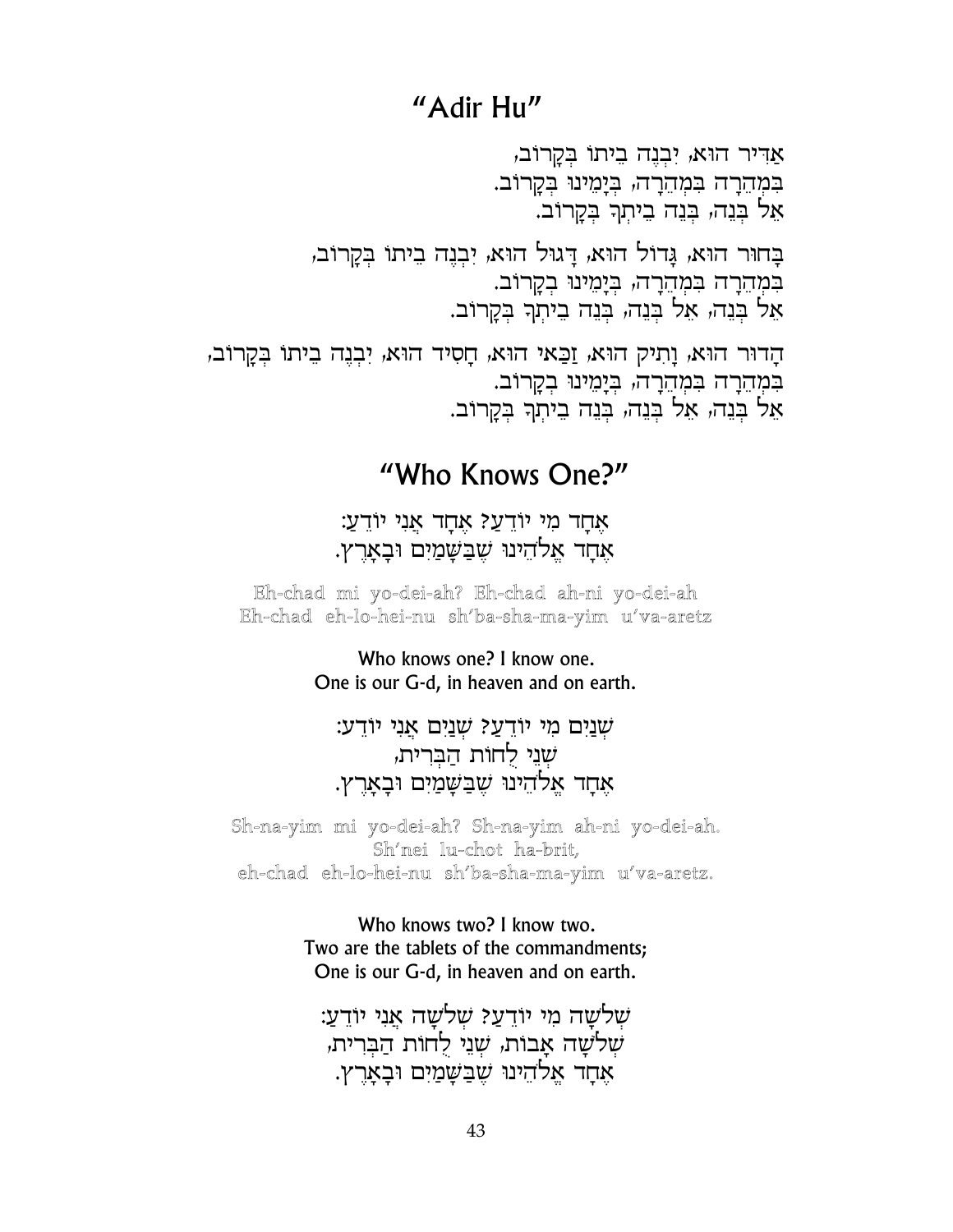Sh-lo-sha mi yo-dei-ah? Sh-lo-sha ah-ni yo-dei-ah. Sh-lo-sha ah-vot, sh'nei lu-chot ha-brit, eh-chad eh-lo-hei-nu sh'ba-sha-ma-yim u'va-aretz.

> Who knows three? I know three. Three is the number of the patriarchs; two are the tablets of the commandments; One is our G-d, in heaven and on earth.

ארבע מי יודע? ארבע אני יודע: אַרבַע אמַהות, שלשה אַבות, שני לחות הַבִּרית, אחד אלהינו שבשמים ובארץ.

Ar-bah mi yo-dei-ah? Ar-bah ah-ni yo-dei-ah. Ar-bah i-ma-chot, sh'lo-sha ah-vot, sh'nei lu-chot ha-brit, eh-chad eh-lo-hei-nu sh'ba-sha-ma-yim u'va-aretz.

> Who knows four? I know four. Four is the number of the matriarchs: Three is the number of the patriarchs; Two are the tablets of the commandments; One is our G-d, in heaven and on earth.

## "An Only Kid"

חֲדְנַא, חֲדְנַא. דזבין אבא בתרי זוּזי, חֲדְנַא, חֲדְנַא.

An only kid, an only kid. My father bought for two zuzim, chad gadya.

> וְאָתָא שוּנִרָא, וְאָכְלָה לְגַדְיָא, דזבין אבא בתרי זוּזי, חֲדְנַא, חֲדְנַא.

> > Then came the cat And ate the kid

> > > Chorus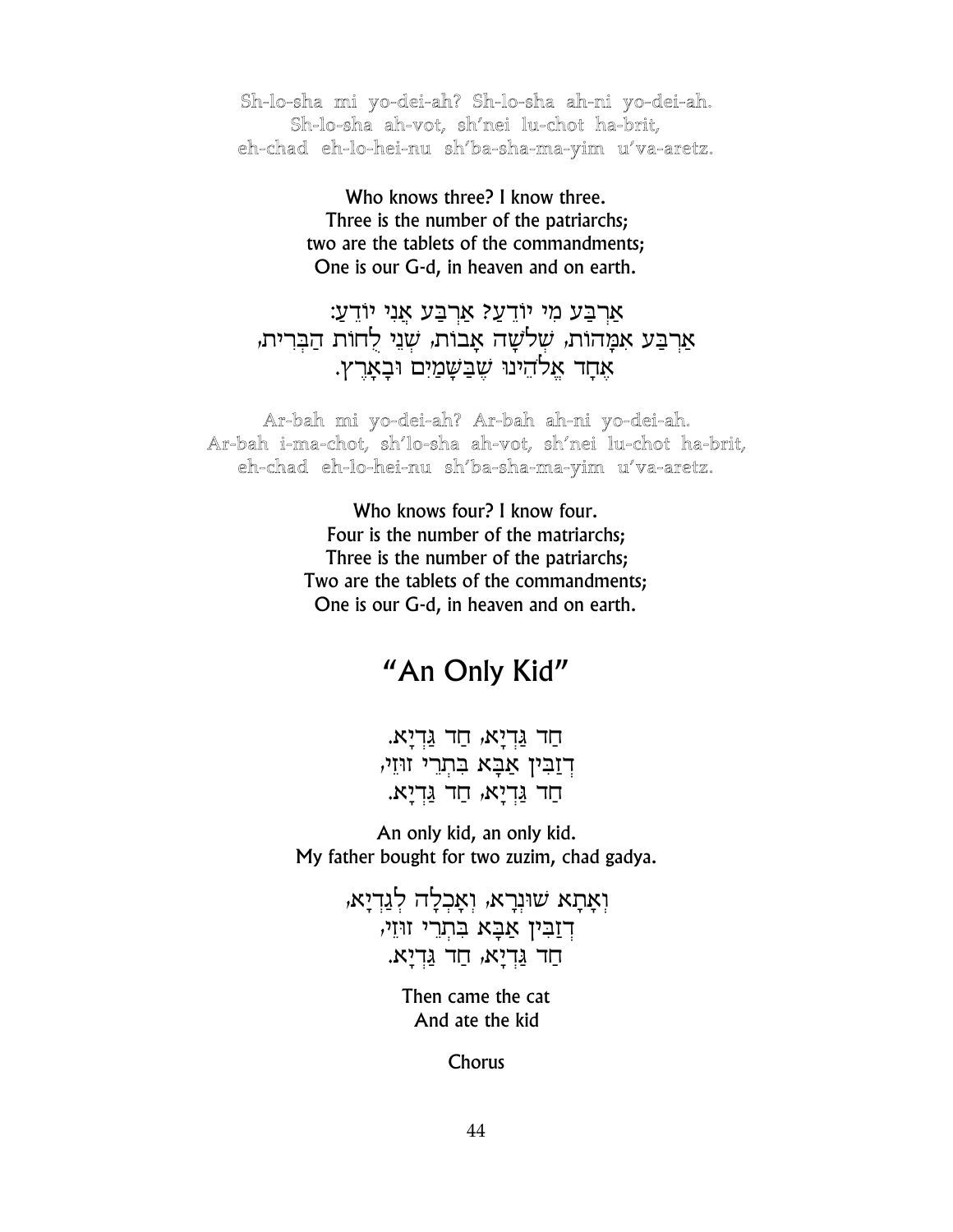וִאָתָא כַלִבָּא, וְנָשַׁן לִשוּנִרָא, דְאָכְלָה לְגַדְיָא, דְזַבִּין אַבָּא בִתְרֵי זוּזֵי, חֲד גַּדְיָא, חֲד גַּדְיָא.

> Then came the dog And bit the cat That ate the kid

> > Chorus

וְאַתָא חוּטְרָא, וְהִכָּה לְכַלְבָּא, דְנָשַׁךְ לְשׁוּנְרָא, דְאָכְלָה לְגַדְיָא, דְזַבִּין אַבָא בִתְרֵי זוּזֵי, חֲד גַּדְיָא, חֲד גַּדְיָא.

> Then came the stick And beat the dog That bit the cat That ate the kid

> > Chorus

וְאָתָא נוּרָא, וְשָׂרַף לְחוּטְרָא, דהכה לכלכא, דנשר לשונרא, דְאָכְלָה לְגַדְיָא, דְזַבִּין אַבָּא בִתְרֵי זוּזֵי, חֲד גַּדְיָא, חֲד גַּדְיְא.

> Then came the fire And burned the stick That beat the dog That bit the cat That ate the kid

> > Chorus

וְאָתָא מַיַּא, וְכָבָה לְנוּרָא, דְשָׂרַף לְחוּטְרָא, דְהִכָּה לְכַלְבַּא, דְנָשַרְ לְשוּנִרָא, דְאָכְלָה לְגַדְיָא, דְזַבִּין אַבָא בִתְרֵי זוּזֵי, חֲד גַּדְיָא, חֲד גַּדְיָא.

Then came the water And quenched the fire That burned the stick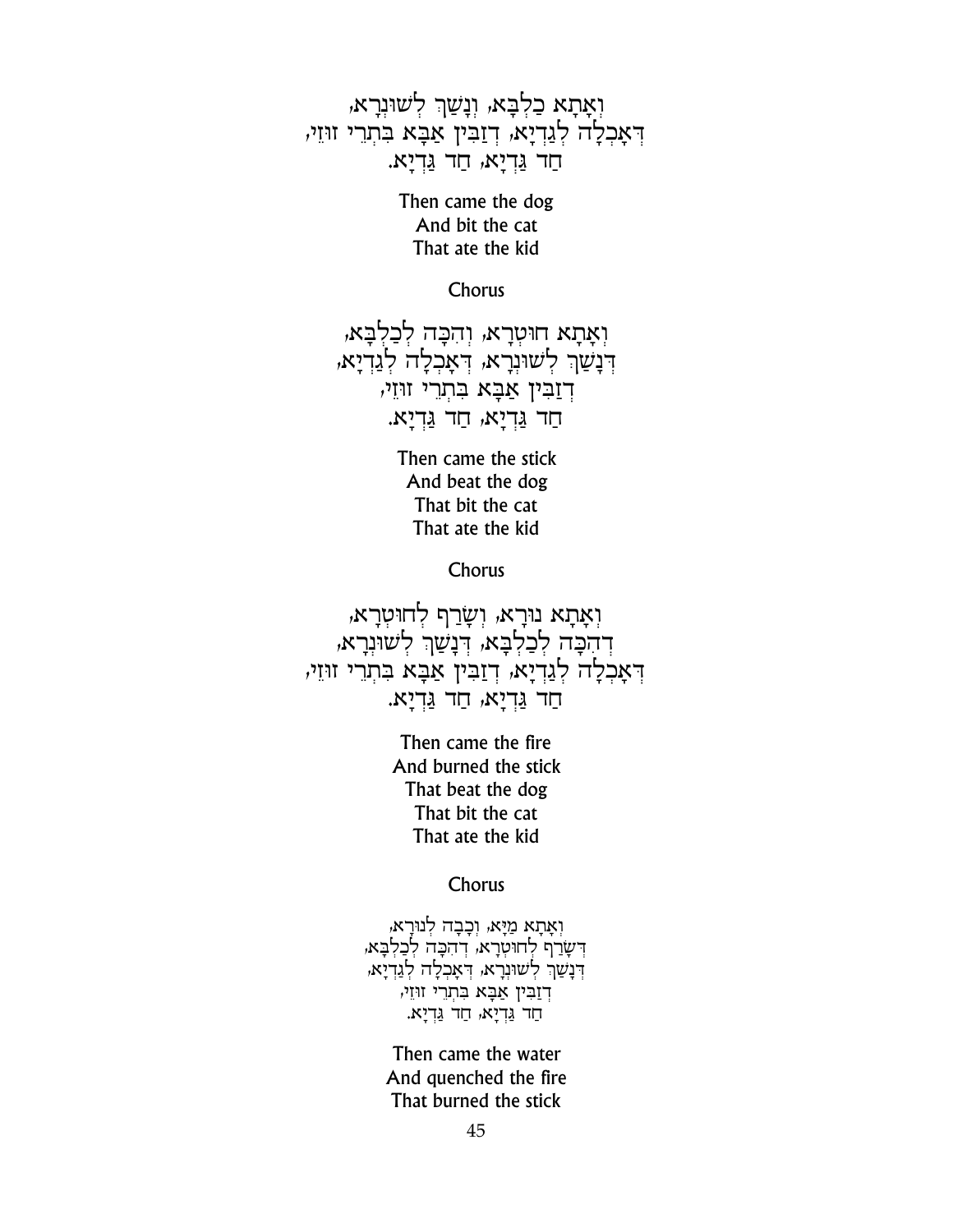## That beat the dog That bit the cat That ate the kid

#### Chorus

ואתא תורא, ושתא למיא, דְּכָבָה לְנוּרָא, דְשָׁרַף לְחוּטְרָא,<br>דְּכָבָה לְנוּרָא, דְּשָׁרְ לְחוּטְרָא, דְאָכְלָה לְגַדְיָא, דְזַבִין אַבָא בִתְרֵי זוּזֵי, חַד גַּדְיָא, חַד גַּדְיָא.

> Then came the ox And drank the water That quenched the fire That burned the stick That beat the dog That bit the cat That ate the kid

> > Chorus

וְאָתָא הַשׁוֹחֵט, וְשָׁחַט לְתוֹרָא, דְשָׁתָא לְמַיָּא, דְכָבָה לְנוּרָא, דְשַׂרַף לְחוּטְרָא,דְהִכָּה לְכַלְבָא, דְנָשַׁךְ לְשׁוּנִרָא, דְאָכְלָה לְגַדְיָא, דְזַבִּין אַבָא בִתְרֵי זוּזֵי, חַד גַּדְיָא, חַד גַּדְיָא.

Then came the butcher And killed the ox That drank the water That quenched the fire That burned the stick That beat the dog That bit the cat That ate the kid

#### Chorus

וְאַתָא מַלְאַךְ הַמַּוֵת, וְשָׁחַט לְשׁוֹחֵט, דְשָׁחַט לְתוּרָא, דְשָׁתָא לְמַיָּא, דְכָבָה לְנוּרָא, דְשָׂרַף לְחוּטְרָא, דְהִכָּה לְכַלְבָא, דְנָשַׂךְ לְשׁוּנְרָא, דְאָכְלָה לְגַדְיָא, דְזַבְּין אַבָּא בְּתְרֵי זוּזֵי, חַד גַּדְיָא, חַד גַּדְיָא.